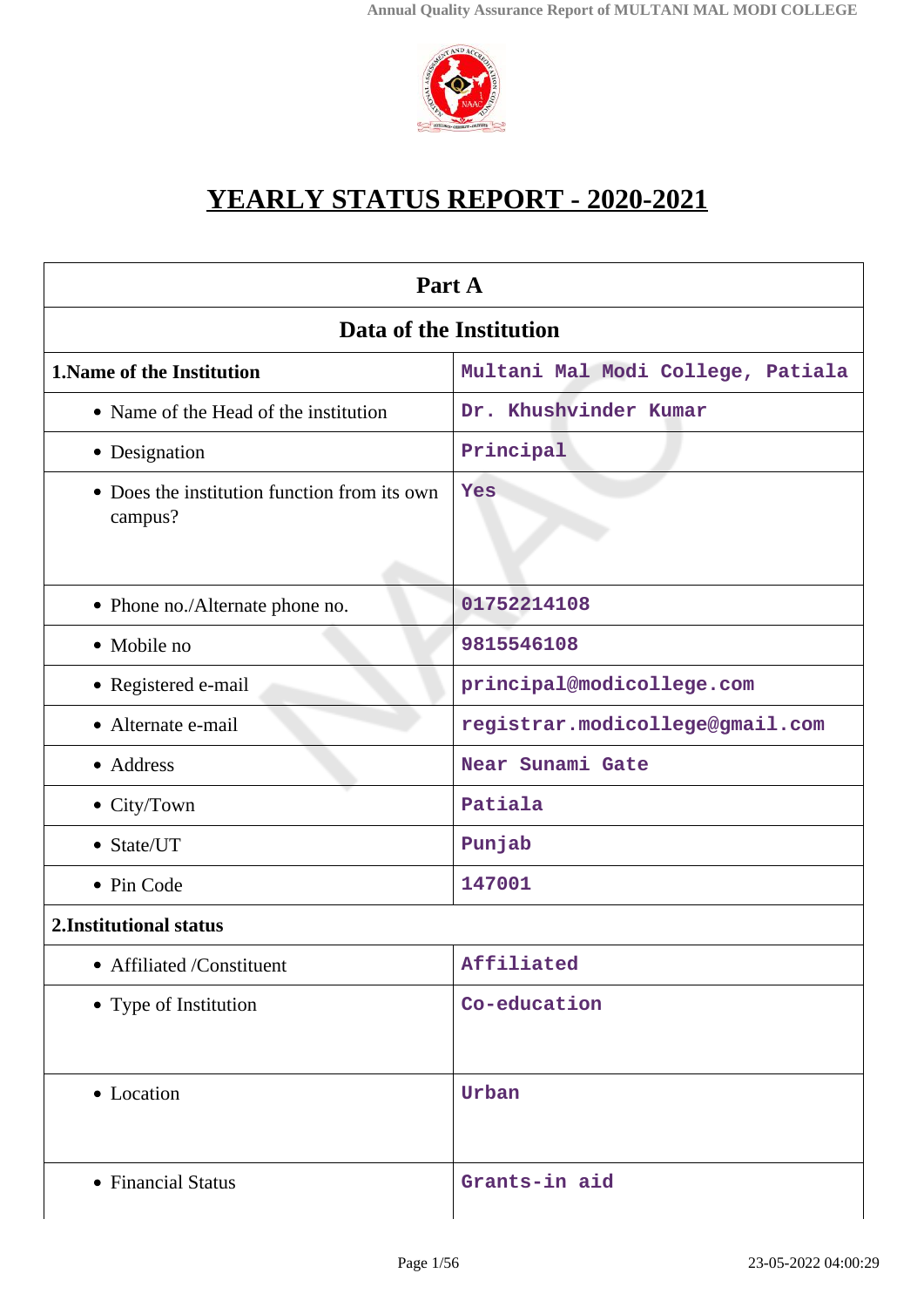| • Name of the Affiliating University                                                                              |                                       |                                                                                        | Punjabi University, Patiala                                                                            |                                 |                                |               |  |                       |
|-------------------------------------------------------------------------------------------------------------------|---------------------------------------|----------------------------------------------------------------------------------------|--------------------------------------------------------------------------------------------------------|---------------------------------|--------------------------------|---------------|--|-----------------------|
| • Name of the IQAC Coordinator                                                                                    |                                       |                                                                                        | Ms. Shailendra Kaur                                                                                    |                                 |                                |               |  |                       |
| • Phone No.                                                                                                       |                                       |                                                                                        | 01752214108                                                                                            |                                 |                                |               |  |                       |
| • Alternate phone No.                                                                                             |                                       |                                                                                        |                                                                                                        | 0175262049                      |                                |               |  |                       |
| • Mobile                                                                                                          |                                       |                                                                                        |                                                                                                        | 9814908324                      |                                |               |  |                       |
| • IQAC e-mail address                                                                                             |                                       | iqacmodicollege@gmail.com                                                              |                                                                                                        |                                 |                                |               |  |                       |
|                                                                                                                   | • Alternate Email address             |                                                                                        |                                                                                                        | registrar.modicollege@gmail.com |                                |               |  |                       |
| 3. Website address (Web link of the AQAR<br>(Previous Academic Year)                                              |                                       | https://modicollege.com/wp-conten<br>t/uploads/2022/05/agar report2019<br>$-2020.$ pdf |                                                                                                        |                                 |                                |               |  |                       |
| during the year?                                                                                                  | 4. Whether Academic Calendar prepared |                                                                                        | Yes                                                                                                    |                                 |                                |               |  |                       |
| • if yes, whether it is uploaded in the<br>Institutional website Web link:                                        |                                       |                                                                                        | https://modicollege.com/wp-conten<br>t/uploads/2020/11/Academic-<br><u>Calender-2020-21-scaled.ipq</u> |                                 |                                |               |  |                       |
| <b>5. Accreditation Details</b>                                                                                   |                                       |                                                                                        |                                                                                                        |                                 |                                |               |  |                       |
| Cycle                                                                                                             | Grade                                 | <b>CGPA</b>                                                                            |                                                                                                        | Year of<br>Accreditation        |                                | Validity from |  | Validity to           |
| Cycle 3                                                                                                           | $B+$                                  | 2.54                                                                                   |                                                                                                        | 2021                            |                                |               |  | 16/11/2021 15/11/2026 |
| <b>6.Date of Establishment of IQAC</b>                                                                            |                                       | 05/10/2011                                                                             |                                                                                                        |                                 |                                |               |  |                       |
| 7. Provide the list of funds by Central / State Government<br>UGC/CSIR/DBT/ICMR/TEQIP/World Bank/CPE of UGC etc., |                                       |                                                                                        |                                                                                                        |                                 |                                |               |  |                       |
| Institutional/Depa<br>rtment /Faculty                                                                             | Scheme                                | <b>Funding Agency</b>                                                                  |                                                                                                        |                                 | Year of award<br>with duration |               |  | Amount                |
| Nil                                                                                                               | <b>Nil</b>                            | Nil                                                                                    |                                                                                                        |                                 | Nil                            |               |  | Nil                   |
| 8. Whether composition of IQAC as per latest<br><b>NAAC</b> guidelines                                            |                                       | Yes                                                                                    |                                                                                                        |                                 |                                |               |  |                       |
| • Upload latest notification of formation of<br>IQAC                                                              |                                       | <b>View File</b>                                                                       |                                                                                                        |                                 |                                |               |  |                       |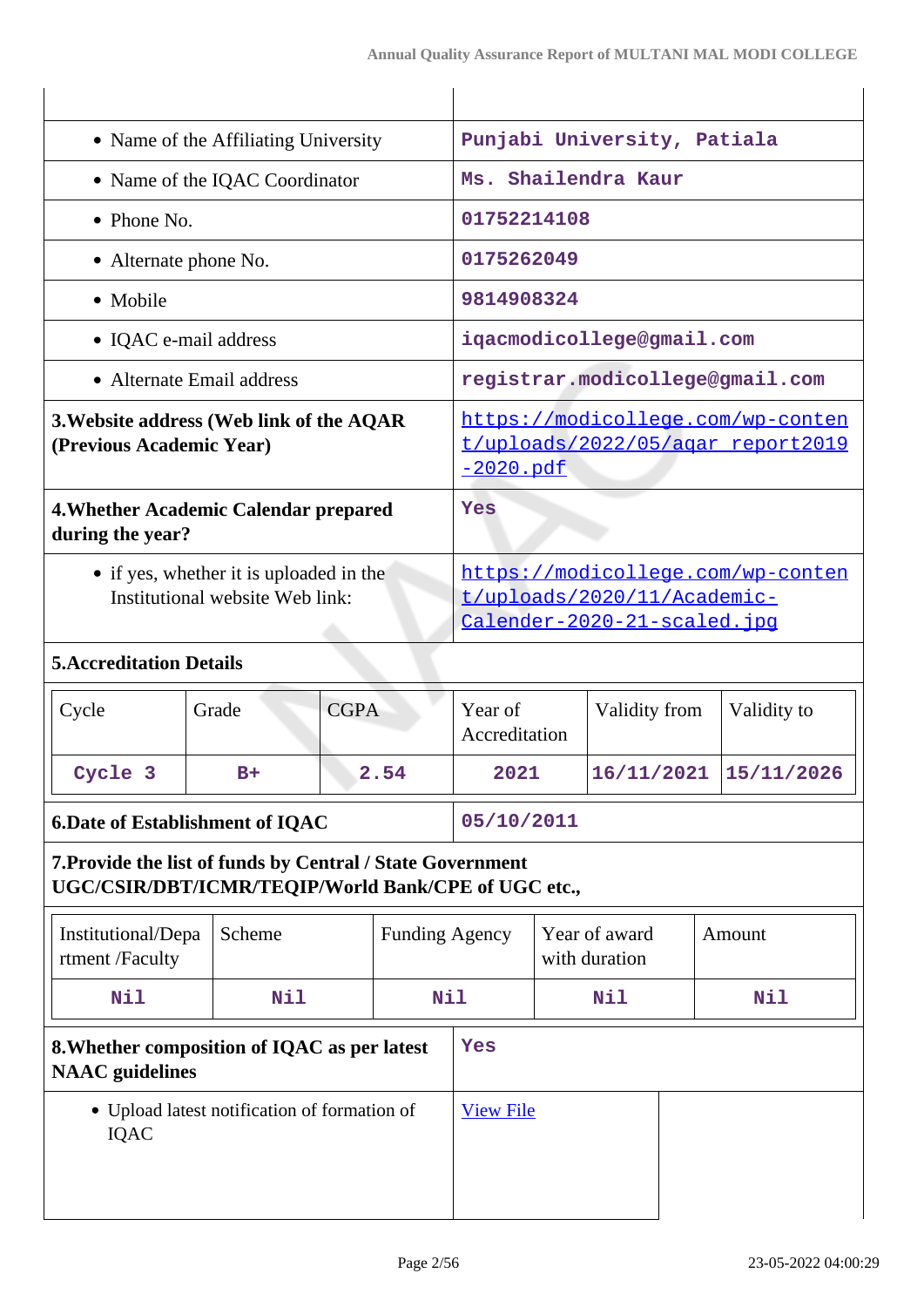| 9. No. of IQAC meetings held during the year                                                                                                                             | $\mathbf{2}$                                                                                               |  |
|--------------------------------------------------------------------------------------------------------------------------------------------------------------------------|------------------------------------------------------------------------------------------------------------|--|
| • Were the minutes of IQAC meeting(s) and<br>compliance to the decisions have been<br>uploaded on the institutional website?                                             | Yes                                                                                                        |  |
| • If No, please upload the minutes of the<br>meeting(s) and Action Taken Report                                                                                          | No File Uploaded                                                                                           |  |
| 10. Whether IQAC received funding from any<br>of the funding agency to support its activities<br>during the year?                                                        | <b>No</b>                                                                                                  |  |
| • If yes, mention the amount                                                                                                                                             |                                                                                                            |  |
| 11. Significant contributions made by IQAC during the current year (maximum five bullets)                                                                                |                                                                                                            |  |
| A Faculty Development Programme (FDP) on "Research Methodology and<br>Statistics for Social Sciences" was organized.                                                     |                                                                                                            |  |
| A workshop on "Integration of Pedagogy and Technology in Teaching,<br>Learning, and Research" was organized.                                                             |                                                                                                            |  |
| 12. Plan of action chalked out by the IQAC in the beginning of the Academic year towards<br>Quality Enhancement and the outcome achieved by the end of the Academic year |                                                                                                            |  |
| an a luan, san astal                                                                                                                                                     | <b>人民和政府的法院的法律和法院的</b> 医无效性 医心理学 医二氯化物 医二乙基<br><u> 사진 사진 시설은 한 후 등의 또 사진을 하는 것이다. 그는 사진이 있는 것이 있는 것이다.</u> |  |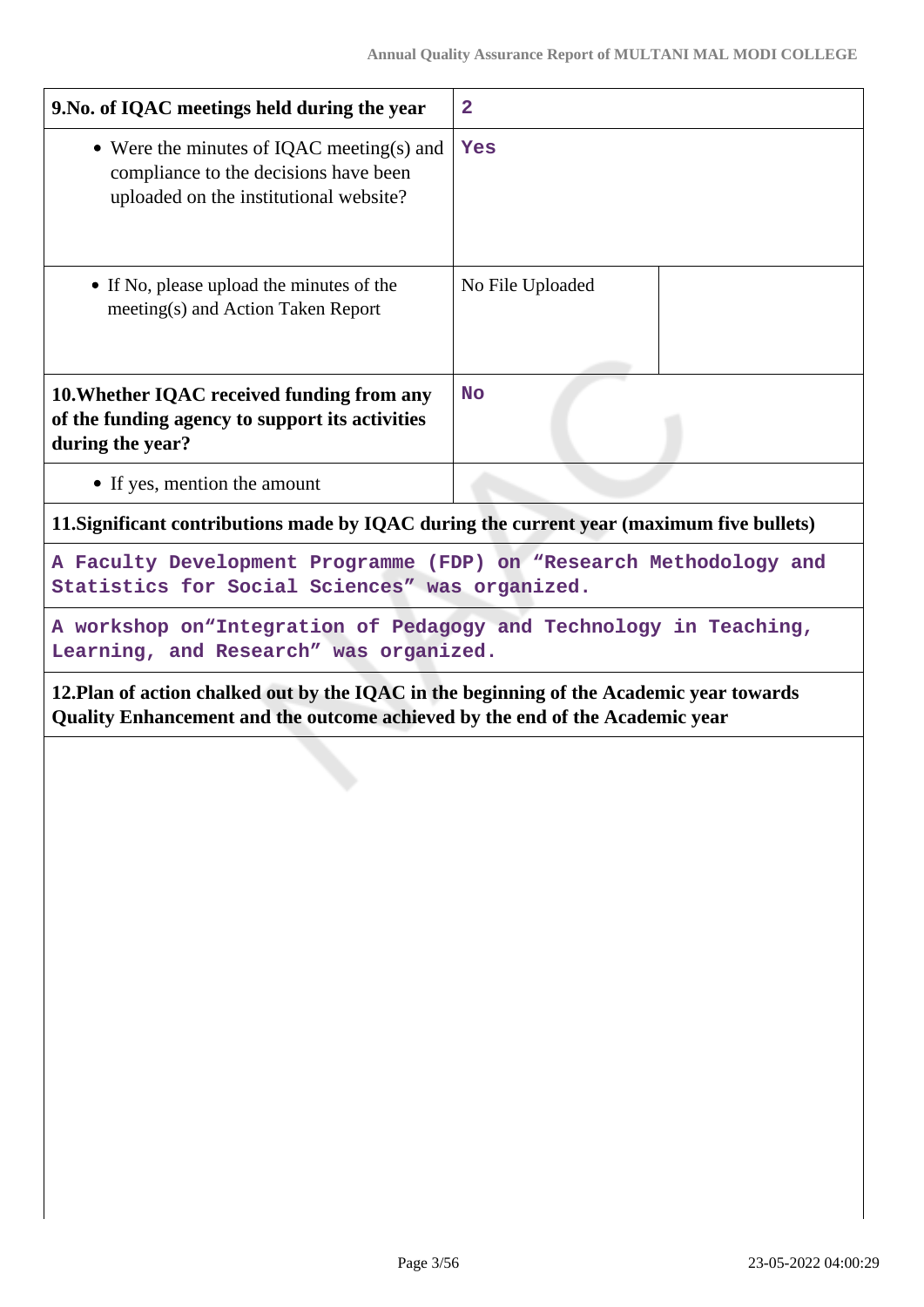| Plan of Action                                                                                           | Achievements/Outcomes                                                                                                                                                                                                                        |
|----------------------------------------------------------------------------------------------------------|----------------------------------------------------------------------------------------------------------------------------------------------------------------------------------------------------------------------------------------------|
| To equip all the classrooms with<br>Internet facility.                                                   | Network access to all classrooms<br>has been extended.                                                                                                                                                                                       |
| To install a leased line for the<br>college and enhance the Internet<br>bandwidth up to 100 Mbps         | An uninterrupted lease line<br>connection of 100 Mbps has been<br>installed.                                                                                                                                                                 |
| To subscribe to Zoom platform<br>and provide the platform to<br>teachers for online teaching             | Paid zoom platform for online<br>teaching has been procured for<br>bigger classes.                                                                                                                                                           |
| Enhancement of laboratory<br>infrastructure in English and<br>Chemistry department                       | The language laboratory of the<br>English department was upgraded<br>with new computers and<br>maintenance and renovation of<br>the Chemistry labs was done                                                                                  |
| To develop an indigenous<br>learning management system<br>$(LMS)$ .                                      | Learning Management System of<br>the college is operational                                                                                                                                                                                  |
| To invite experts from other<br>institutions of excellence for<br>their input in college<br>initiatives. | Faculty Development Programme<br>(FDP) on "Research Methodology<br>and Statistics for Social<br>Sciences" was organized.<br>Workshop on "Integration of<br>Pedagogy and Technology in<br>Teaching, Learning, and<br>Research" was organized. |
| To submit the IIQA for the NAAC<br>accreditation process.                                                | IIQA submitted within the<br>assessment time limit                                                                                                                                                                                           |
| To submit the Self Study Report<br>(SSR) for the third cycle<br>accreditation of the college.            | SSR submitted for NAAC<br>assessment                                                                                                                                                                                                         |
| 13. Whether the AQAR was placed before<br>statutory body?                                                | Yes                                                                                                                                                                                                                                          |
| • Name of the statutory body                                                                             |                                                                                                                                                                                                                                              |
| Name                                                                                                     | Date of meeting $(s)$                                                                                                                                                                                                                        |
| Managing Committee                                                                                       | 10/05/2022                                                                                                                                                                                                                                   |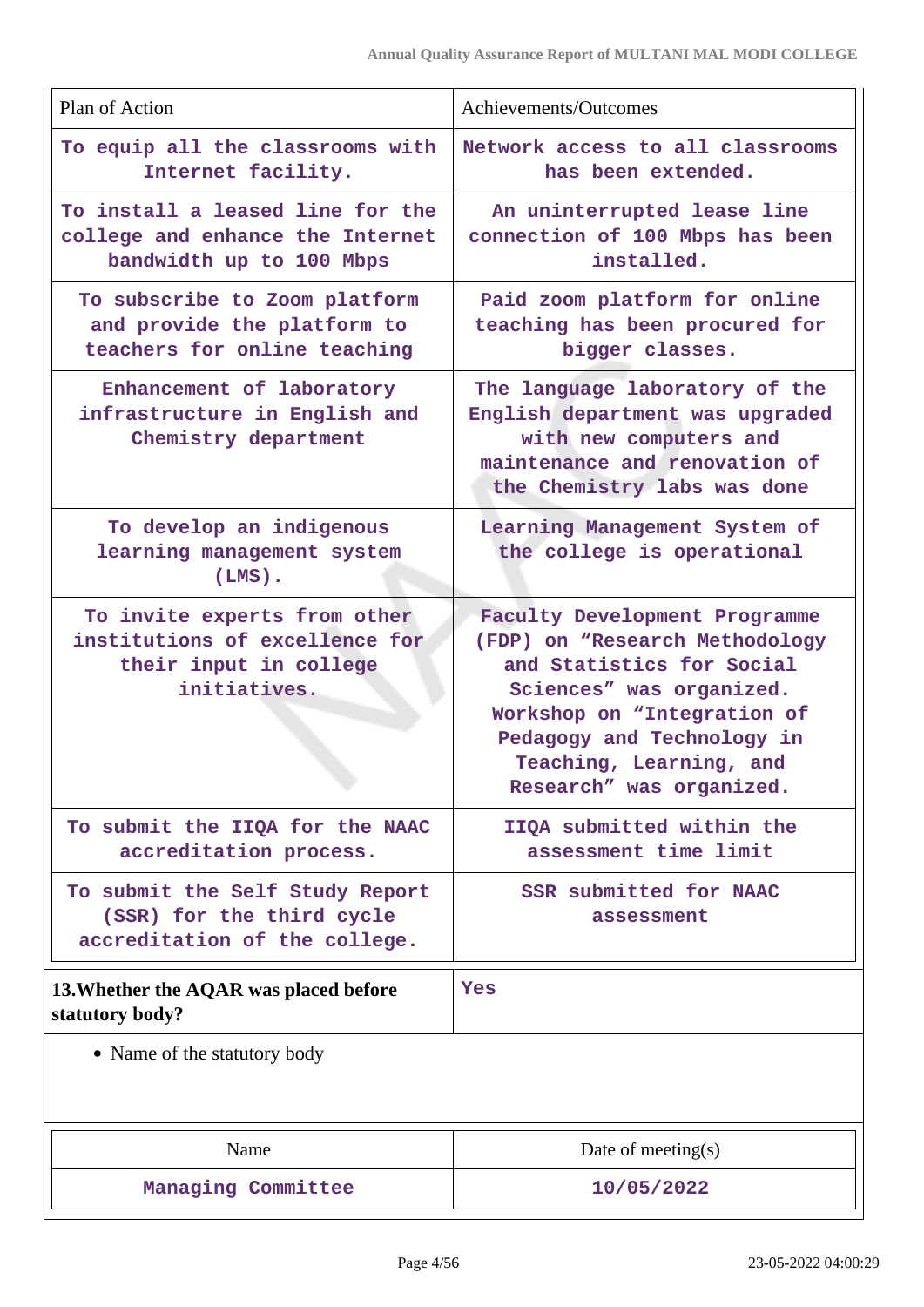| 14. Whether institutional data submitted to AISHE                                               |                    |                  |  |
|-------------------------------------------------------------------------------------------------|--------------------|------------------|--|
| Year                                                                                            | Date of Submission |                  |  |
| 2021                                                                                            | 21/01/2022         |                  |  |
| <b>Extended Profile</b>                                                                         |                    |                  |  |
| 1.Programme                                                                                     |                    |                  |  |
| 1.1                                                                                             |                    | 811              |  |
| Number of courses offered by the institution across all programs<br>during the year             |                    |                  |  |
| <b>File Description</b>                                                                         | Documents          |                  |  |
| Data Template                                                                                   |                    | <b>View File</b> |  |
| 2.Student                                                                                       |                    |                  |  |
| 2.1                                                                                             |                    | 3933             |  |
| Number of students during the year                                                              |                    |                  |  |
| <b>File Description</b>                                                                         | Documents          |                  |  |
|                                                                                                 |                    |                  |  |
| <b>Institutional Data in Prescribed Format</b>                                                  |                    | <b>View File</b> |  |
| 2.2                                                                                             |                    | 1021             |  |
| Number of seats earmarked for reserved category as per GOI/ State<br>Govt. rule during the year |                    |                  |  |
| <b>File Description</b>                                                                         | <b>Documents</b>   |                  |  |
| Data Template                                                                                   |                    | <b>View File</b> |  |
| 2.3                                                                                             |                    | 1260             |  |
| Number of outgoing/final year students during the year                                          |                    |                  |  |
| <b>File Description</b>                                                                         | Documents          |                  |  |
| Data Template                                                                                   |                    | <b>View File</b> |  |
| 3.Academic                                                                                      |                    |                  |  |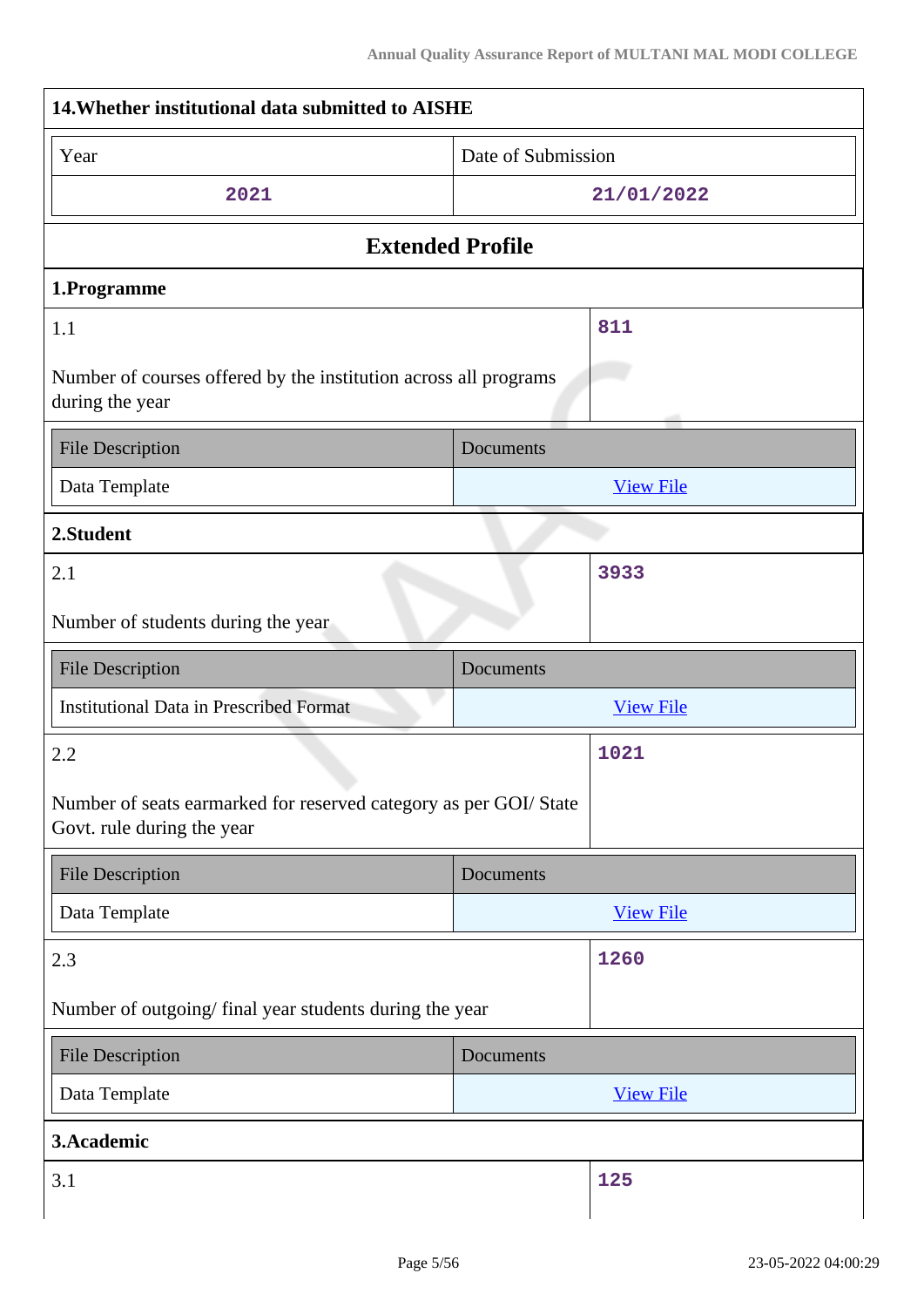| Number of full time teachers during the year                                                                                                                                                                       |           |                  |
|--------------------------------------------------------------------------------------------------------------------------------------------------------------------------------------------------------------------|-----------|------------------|
| <b>File Description</b>                                                                                                                                                                                            | Documents |                  |
| Data Template                                                                                                                                                                                                      |           | <b>View File</b> |
| 3.2                                                                                                                                                                                                                |           | 148              |
| Number of sanctioned posts during the year                                                                                                                                                                         |           |                  |
| <b>File Description</b>                                                                                                                                                                                            | Documents |                  |
| Data Template                                                                                                                                                                                                      |           | <b>View File</b> |
| 4.Institution                                                                                                                                                                                                      |           |                  |
| 4.1                                                                                                                                                                                                                |           | 67               |
| Total number of Classrooms and Seminar halls                                                                                                                                                                       |           |                  |
| 4.2                                                                                                                                                                                                                |           | 390              |
| Total expenditure excluding salary during the year (INR in lakhs)                                                                                                                                                  |           |                  |
| 4.3                                                                                                                                                                                                                |           | 203              |
| Total number of computers on campus for academic purposes                                                                                                                                                          |           |                  |
| Part B                                                                                                                                                                                                             |           |                  |
| <b>CURRICULAR ASPECTS</b>                                                                                                                                                                                          |           |                  |
| 1.1 - Curricular Planning and Implementation                                                                                                                                                                       |           |                  |
| 1.1.1 - The Institution ensures effective curriculum delivery through a well planned and documented<br>process                                                                                                     |           |                  |
| The college is affiliated with Punjabi University, Patiala, and has<br>developed a well-planned and documented system for effective<br>curriculum delivery.                                                        |           |                  |
| Academic Calendar                                                                                                                                                                                                  |           |                  |
| The Academic Council of the college plans the delivery of the<br>prescribed curriculum to be covered in each term. The curricular and<br>co-curricular activities are provided in the annual Academic<br>Calendar. |           |                  |
| Time-Table                                                                                                                                                                                                         |           |                  |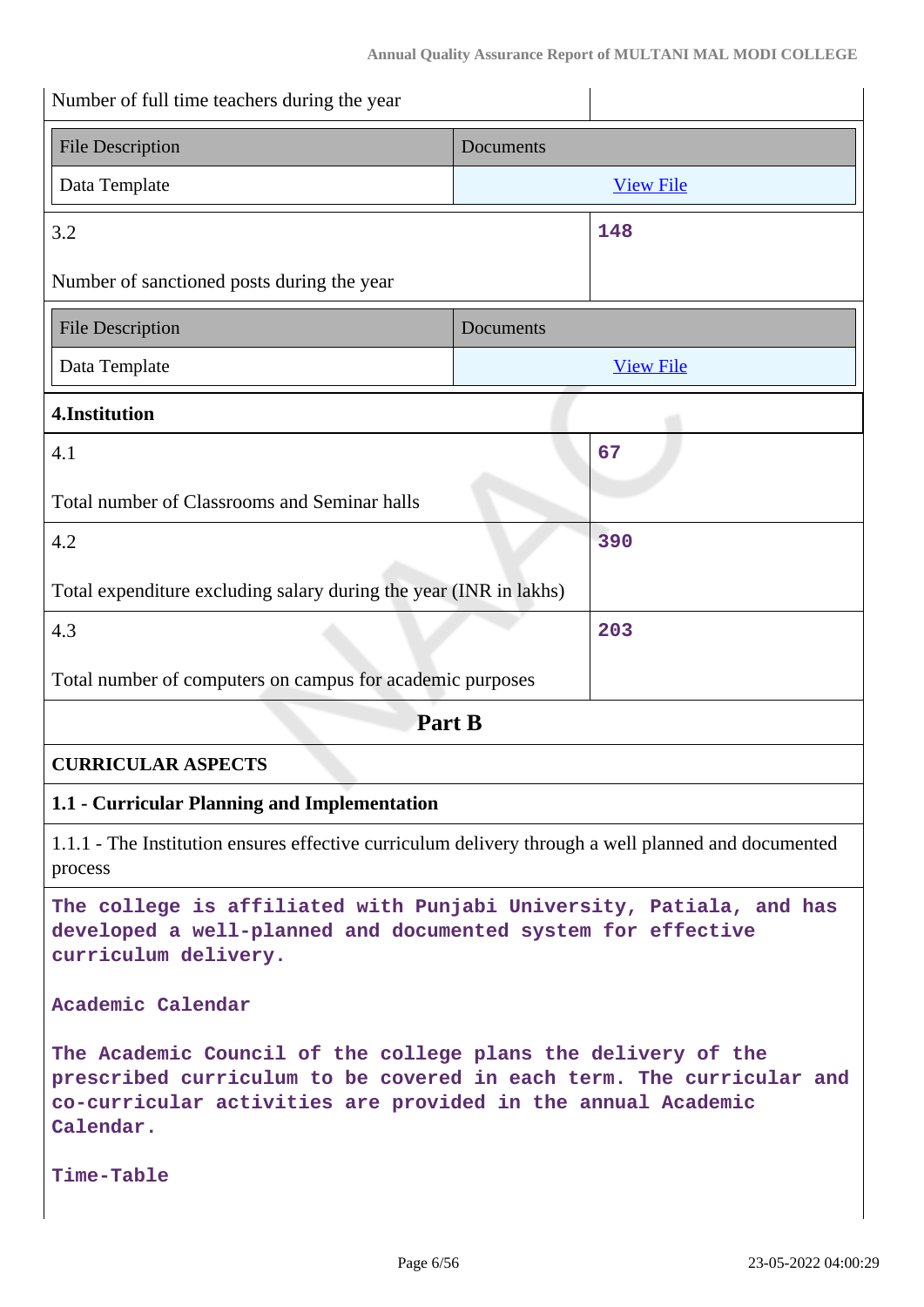**The Time Table is framed before the start of each semester by the diversified Time-Table Committee having representation of all the departments. The Time-Table is communicated to students through the college website, the notice board of each department, and through WhatsApp groups of the students. Mentors are responsible for conveying Time-Table to the students.**

#### **Unit Planning**

**Each teacher for each course develops the unit plan covering a detailed time frame for effective delivery of the curriculum. Unit plans are conveyed to all the students by the teachers through LMS and WhatsApp groups.**

**Post-Implementation Review:** 

**During the semester, the Academic Council meetings are held twice to monitor and review the status of implementation of the Academic Calendar and completion of the curriculum. Feedback is obtained from the students, alumni, and faculty and discussed in the Academic Council.**

| <b>File Description</b>                | <b>Documents</b> |
|----------------------------------------|------------------|
| Upload relevant supporting<br>document | View File        |
| Link for Additional information        | Nil              |

1.1.2 - The institution adheres to the academic calendar including for the conduct of Continuous Internal Evaluation (CIE)

**· College prepares its own Academic calendar in the light of the Calendar issued by the affiliating University.**

**· The Academic Council meetings are regularly held to ensure proper implementation of the academic calendar activities.**

**· For the purpose of Continuous Internal Evaluation, teachers prepare their unit plans.**

**· Continuous Internal Evaluation is done on the basisof class tests, assignments, Mid Semester Tests, and student participation in various academic activities.**

**· Internship training, Project works, field visits, and**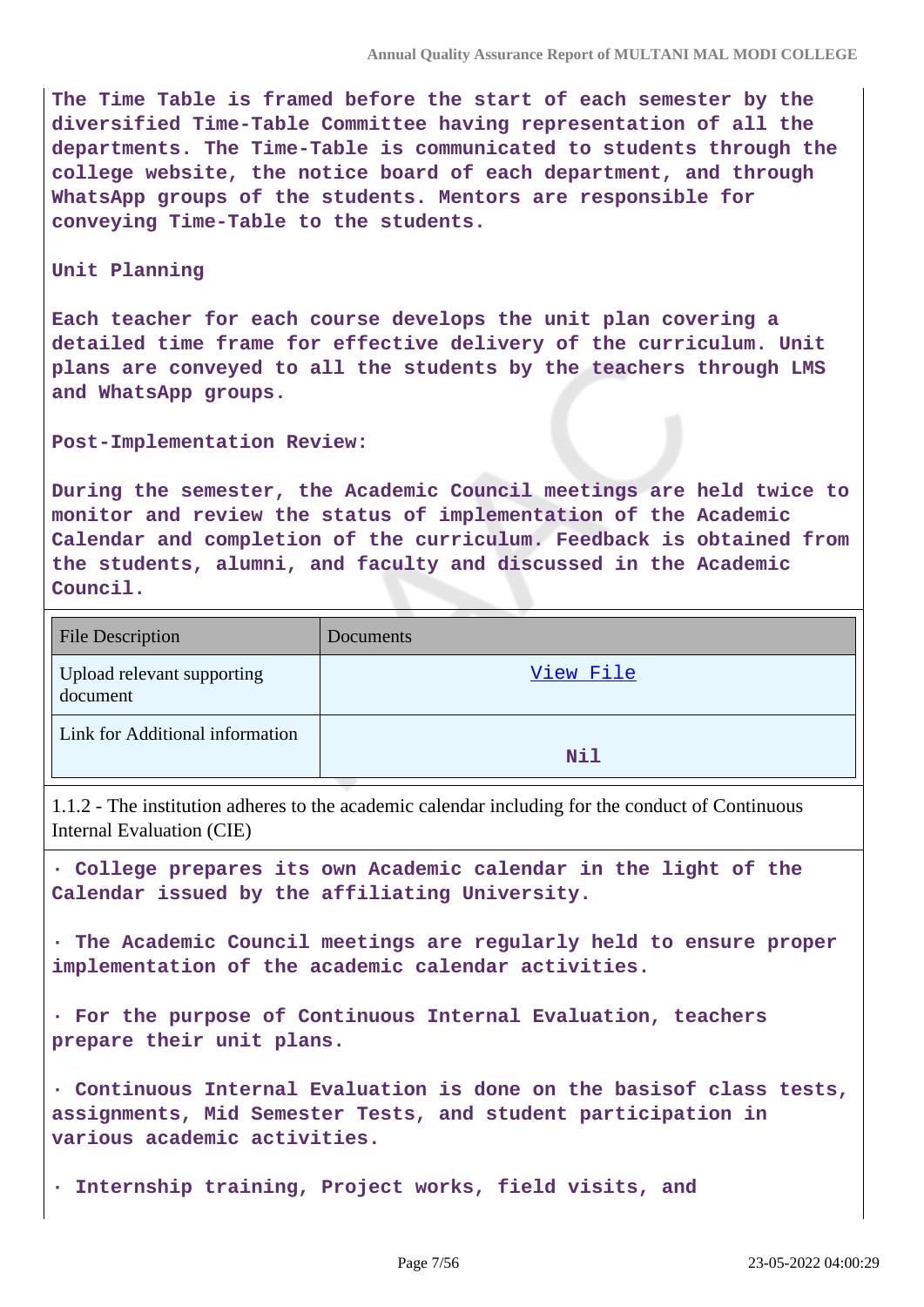## **presentations are included in the curriculum wherever required.**

| <b>File Description</b>                                                                                                                                                                                                                                                                                                                                                                                                                                                                                                                                | Documents        |  |  |
|--------------------------------------------------------------------------------------------------------------------------------------------------------------------------------------------------------------------------------------------------------------------------------------------------------------------------------------------------------------------------------------------------------------------------------------------------------------------------------------------------------------------------------------------------------|------------------|--|--|
| Upload relevant supporting<br>document                                                                                                                                                                                                                                                                                                                                                                                                                                                                                                                 | <u>View File</u> |  |  |
| Link for Additional information                                                                                                                                                                                                                                                                                                                                                                                                                                                                                                                        | Nil              |  |  |
| A. All of the above<br>1.1.3 - Teachers of the Institution participate in<br>following activities related to curriculum<br>development and assessment of the affiliating<br>University and/are represented on the<br>following academic bodies during the year.<br><b>Academic council/BoS of Affiliating University</b><br><b>Setting of question papers for UG/PG</b><br>programs Design and Development of<br><b>Curriculum for Add on/ certificate/ Diploma</b><br><b>Courses Assessment / evaluation process of the</b><br>affiliating University |                  |  |  |
| <b>File Description</b>                                                                                                                                                                                                                                                                                                                                                                                                                                                                                                                                | Documents        |  |  |
| Details of participation of<br>teachers in various<br>bodies/activities provided as a<br>response to the metric                                                                                                                                                                                                                                                                                                                                                                                                                                        | View File        |  |  |
| Any additional information                                                                                                                                                                                                                                                                                                                                                                                                                                                                                                                             | View File        |  |  |
| 1.2 - Academic Flexibility                                                                                                                                                                                                                                                                                                                                                                                                                                                                                                                             |                  |  |  |
| 1.2.1 - Number of Programmes in which Choice Based Credit System (CBCS)/ elective course<br>system has been implemented                                                                                                                                                                                                                                                                                                                                                                                                                                |                  |  |  |
| 1.2.1.1 - Number of Programmes in which CBCS/ Elective course system implemented                                                                                                                                                                                                                                                                                                                                                                                                                                                                       |                  |  |  |
| 7                                                                                                                                                                                                                                                                                                                                                                                                                                                                                                                                                      |                  |  |  |
| <b>File Description</b>                                                                                                                                                                                                                                                                                                                                                                                                                                                                                                                                | Documents        |  |  |
| Any additional information                                                                                                                                                                                                                                                                                                                                                                                                                                                                                                                             | No File Uploaded |  |  |
| Minutes of relevant Academic<br>Council/BOS meetings                                                                                                                                                                                                                                                                                                                                                                                                                                                                                                   | No File Uploaded |  |  |
| Institutional data in prescribed<br>format (Data Template)                                                                                                                                                                                                                                                                                                                                                                                                                                                                                             | View File        |  |  |
| 1.2.2 - Number of Add on /Certificate programs offered during the year                                                                                                                                                                                                                                                                                                                                                                                                                                                                                 |                  |  |  |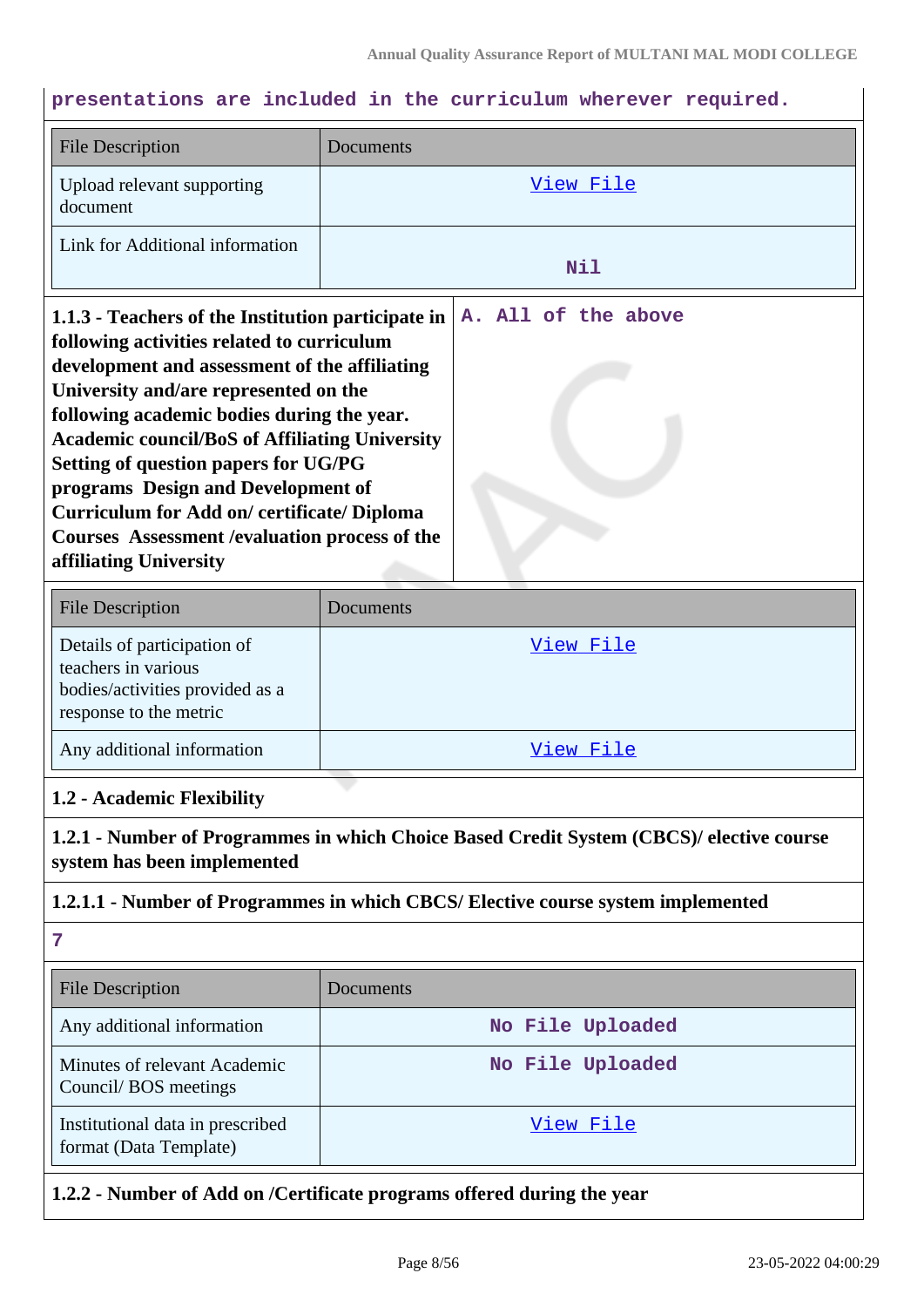## **1.2.2.1 - How many Add on /Certificate programs are added during the year. Data requirement for year: (As per Data Template)**

#### **10**

| <b>File Description</b>                                                       | Documents        |
|-------------------------------------------------------------------------------|------------------|
| Any additional information                                                    | No File Uploaded |
| Brochure or any other document<br>relating to Add on /Certificate<br>programs | No File Uploaded |
| List of Add on /Certificate<br>programs (Data Template)                       | View File        |

## **1.2.3 - Number of students enrolled in Certificate/ Add-on programs as against the total number of students during the year**

#### **282**

| <b>File Description</b>                                                                   | Documents        |
|-------------------------------------------------------------------------------------------|------------------|
| Any additional information                                                                | No File Uploaded |
| Details of the students enrolled in<br>Subjects related to<br>certificate/Add-on programs | View File        |

### **1.3 - Curriculum Enrichment**

1.3.1 - Institution integrates crosscutting issues relevant to Professional Ethics, Gender, Human Values, Environment and Sustainability into the Curriculum

**The cross-cutting issues are integrated into the curriculum. Two qualifying papers titled Environmental and Road Safety Awareness & Drug Abuse: Problem, Management & Prevention are mandatory for all the streams at the undergraduate level.**

**Gender Issues**

**Gender issues are highlighted through various events and lectures organised by the college. International Women's Day is celebrated every year in the college.**

**Environmental Issues:**

**Environmental and Road Safety Awareness is a compulsory paper introduced by the affiliatingUniversity at the UG level. Environment protection, pollution issues, disaster management. etc. are part of**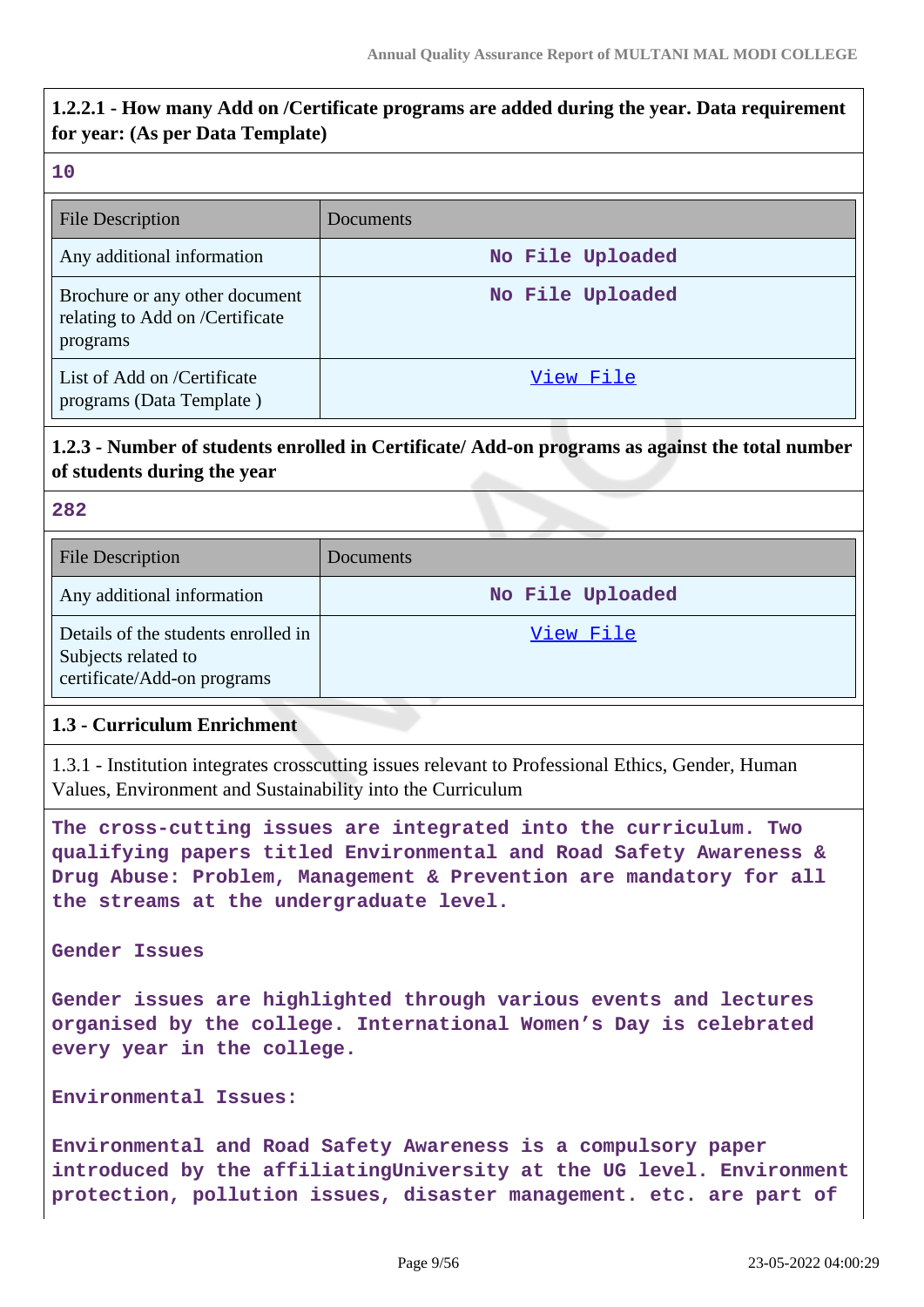**the curriculum. The College invites resource persons to sensitize students to issues related to Environment Conservation.**

#### **Human Values and Professional Ethics**

**The university has introduced a compulsory paper on 'Drug Abuse-Problem, Management, and Prevention' through which human values are taught to students. The College offers Certificate Course in Softskills which covers issues relatedto Professional Ethics.**

**The college has a diverse Finishing School Programme that teaches professional ethics to students.**

| <b>File Description</b>                                                                                                                                                    | Documents        |
|----------------------------------------------------------------------------------------------------------------------------------------------------------------------------|------------------|
| Any additional information                                                                                                                                                 | No File Uploaded |
| Upload the list and description of<br>courses which address the<br>Professional Ethics, Gender,<br>Human Values, Environment and<br>Sustainability into the<br>Curriculum. | View File        |

## **1.3.2 - Number of courses that include experiential learning through project work/field work/internship during the year**

#### **7**

| <b>File Description</b>                                                                            | Documents        |
|----------------------------------------------------------------------------------------------------|------------------|
| Any additional information                                                                         | No File Uploaded |
| Programme / Curriculum/<br>Syllabus of the courses                                                 | No File Uploaded |
| Minutes of the Boards of Studies/<br>Academic Council meetings with<br>approvals for these courses | No File Uploaded |
| MoU's with relevant<br>organizations for these courses, if<br>any                                  | No File Uploaded |
| Institutional Data in Prescribed<br>Format                                                         | View File        |

### **1.3.3 - Number of students undertaking project work/field work/ internships**

**234**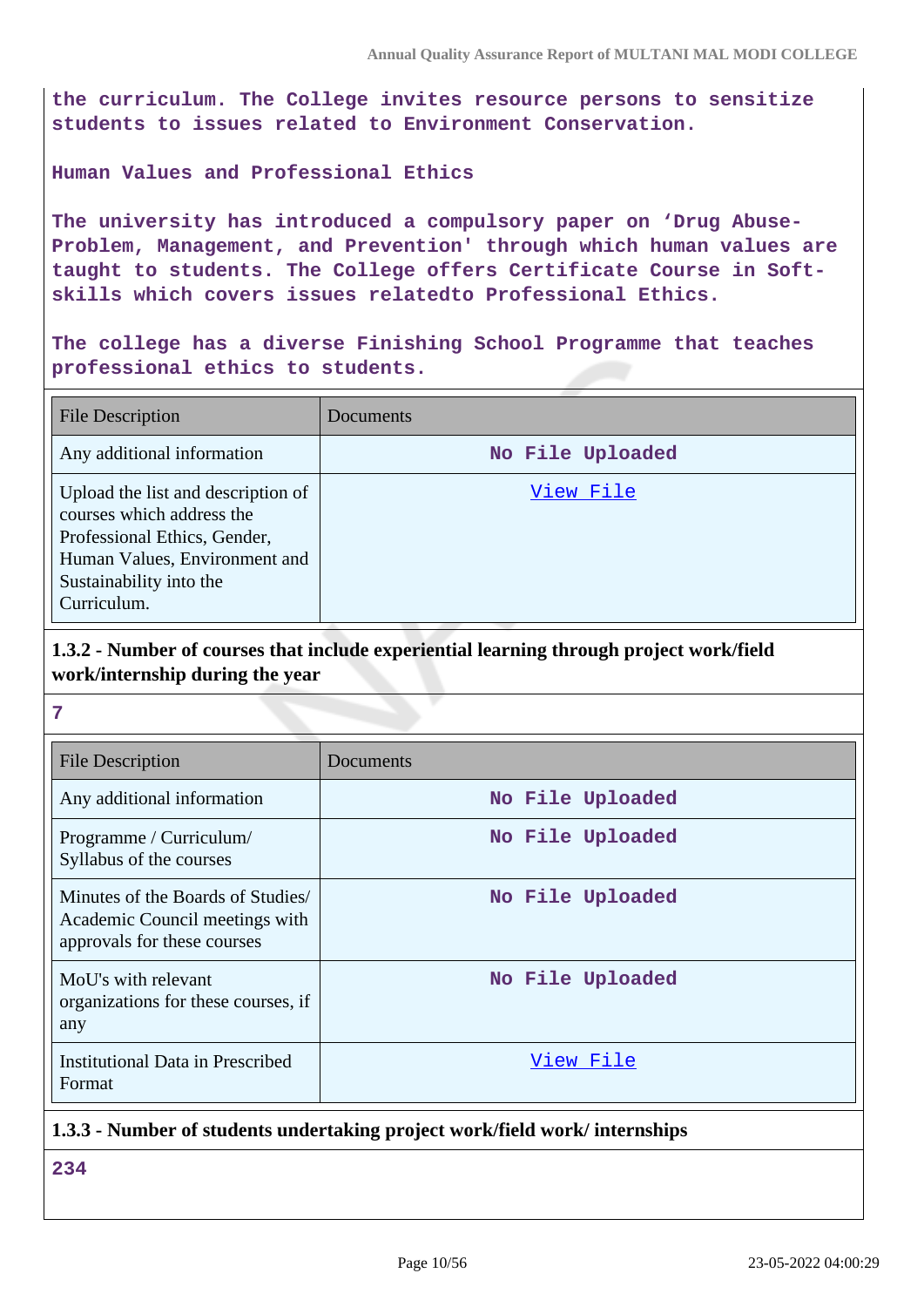| <b>File Description</b>                                                                                                                                                        | Documents                         |                                                              |
|--------------------------------------------------------------------------------------------------------------------------------------------------------------------------------|-----------------------------------|--------------------------------------------------------------|
| Any additional information                                                                                                                                                     | View File                         |                                                              |
| List of programmes and number<br>of students undertaking project<br>work/field work//internships<br>(Data Template)                                                            | <u>View File</u>                  |                                                              |
| 1.4 - Feedback System                                                                                                                                                          |                                   |                                                              |
| 1.4.1 - Institution obtains feedback on the<br>syllabus and its transaction at the institution<br>from the following stakeholders Students<br><b>Teachers Employers Alumni</b> |                                   | A. All of the above                                          |
| <b>File Description</b>                                                                                                                                                        | Documents                         |                                                              |
| URL for stakeholder feedback<br>report                                                                                                                                         | https://modicollege.com/feedback/ |                                                              |
| Action taken report of the<br>Institution on feedback report as<br>stated in the minutes of the<br>Governing Council, Syndicate,<br><b>Board of Management</b>                 | No File Uploaded                  |                                                              |
| Any additional information                                                                                                                                                     | No File Uploaded                  |                                                              |
| 1.4.2 - Feedback process of the Institution may<br>be classified as follows                                                                                                    |                                   | B. Feedback collected, analyzed<br>and action has been taken |
| <b>File Description</b>                                                                                                                                                        | Documents                         |                                                              |
| Upload any additional<br>information                                                                                                                                           | No File Uploaded                  |                                                              |
| URL for feedback report                                                                                                                                                        | https://modicollege.com/feedback/ |                                                              |
| <b>TEACHING-LEARNING AND EVALUATION</b>                                                                                                                                        |                                   |                                                              |
| 2.1 - Student Enrollment and Profile                                                                                                                                           |                                   |                                                              |
| 2.1.1 - Enrolment Number Number of students admitted during the year                                                                                                           |                                   |                                                              |
| 2.1.1.1 - Number of students admitted during the year                                                                                                                          |                                   |                                                              |
| 1585                                                                                                                                                                           |                                   |                                                              |
|                                                                                                                                                                                |                                   |                                                              |
|                                                                                                                                                                                |                                   |                                                              |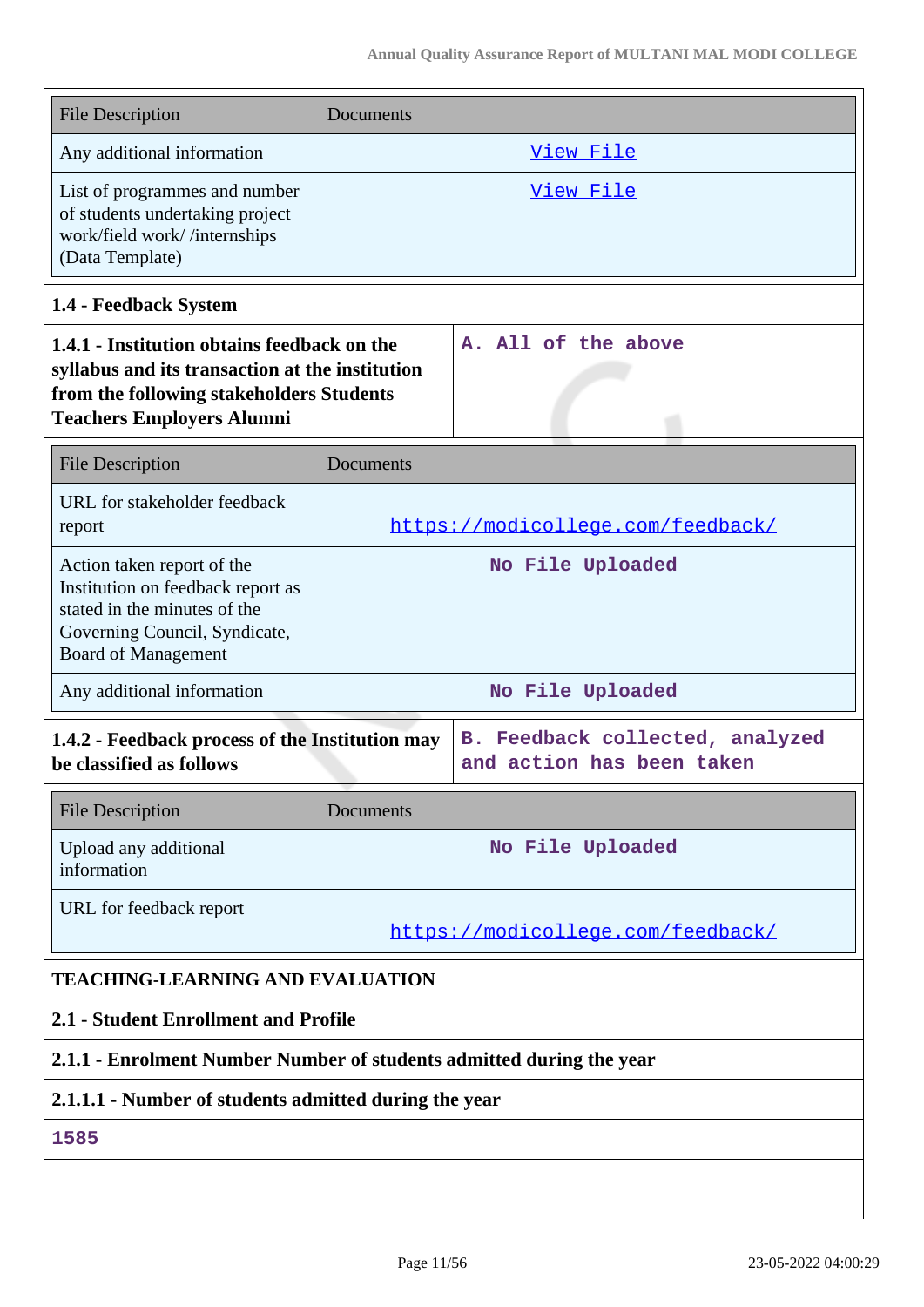| <b>File Description</b>                    | Documents |
|--------------------------------------------|-----------|
| Any additional information                 | View File |
| Institutional data in prescribed<br>format | View File |

**2.1.2 - Number of seats filled against seats reserved for various categories (SC, ST, OBC, Divyangjan, etc. as per applicable reservation policy during the year (exclusive of supernumerary seats)**

## **2.1.2.1 - Number of actual students admitted from the reserved categories during the year**

| ۰.<br>M. | ۰.<br>× | $\sim$ |
|----------|---------|--------|
|          |         |        |

| <b>File Description</b>                                          | <b>Documents</b> |
|------------------------------------------------------------------|------------------|
| Any additional information                                       | View File        |
| Number of seats filled against<br>seats reserved (Data Template) | View File        |

## **2.2 - Catering to Student Diversity**

2.2.1 - The institution assesses the learning levels of the students and organizes special Programmes for advanced learners and slow learners

**We arrange special orientation classes for freshers. The Principal and Deans of respective faculties address the students about the various rules and regulations to be followed,various co-curricular activities undertaken by the college and other customs and traditions forming the spirit and culture of our college. This exercise is done to familiarise the students with the new environment. Mentoring system is in place to assess the strength and weaknesses of the freshers. Mentors help the students to resolve their day to day problems at the institute. They also help the students in identifying and recoveringtheir learning problems.**

**Two groups of high achievers and underachievers are identified on the basis of performance in mid-semester tests. The identified groups are then subjected to the enrichment programme, and remedial programme respectively**

| <b>File Description</b>                  | Documents        |
|------------------------------------------|------------------|
| Paste link for additional<br>information | Nil              |
| Upload any additional<br>information     | No File Uploaded |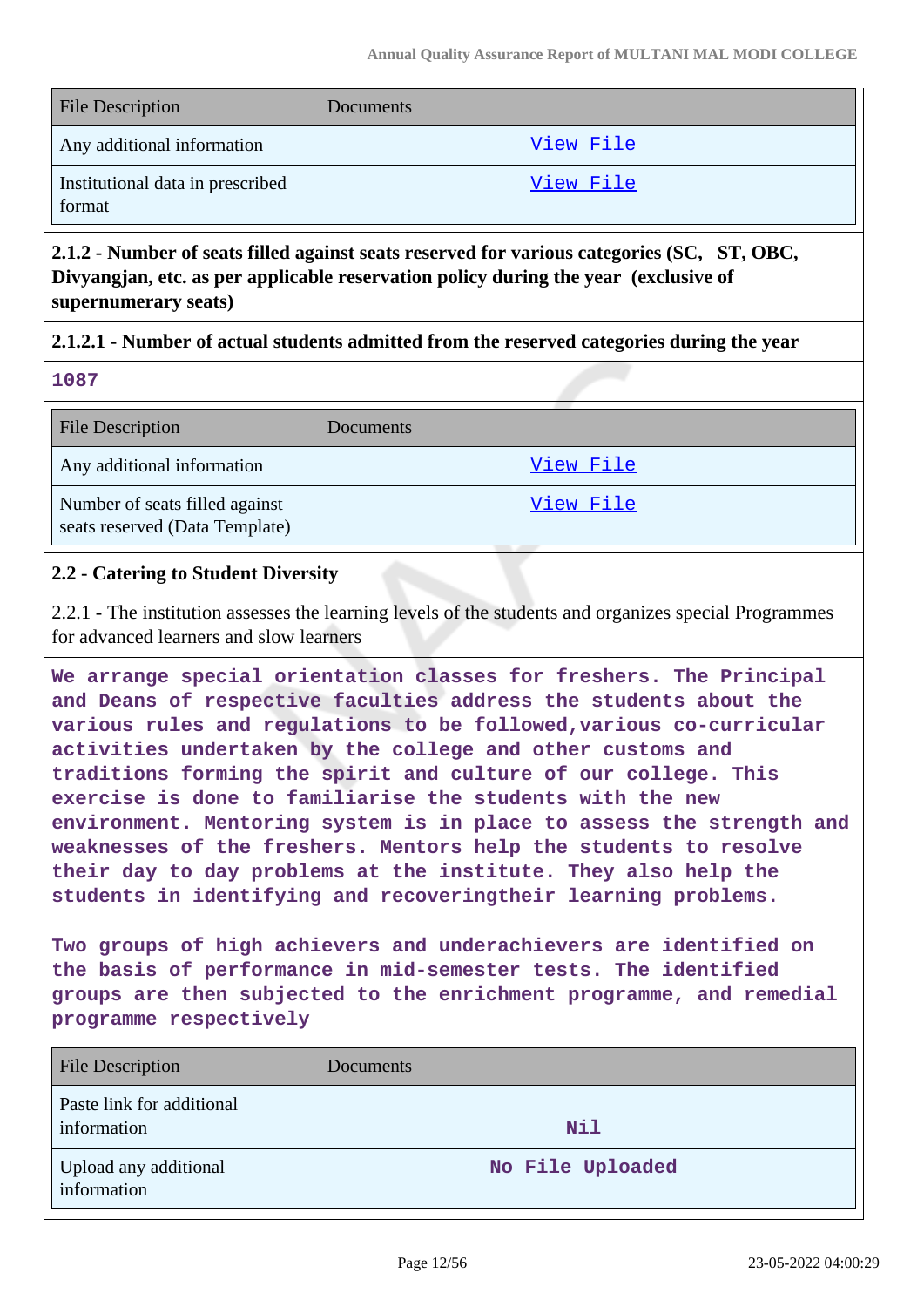| 2.2.2 - Student- Full time teacher ratio (Data for the latest completed academic year) |                                                                                                                                                                                                                                                                                                                                                                                                                                                                                                                                                                                                                                                                                                                                                                                                                                                                                                                                                                                                                                                                                                                                                                                                                                                                                                                                                                                                                                                                                                                                                     |                                                                                                    |  |
|----------------------------------------------------------------------------------------|-----------------------------------------------------------------------------------------------------------------------------------------------------------------------------------------------------------------------------------------------------------------------------------------------------------------------------------------------------------------------------------------------------------------------------------------------------------------------------------------------------------------------------------------------------------------------------------------------------------------------------------------------------------------------------------------------------------------------------------------------------------------------------------------------------------------------------------------------------------------------------------------------------------------------------------------------------------------------------------------------------------------------------------------------------------------------------------------------------------------------------------------------------------------------------------------------------------------------------------------------------------------------------------------------------------------------------------------------------------------------------------------------------------------------------------------------------------------------------------------------------------------------------------------------------|----------------------------------------------------------------------------------------------------|--|
| Number of Students                                                                     |                                                                                                                                                                                                                                                                                                                                                                                                                                                                                                                                                                                                                                                                                                                                                                                                                                                                                                                                                                                                                                                                                                                                                                                                                                                                                                                                                                                                                                                                                                                                                     | <b>Number of Teachers</b>                                                                          |  |
| 3933                                                                                   |                                                                                                                                                                                                                                                                                                                                                                                                                                                                                                                                                                                                                                                                                                                                                                                                                                                                                                                                                                                                                                                                                                                                                                                                                                                                                                                                                                                                                                                                                                                                                     | 125                                                                                                |  |
| <b>File Description</b>                                                                | Documents                                                                                                                                                                                                                                                                                                                                                                                                                                                                                                                                                                                                                                                                                                                                                                                                                                                                                                                                                                                                                                                                                                                                                                                                                                                                                                                                                                                                                                                                                                                                           |                                                                                                    |  |
| Any additional information                                                             |                                                                                                                                                                                                                                                                                                                                                                                                                                                                                                                                                                                                                                                                                                                                                                                                                                                                                                                                                                                                                                                                                                                                                                                                                                                                                                                                                                                                                                                                                                                                                     | No File Uploaded                                                                                   |  |
| 2.3 - Teaching- Learning Process                                                       |                                                                                                                                                                                                                                                                                                                                                                                                                                                                                                                                                                                                                                                                                                                                                                                                                                                                                                                                                                                                                                                                                                                                                                                                                                                                                                                                                                                                                                                                                                                                                     |                                                                                                    |  |
|                                                                                        |                                                                                                                                                                                                                                                                                                                                                                                                                                                                                                                                                                                                                                                                                                                                                                                                                                                                                                                                                                                                                                                                                                                                                                                                                                                                                                                                                                                                                                                                                                                                                     | 2.3.1 - Student centric methods, such as experiential learning, participative learning and problem |  |
|                                                                                        | solving methodologies are used for enhancing learning experiences<br>In the learning strategies, the student-centric approach has been<br>practised for a long period. The student-focused activities for<br>their participative and experiential learning have been adopted at<br>the college level as well as by the individual departments.<br>Industrial training and field studies are part of the curriculum in<br>some of the programmes that expose students to experiential<br>learning. Project work as a part of the curriculum as well as<br>additional projects are also assigned to students to facilitate<br>their learning. College also provides students support for the<br>preparation for competitive exams and makes them job-ready through<br>its Finishing School Programme. Add-on courses and short-term<br>certificate courses are provided for the capacity building of the<br>students. Practical training and hands-on training for students on<br>advanced instruments is another special feature to polish their<br>skills and enhance their employability.<br>Organization of science conferences, technical congregations (like<br>Technoquest), etc encourage students to learn about recent<br>advancements in their respective fields. Science Exhibitions, and<br>book exhibitions, are conducted for their experiential learning.<br>Workshops on scientific techniques, communication, IT skills,<br>personality development, and career awareness are interactive and<br>participative learning techniques. |                                                                                                    |  |
| <b>File Description</b>                                                                | Documents                                                                                                                                                                                                                                                                                                                                                                                                                                                                                                                                                                                                                                                                                                                                                                                                                                                                                                                                                                                                                                                                                                                                                                                                                                                                                                                                                                                                                                                                                                                                           |                                                                                                    |  |
| Upload any additional<br>information                                                   |                                                                                                                                                                                                                                                                                                                                                                                                                                                                                                                                                                                                                                                                                                                                                                                                                                                                                                                                                                                                                                                                                                                                                                                                                                                                                                                                                                                                                                                                                                                                                     | No File Uploaded                                                                                   |  |
| Link for additional information                                                        |                                                                                                                                                                                                                                                                                                                                                                                                                                                                                                                                                                                                                                                                                                                                                                                                                                                                                                                                                                                                                                                                                                                                                                                                                                                                                                                                                                                                                                                                                                                                                     | Nil                                                                                                |  |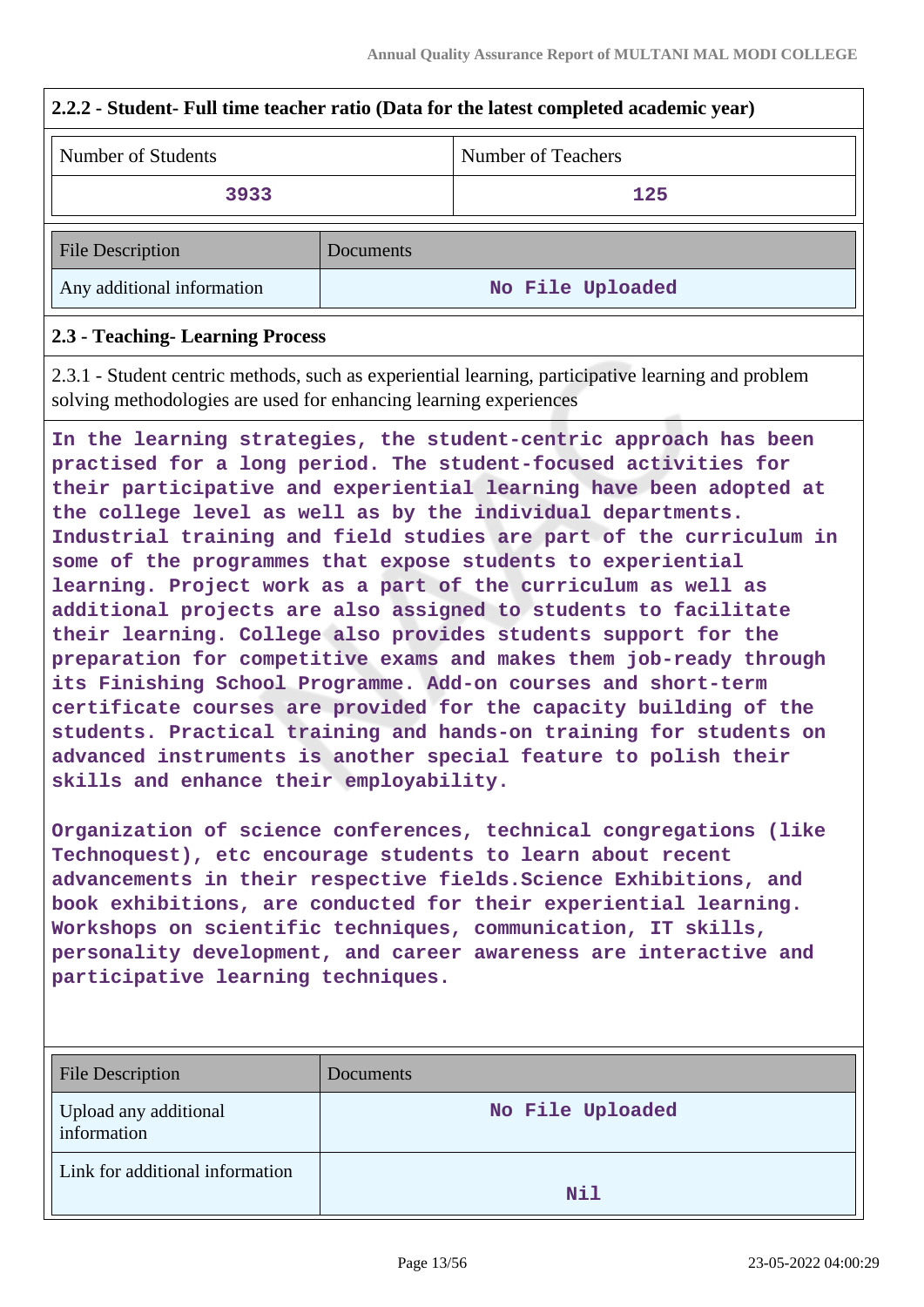2.3.2 - Teachers use ICT enabled tools for effective teaching-learning process. Write description in maximum of 200 words

**The present-day teaching-learning has to be envisionedin the wake of ICT. The college faculty is fully aware of this fact and thus uses the ICT very effectively. The college arranges FDPs and workshops on the innovations in pedagogy from time to time. These helpthe faculty to be acquainted withthe latest pedagogies, equip them for their use and motivate them for innovations. The faculty has developed a repository of e-resources in the form of e-books, e-notes (PDF and PPT files), weblinks, and motivational videos to provide extensional learning material to the students. Preparation of question banks in some subjects has also been started. The college has an in-house developed web-based Learning Management System https://lms.modicollege.com for making e-resources accessible to the students.**

**Assignments are given and received from the students through online as well as offline modes.**

**The library is fully computerized with LIBSYS software with WebOPAC. The library has a subscription for INFLIBNET N-LIST for the online accessibility of libraries.**

| <b>File Description</b>                                                                                    | Documents        |
|------------------------------------------------------------------------------------------------------------|------------------|
| Upload any additional<br>information                                                                       | No File Uploaded |
| Provide link for webpage<br>describing the ICT enabled tools<br>for effective teaching-learning<br>process | No File Uploaded |

**2.3.3 - Ratio of mentor to students for academic and other related issues (Data for the latest completed academic year )**

#### **2.3.3.1 - Number of mentors**

**51**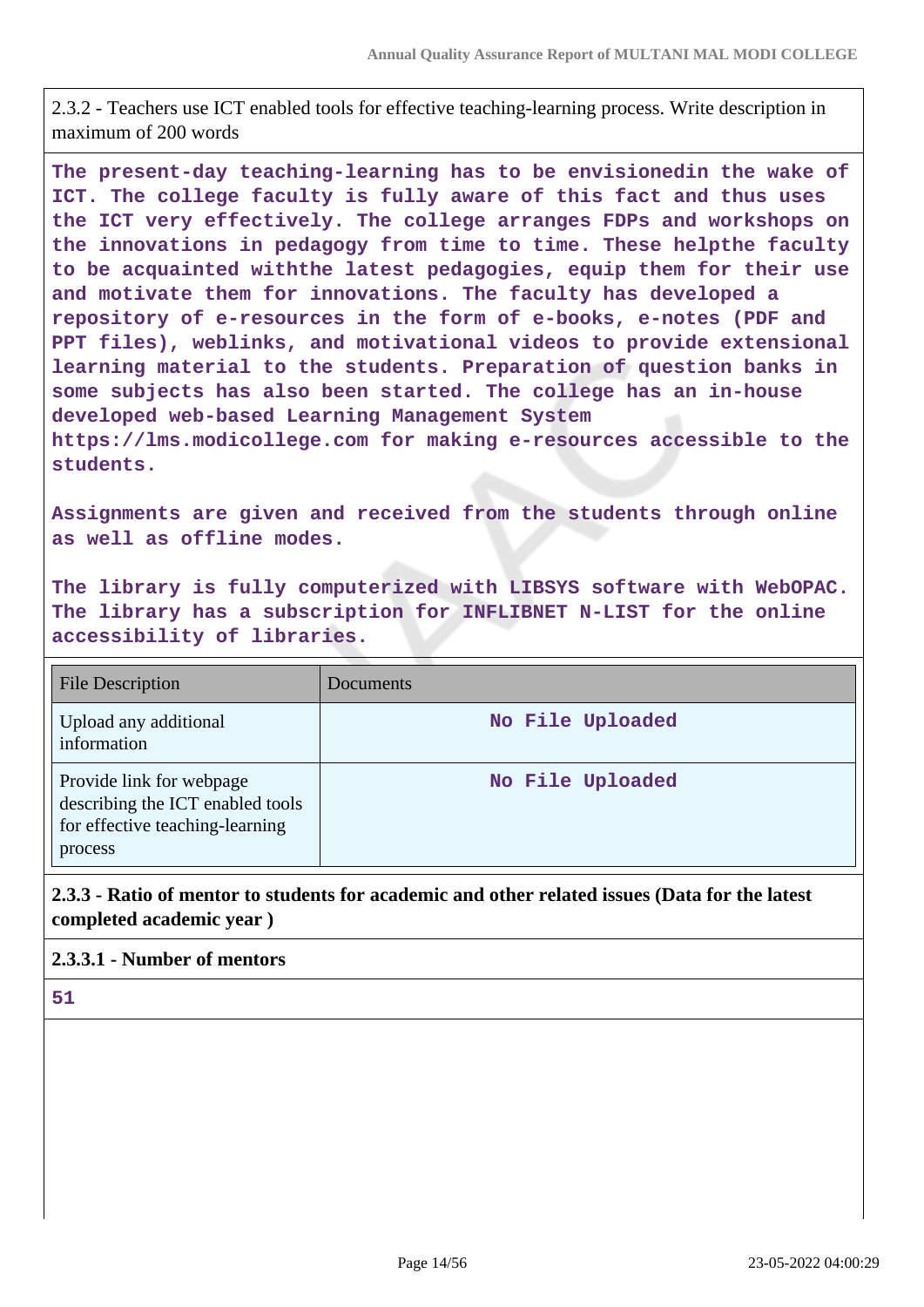| <b>File Description</b>                                                  | Documents        |
|--------------------------------------------------------------------------|------------------|
| Upload, number of students<br>enrolled and full time teachers on<br>roll | No File Uploaded |
| Circulars pertaining to assigning<br>mentors to mentees                  | View File        |
| Mentor/mentee ratio                                                      | No File Uploaded |

## **2.4 - Teacher Profile and Quality**

## **2.4.1 - Number of full time teachers against sanctioned posts during the year**

**125**

| <b>File Description</b>                                             | Documents        |
|---------------------------------------------------------------------|------------------|
| Full time teachers and sanctioned<br>posts for year (Data Template) | View File        |
| Any additional information                                          | No File Uploaded |
| List of the faculty members<br>authenticated by the Head of HEI     | No File Uploaded |

## **2.4.2 - Number of full time teachers with Ph. D. / D.M. / M.Ch. /D.N.B Superspeciality / D.Sc. / D.Litt. during the year (consider only highest degree for count)**

## **2.4.2.1 - Number of full time teachers with Ph. D. / D.M. / M.Ch. /D.N.C Superspeciality / D.Sc. / D.Litt. during the year**

**50**

| <b>File Description</b>                                                                                                                                                               | Documents        |
|---------------------------------------------------------------------------------------------------------------------------------------------------------------------------------------|------------------|
| Any additional information                                                                                                                                                            | No File Uploaded |
| List of number of full time<br>teachers with Ph. D. $/$ D.M. $/$<br>M.Ch./ D.N.B Super specialty /<br>D.Sc. / D.Litt. and number of full<br>time teachers for year (Data<br>Template) | View File        |

## **2.4.3 - Number of years of teaching experience of full time teachers in the same institution (Data for the latest completed academic year)**

## **2.4.3.1 - Total experience of full-time teachers**

**799**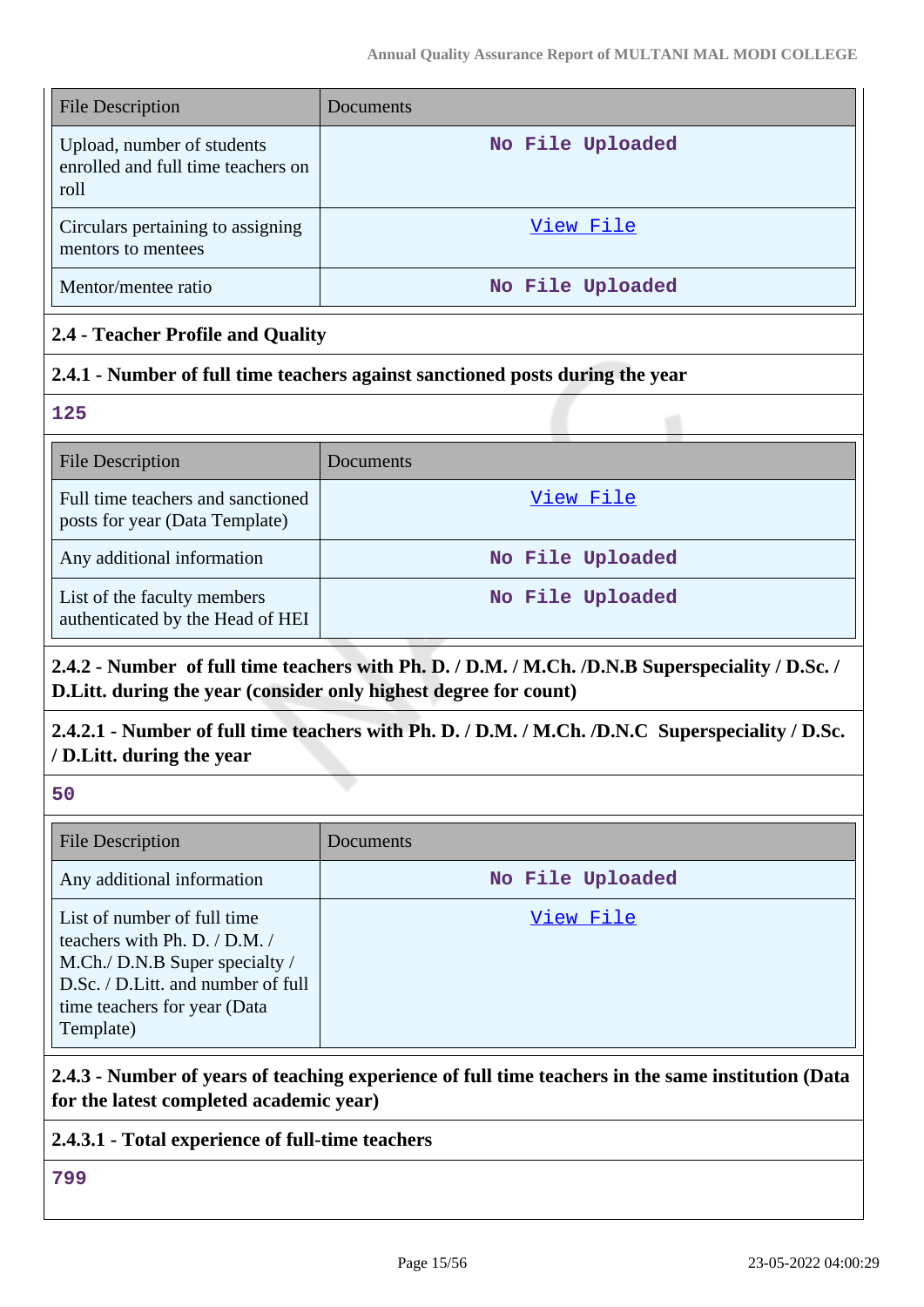| <b>File Description</b>                                                                                 | Documents        |
|---------------------------------------------------------------------------------------------------------|------------------|
| Any additional information                                                                              | No File Uploaded |
| List of Teachers including their<br>PAN, designation, dept. and<br>experience details(Data<br>Template) | View File        |

#### **2.5 - Evaluation Process and Reforms**

2.5.1 - Mechanism of internal assessment is transparent and robust in terms of frequency and mode. Write description within 200 words.

**The process of awarding internal assessment is objective and based on: the performance of the students in the house examinations, attendance in class, participation in class discussion, assignments/projects, and overall behavior of the students and their participation in co-curricular activities. The entire process is explained to the students by their respective teachers in the class. The students are also acquainted with internal assessment criteria during their orientation programme at the beginning of the session. The college conducts two House Examinations each semester. Evaluated answer books of the students are shown to them and they are allowed to take them home. When evaluated answer books are distributed to the students in the class, they are encouraged to share their doubts.They are also informed about their lecture statement from time to time through SMS system. Re-tests are also organized for those students who are unable to fulfill the conditions of minimum marks in the house examinations laid down by the University. The students who miss their chance to appear in MSTs due to their participation in Sports, Cultural, NCC, and NSS activities are allowed to appear in special house exams.**

| <b>File Description</b>         | Documents        |
|---------------------------------|------------------|
| Any additional information      | No File Uploaded |
| Link for additional information | Nil              |

2.5.2 - Mechanism to deal with internal examination related grievances is transparent, time- bound and efficient

**The process of awarding internal assessment is objective and based on the performance of the students in the house examinations, attendance in class, participation in class discussion, assignments/projects, and overall behavior of the students and their participation in co-curricular activities. The entire process is**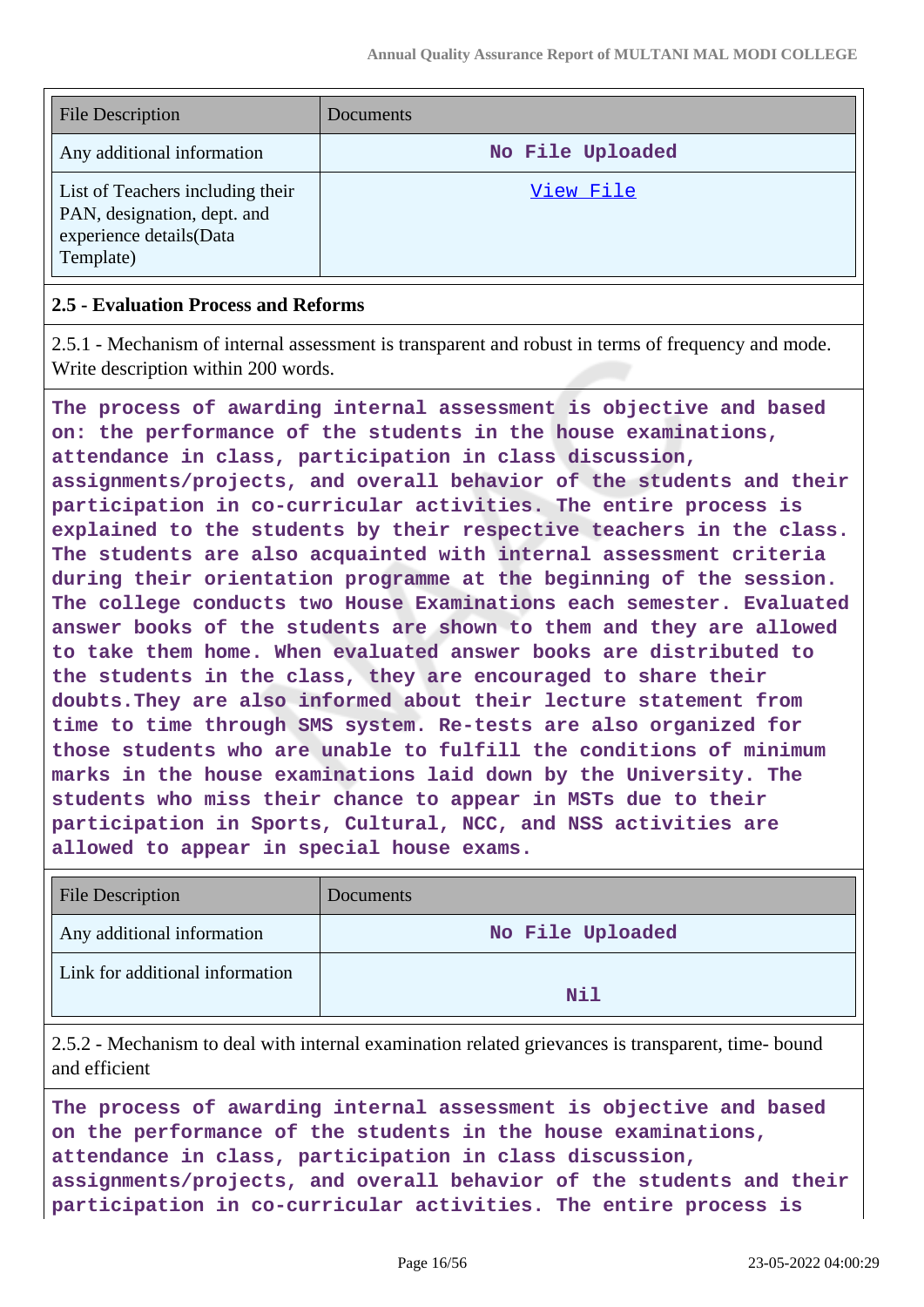**explained to the students by their respective teachers in the class. The students are also acquainted with internal assessment criteria during their orientation program at the beginning of the session. They are informed about their lecture statement from time to time through the SMS system. The assignments are returnedwith suitttttle comments in a time-bound manner. This interactive process leaves little scope for unaddressed grievances.**

**The external examination and evaluation are conducted by the affiliating University. The results are a little delayed due to the COVID-19 effect. System of re-evaluation along with the option of personal verification of student's evaluated sheets is presentto redress the grievances in external evaluation.**

| <b>File Description</b>         | Documents        |
|---------------------------------|------------------|
| Any additional information      | No File Uploaded |
| Link for additional information | Nil              |

### **2.6 - Student Performance and Learning Outcomes**

2.6.1 - Programme and course outcomes for all Programmes offered by the institution are stated and displayed on website and communicated to teachers and students.

**Though the affiliating university has not stated the course outcomes and programme outcomes, the college has designed course and programme outcomes at its own level. The Dean/ Head of each department has formulated the course outcomes and programme outcomes with the active involvement of the faculty. The faculty is well aware of these outcomes as they were fully involved in the process of designing them. The stated outcomes are discussed with the students in the class and uploaded on the college website to make the students aware of these outcomes**

| <b>File Description</b>                                    | Documents                                                |
|------------------------------------------------------------|----------------------------------------------------------|
| Upload any additional<br>information                       | No File Uploaded                                         |
| Paste link for Additional<br>information                   | https://modicollege.com/program-and-course-<br>outcomes/ |
| Upload COs for all Programmes<br>(exemplars from Glossary) | View File                                                |

2.6.2 - Attainment of Programme outcomes and course outcomes are evaluated by the institution.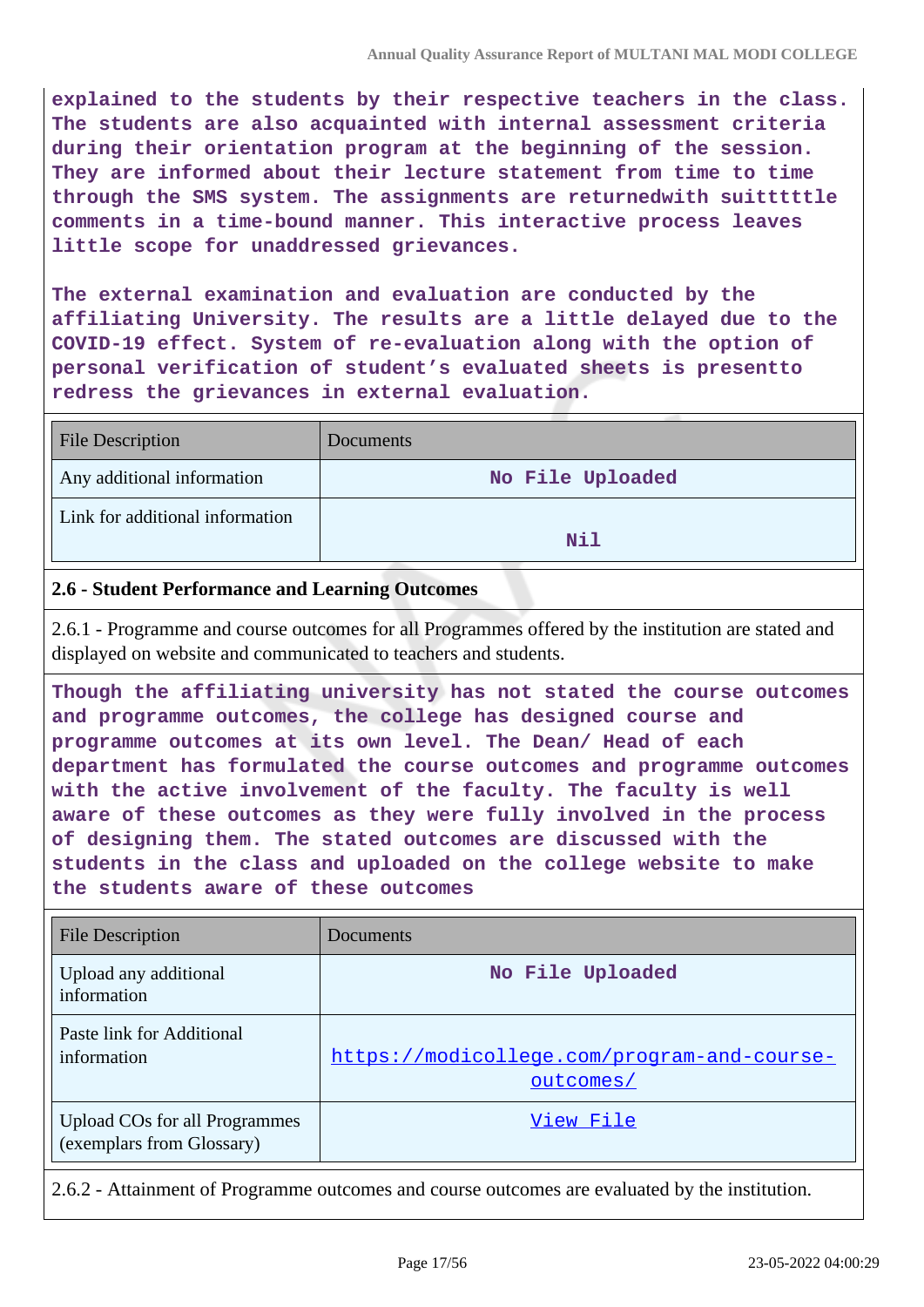**Record of the university examinations is maintained in the office. This data is analyzed to find out the pass percentage of the students and also to compare the results with the university pass percentage.**

**The attainment of POs is assessed on a five-point scale through the Exit Survey conducted at the end of the session.**

**These outcomes are always discussed in the Academic Council meetings. The Council also discusses the degree to which learning outcomes have been achieved in the college. The policies and strategies are framed in these meetings to encourage better performance in the future. The learning outcomes of the students can be easily checked from the number of students in various courses placed on the university meritlists.**

| <b>File Description</b>                  | Documents        |
|------------------------------------------|------------------|
| Upload any additional<br>information     | No File Uploaded |
| Paste link for Additional<br>information | Nil              |

## **2.6.3 - Pass percentage of Students during the year**

**2.6.3.1 - Total number of final year students who passed the university examination during the year**

#### **1237**

| <b>File Description</b>                                                                                                     | Documents        |
|-----------------------------------------------------------------------------------------------------------------------------|------------------|
| Upload list of Programmes and<br>number of students passed and<br>appeared in the final year<br>examination (Data Template) | View File        |
| Upload any additional<br>information                                                                                        | No File Uploaded |
| Paste link for the annual report                                                                                            | Nil              |

## **2.7 - Student Satisfaction Survey**

**2.7.1 - Student Satisfaction Survey (SSS) on overall institutional performance (Institution may design its own questionnaire) (results and details need to be provided as a weblink)**

<Nil>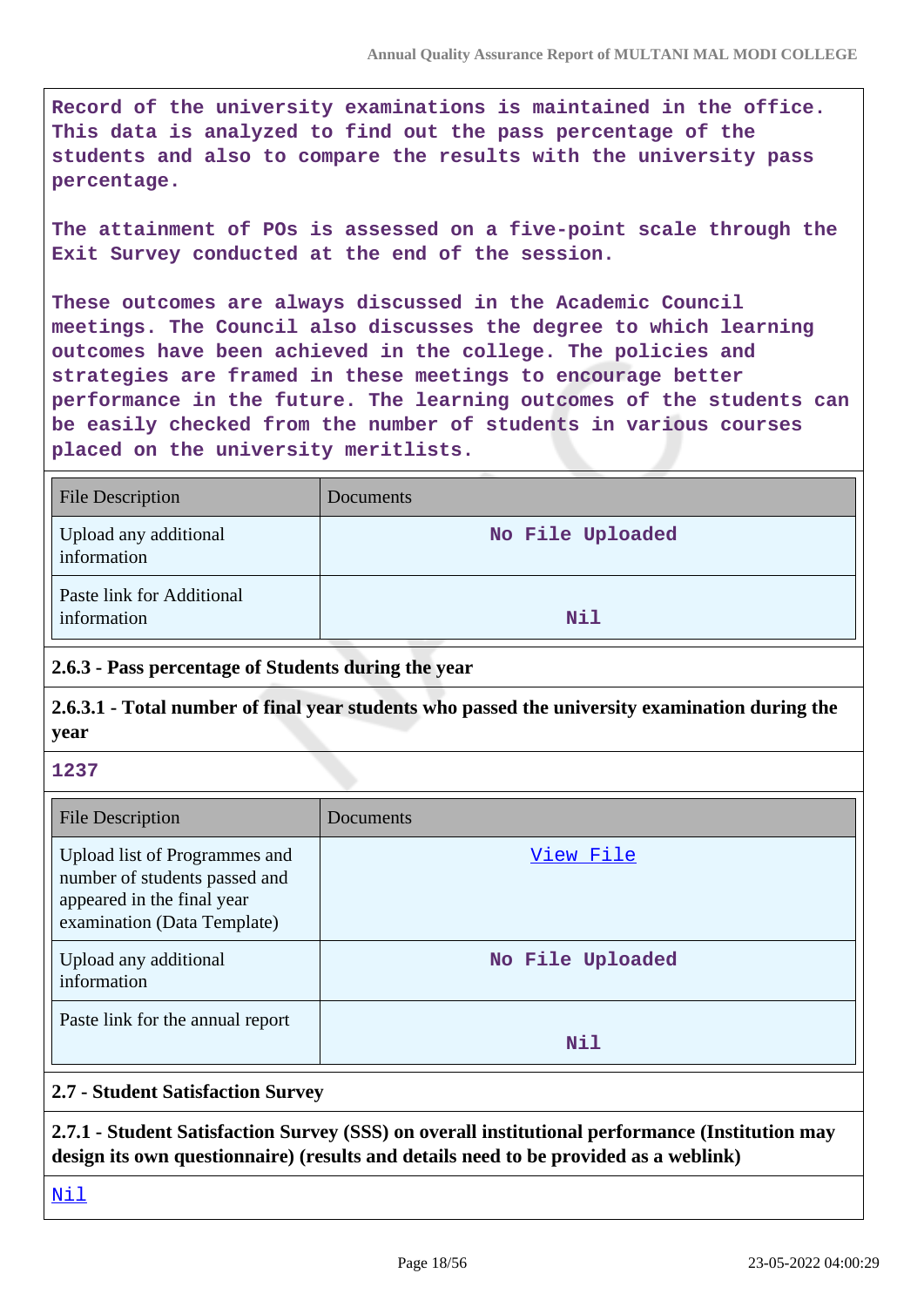### **RESEARCH, INNOVATIONS AND EXTENSION**

#### **3.1 - Resource Mobilization for Research**

**3.1.1 - Grants received from Government and non-governmental agencies for research projects / endowments in the institution during the year (INR in Lakhs)**

**3.1.1.1 - Total Grants from Government and non-governmental agencies for research projects / endowments in the institution during the year (INR in Lakhs)**

**0**

| <b>File Description</b>                                                              | Documents        |
|--------------------------------------------------------------------------------------|------------------|
| Any additional information                                                           | No File Uploaded |
| e-copies of the grant award<br>letters for sponsored research<br>projects/endowments | No File Uploaded |
| List of endowments / projects<br>with details of grants(Data<br>Template)            | No File Uploaded |

### **3.1.2 - Number of teachers recognized as research guides (latest completed academic year)**

#### **3.1.2.1 - Number of teachers recognized as research guides**

**12**

| <b>File Description</b>                    | <b>Documents</b> |
|--------------------------------------------|------------------|
| Any additional information                 | No File Uploaded |
| Institutional data in prescribed<br>format | View File        |

## **3.1.3 - Number of departments having Research projects funded by government and non government agencies during the year**

**3.1.3.1 - Number of departments having Research projects funded by government and nongovernment agencies during the year**

**0**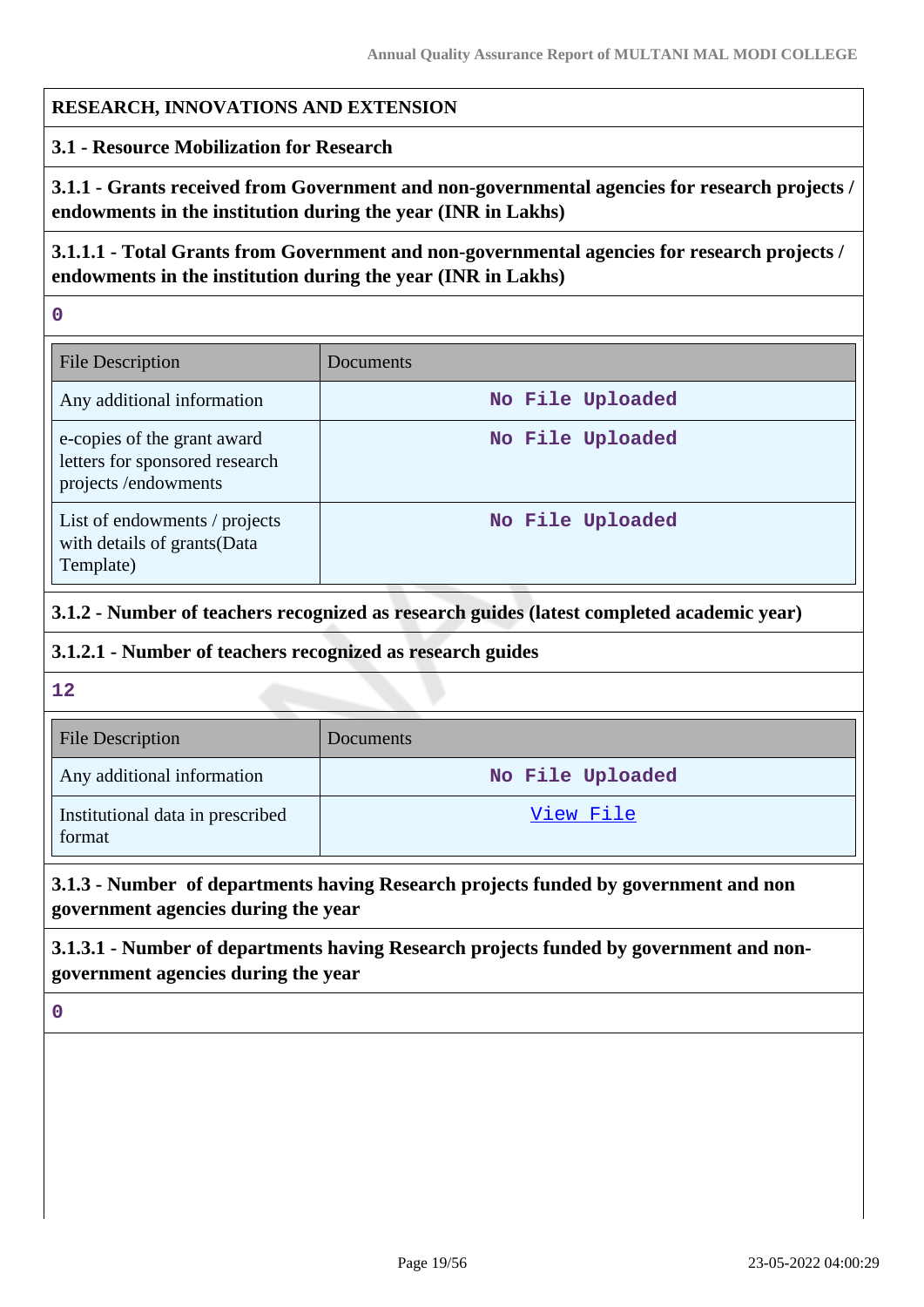| <b>File Description</b>                                          | Documents        |
|------------------------------------------------------------------|------------------|
| List of research projects and<br>funding details (Data Template) | No File Uploaded |
| Any additional information                                       | No File Uploaded |
| Supporting document from<br><b>Funding Agency</b>                | No File Uploaded |
| Paste link to funding agency<br>website                          | Nil              |

#### **3.2 - Innovation Ecosystem**

3.2.1 - Institution has created an ecosystem for innovations and has initiatives for creation and transfer of knowledge

**The college has a proper system to promote the initiatives for innovation. Regular classroom teaching is supported by discussion, debate, assignments, and project work to provide an opportunity for self-study and reflective learning. The extensional learning andactivities provide opportunities for the students to explore ways to relate the knowledge to their social environment. Departmental societies conduct various social surveys on the areas of contemporary relevance, and the analysis of such surveys exposes the students to the process of research. The faculty members are encouraged to write and publish research papers. Many faculty members are supervisingstudents for Ph.D. The college has UGCsponsored research fellows on the roll.74 Research Journals available, 6000 e-journals and N-LIST (INFLIBNET), Internet facility, and wi-fi campus provide the research environment. The labs equipped with research and innovation facilities are Central Instrumentation Lab, Chemistry Research Laboratories, Pharmaceutical Lab, Bio-Technology Lab, Tissue-Culture lab, and IT Laboratories. UGC cell of the college undertakes regular efforts to arrange UGC schemes for research and innovation. The college has been conferred the status of Centre for Excellence (CPE)twice in 2010 & 2016.**

| <b>File Description</b>                  | Documents        |
|------------------------------------------|------------------|
| Upload any additional<br>information     | No File Uploaded |
| Paste link for additional<br>information | Nil              |

**3.2.2 - Number of workshops/seminars conducted on Research Methodology, Intellectual Property Rights (IPR) and entrepreneurship during the year**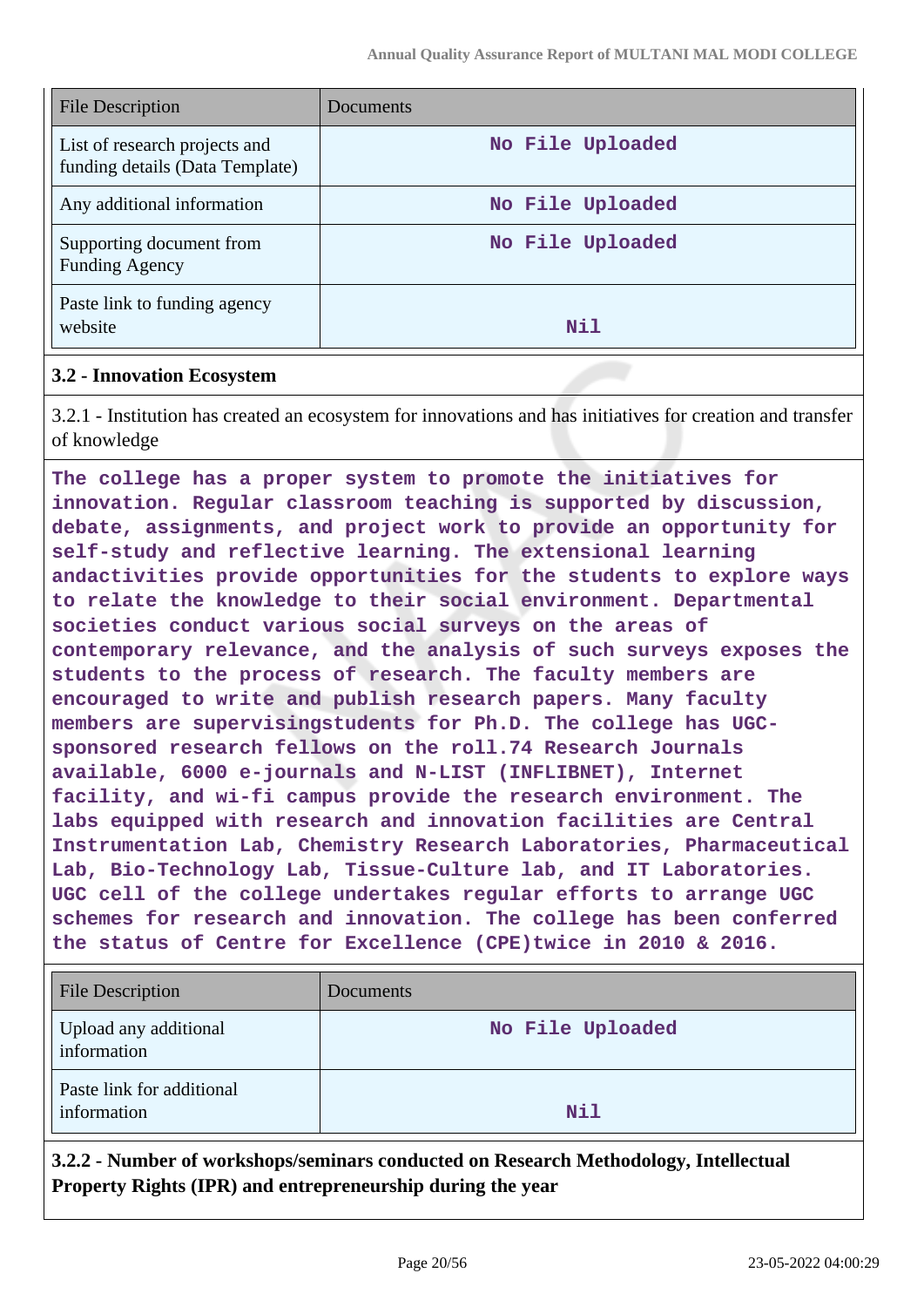## **3.2.2.1 - Total number of workshops/seminars conducted on Research Methodology, Intellectual Property Rights (IPR) and entrepreneurship year wise during the year**

| e e |  |  |
|-----|--|--|
|     |  |  |
|     |  |  |

| <b>File Description</b>                                              | Documents        |
|----------------------------------------------------------------------|------------------|
| Report of the event                                                  | View File        |
| Any additional information                                           | No File Uploaded |
| List of workshops/seminars<br>during last 5 years (Data<br>Template) | View File        |

## **3.3 - Research Publications and Awards**

## **3.3.1 - Number of Ph.Ds registered per eligible teacher during the year**

## **3.3.1.1 - How many Ph.Ds registered per eligible teacher within the year**

**3**

| <b>File Description</b>                                                                                                    | Documents        |
|----------------------------------------------------------------------------------------------------------------------------|------------------|
| URL to the research page on HEI<br>website                                                                                 | <b>Nil</b>       |
| List of PhD scholars and their<br>details like name of the guide,<br>title of thesis, year of award etc<br>(Data Template) | View File        |
| Any additional information                                                                                                 | No File Uploaded |

**3.3.2 - Number of research papers per teachers in the Journals notified on UGC website during the year**

### **3.3.2.1 - Number of research papers in the Journals notified on UGC website during the year**

**48**

| <b>File Description</b>                                                                                     | Documents        |
|-------------------------------------------------------------------------------------------------------------|------------------|
| Any additional information                                                                                  | No File Uploaded |
| List of research papers by title,<br>author, department, name and<br>year of publication (Data<br>Template) | View File        |

**3.3.3 - Number of books and chapters in edited volumes/books published and papers published**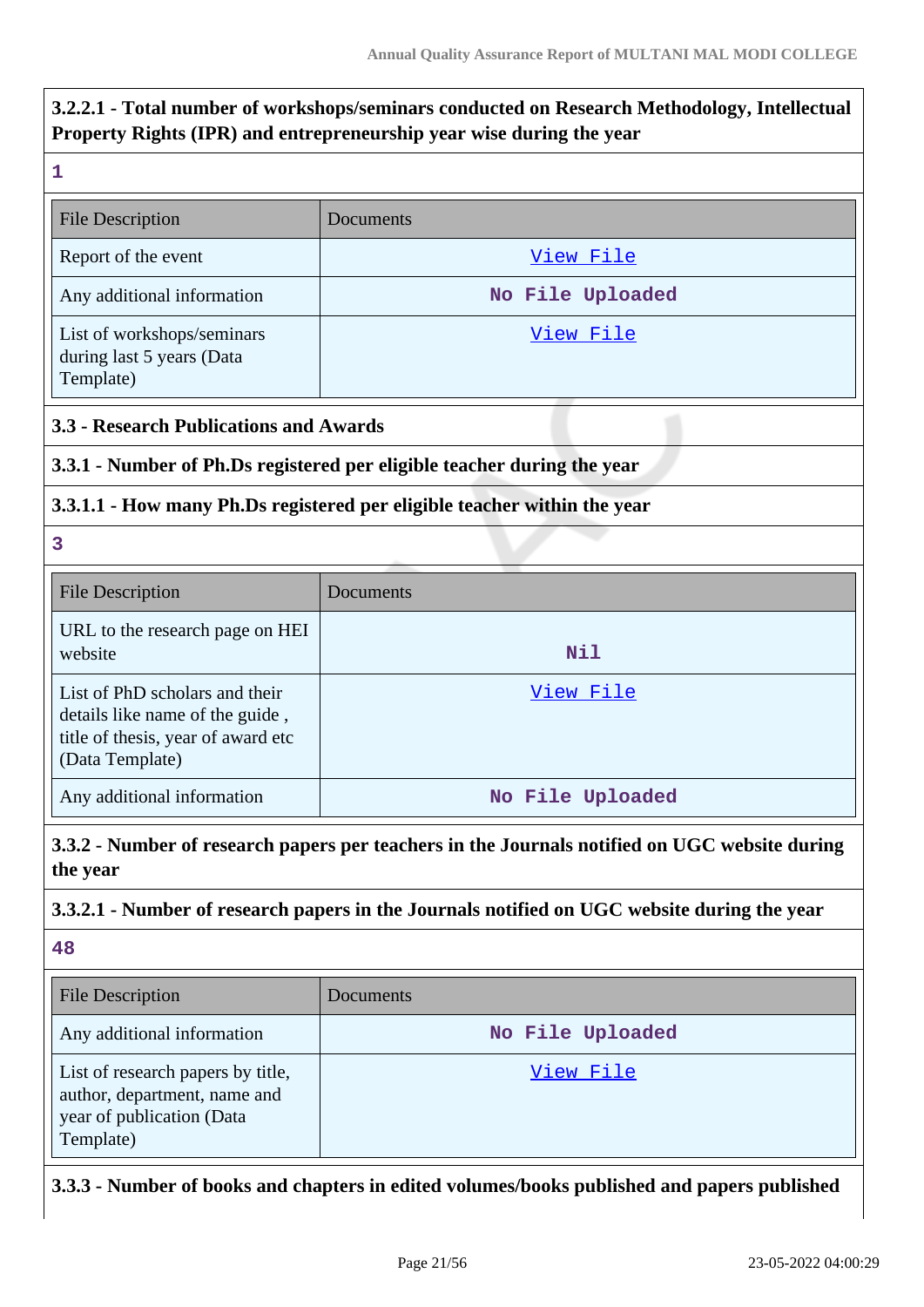#### **in national/ international conference proceedings per teacher during the year**

## **3.3.3.1 - Total number of books and chapters in edited volumes/books published and papers in national/ international conference proceedings year wise during year**

| ×<br>۰,<br>۰.<br>۰. |
|---------------------|
|                     |

| <b>File Description</b>                                                      | Documents        |
|------------------------------------------------------------------------------|------------------|
| Any additional information                                                   | No File Uploaded |
| List books and chapters edited<br>volumes/books published (Data<br>Template) | View File        |

#### **3.4 - Extension Activities**

3.4.1 - Extension activities are carried out in the neighborhood community, sensitizing students to social issues, for their holistic development, and impact thereof during the year

**An array of activities are organized to get the students connected and involved in institutional and social activities.Most of the activities are organized to inculcate a sense of responsibility and sensitivity towards societal needs. Several rallies, extension lectures by social activists, and awareness drives are organized/undertaken to connect the youth to the community and neighborhood. For holistic development, students are offered memberships in various clubs and departmental societies.The dynamic implementation of the extension activities and the outreach programmesis made successful with the active involvement of the educators associated with the college's NCC, NSS, Societies, and Clubs. The major events include – Blood Donation Camps, First-Aid and Home Nursing Training Workshops, Women Empowerment Programmes, Disaster Management Trainings, and several awareness campaigns. Students areinvolved with environmental initiatives like sapling plantation drives, water conservation, and cleanliness drives as well. Besides participating in events for all major causes, students of NSS, the relevant societies, and clubs are actively involved in charity drives, candlelight marches, and visits to old age homes and orphanages.**

| File Description                         | Documents        |
|------------------------------------------|------------------|
| Paste link for additional<br>information | Nil              |
| Upload any additional<br>information     | No File Uploaded |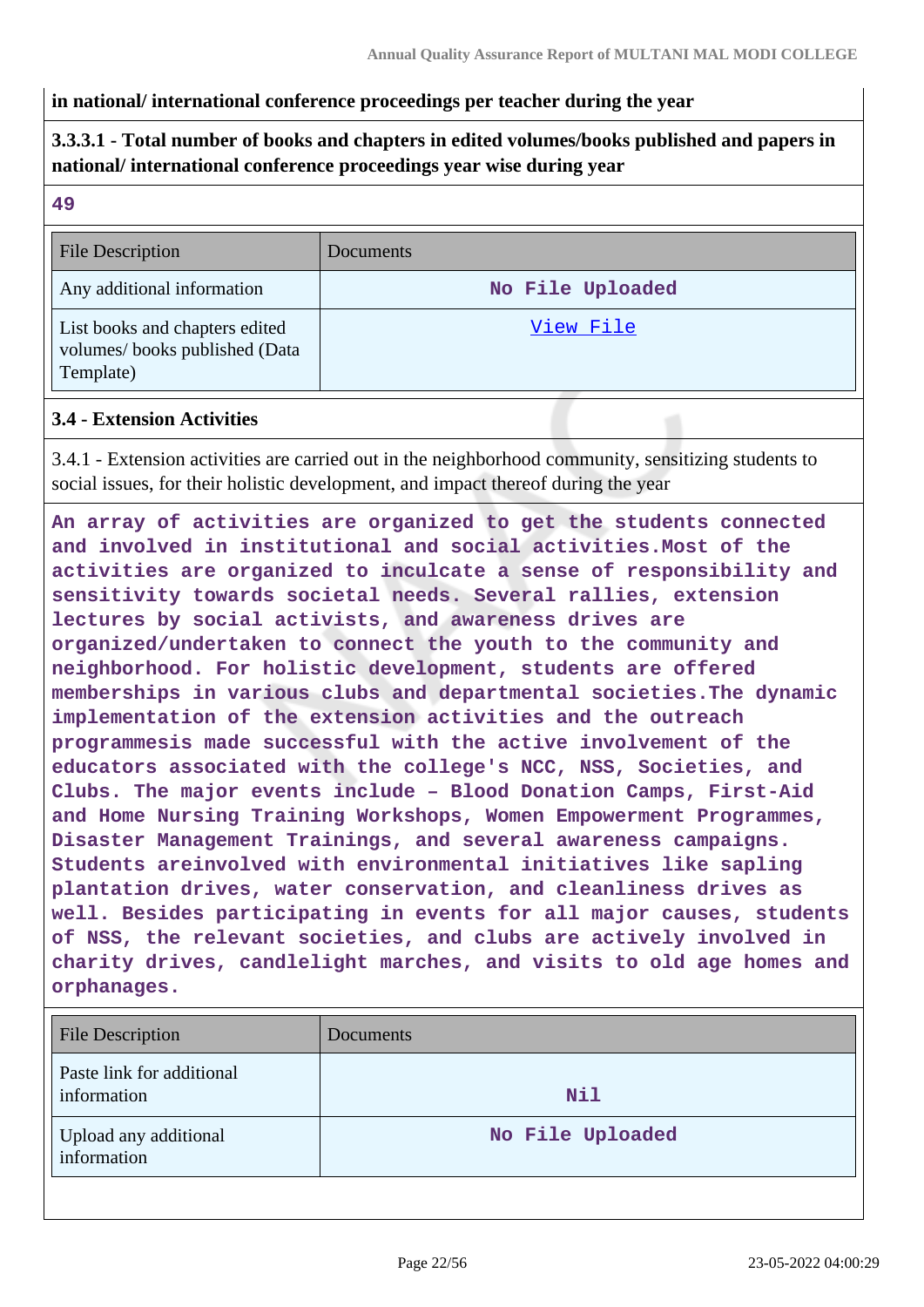**3.4.2 - Number of awards and recognitions received for extension activities from government / government recognized bodies during the year**

**3.4.2.1 - Total number of awards and recognition received for extension activities from Government/ Government recognized bodies year wise during the year**

| $\mathbf 0$                                                                    |                  |
|--------------------------------------------------------------------------------|------------------|
| <b>File Description</b>                                                        | Documents        |
| Any additional information                                                     | No File Uploaded |
| Number of awards for extension<br>activities in last 5 year (Data<br>Template) | No File Uploaded |
| e-copy of the award letters                                                    | No File Uploaded |

**3.4.3 - Number of extension and outreach programs conducted by the institution through NSS/NCC/Red cross/YRC etc., ( including the programmes such as Swachh Bharat, AIDS awareness, Gender issues etc. and/or those organized in collaboration with industry, community and NGOs ) during the year**

**3.4.3.1 - Number of extension and outreach Programs conducted in collaboration with industry, community and Non- Government Organizations through NSS/ NCC/ Red Cross/ YRC etc., during the year**

**36**

| <b>File Description</b>                                                                                                                | Documents        |
|----------------------------------------------------------------------------------------------------------------------------------------|------------------|
| Reports of the event organized                                                                                                         | View File        |
| Any additional information                                                                                                             | No File Uploaded |
| Number of extension and<br>outreach Programmes conducted<br>with industry, community etc for<br>the during the year (Data<br>Template) | View File        |

**3.4.4 - Number of students participating in extension activities at 3.4.3. above during year**

**3.4.4.1 - Total number of Students participating in extension activities conducted in collaboration with industry, community and Non- Government Organizations such as Swachh Bharat, AIDs awareness, Gender issue etc. year wise during year**

**5569**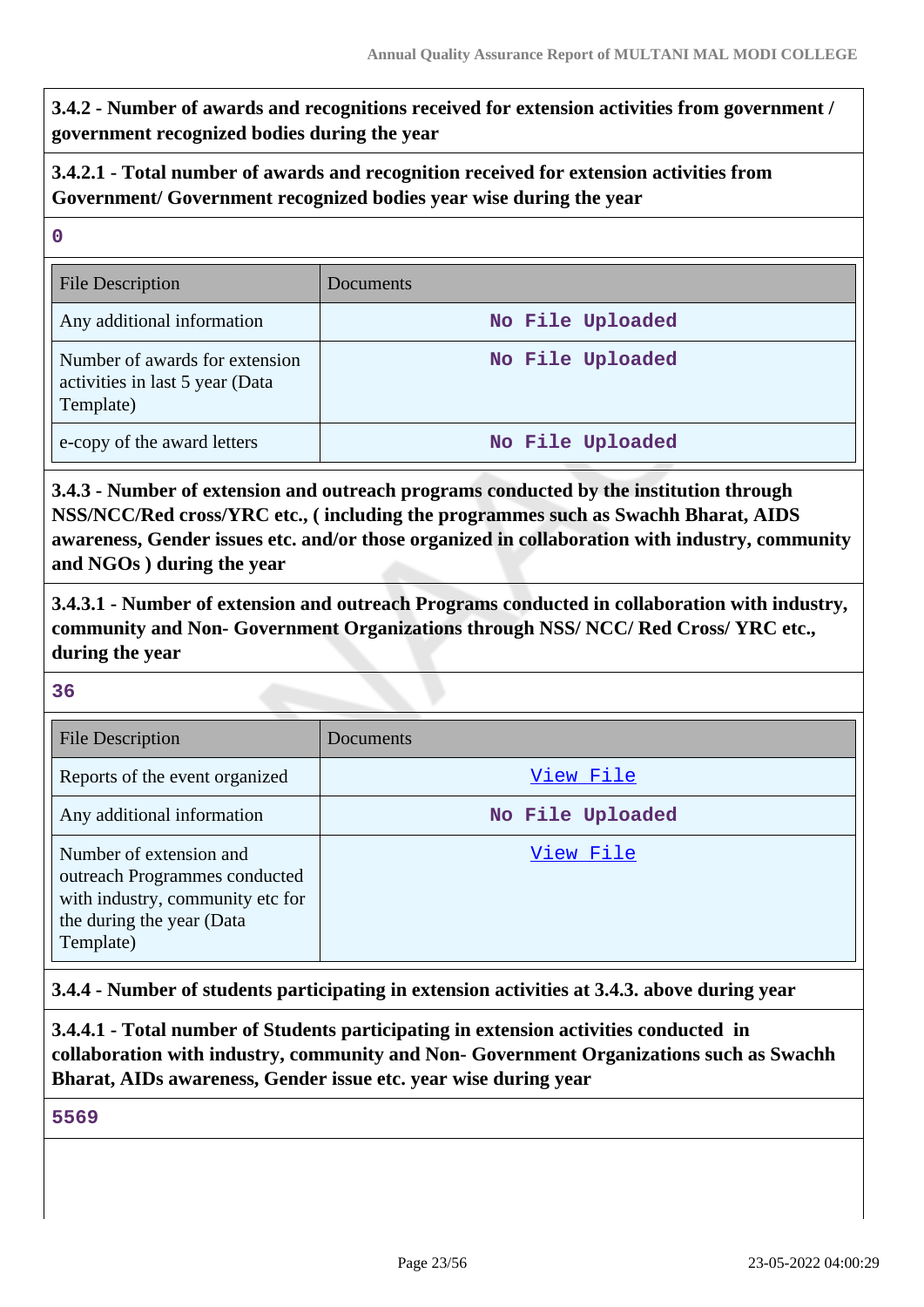| <b>File Description</b>                                                                              | Documents        |
|------------------------------------------------------------------------------------------------------|------------------|
| Report of the event                                                                                  | View File        |
| Any additional information                                                                           | No File Uploaded |
| Number of students participating<br>in extension activities with Govt.<br>or NGO etc (Data Template) | View File        |

#### **3.5 - Collaboration**

**3.5.1 - Number of Collaborative activities for research, Faculty exchange, Student exchange/ internship during the year**

## **3.5.1.1 - Number of Collaborative activities for research, Faculty exchange, Student exchange/ internship year wise during the year**

#### **178**

| <b>File Description</b>                                                                      | Documents        |
|----------------------------------------------------------------------------------------------|------------------|
| e-copies of related Document                                                                 | No File Uploaded |
| Any additional information                                                                   | No File Uploaded |
| Details of Collaborative activities<br>with institutions/industries for<br>research, Faculty | View File        |

**3.5.2 - Number of functional MoUs with institutions, other universities, industries, corporate houses etc. during the year**

**3.5.2.1 - Number of functional MoUs with Institutions of national, international importance, other universities, industries, corporate houses etc. year wise during the year**

**3**

| <b>File Description</b>                                                                                                             | Documents        |
|-------------------------------------------------------------------------------------------------------------------------------------|------------------|
| e-Copies of the MoUs with<br>institution./industry/corporate<br>houses                                                              | No File Uploaded |
| Any additional information                                                                                                          | No File Uploaded |
| Details of functional MoUs with<br>institutions of national,<br>international importance, other<br>universities etc during the year | View File        |

### **INFRASTRUCTURE AND LEARNING RESOURCES**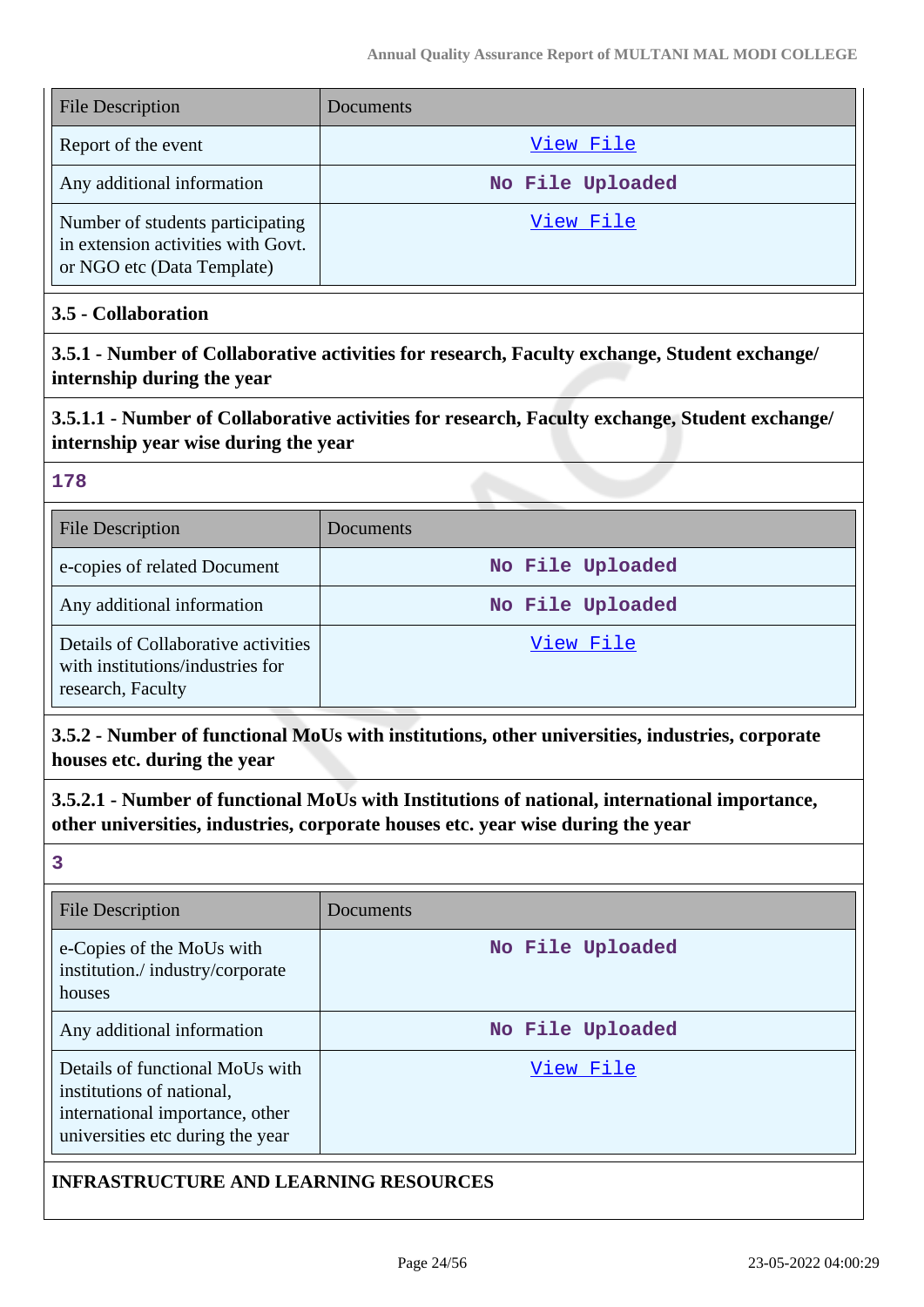### **4.1 - Physical Facilities**

4.1.1 - The Institution has adequate infrastructure and physical facilities for teaching- learning. viz., classrooms, laboratories, computing equipment etc.

**Situated in the heart of the city, Multani Mal Modi College is a multi-faculty, co-educational institution established in 1967 and has a sprawling campus covering an area of 29707.60 sq. mt. with a built-up area of 26074.46 sq. mt.The college has a state-of-the-art eco-friendly infrastructure where our present strength of approximately 4000 students is comfortably accommodated. The whole complex is divided into three blocks:**

- **Main Block**
- **HR Modi IT Block**
- **Commerce Block**

**The administrative block includesthe Principal's Office and 13 Offices.A Strong Room is attached to the Principal's office. Various records are maintained in seven strongrooms. There are fifteen Departmental Staff Rooms with personal lockers for staff members.**

**The institute has 67 classrooms, two Lecture halls, a Seminar Room, an Auditorium, an Open Air Theatre, and an Open Stage. Five wellmaintained lawns and a Botanical garden with a wide variety of ornamental and medicinal plants add to the campus aesthetics.**

**The college library is fully computerized covering an area of 810.68 sq. mt has three separate reading areas and is stocked with the latest books. The college has 7 Research laboratories in addition to the 21 well-equipped laboratories for various departments.**

| <b>File Description</b>                  | Documents                               |
|------------------------------------------|-----------------------------------------|
| Upload any additional<br>information     | No File Uploaded                        |
| Paste link for additional<br>information | https://modicollege.com/infrastructure/ |

4.1.2 - The Institution has adequate facilities for cultural activities, sports, games (indoor, outdoor), gymnasium, yoga centre etc.

**To meet the Curricular and Co-curricular requirements the college has an Auditorium and an Open Air Theatre to hold Seminars, extension lectures, workshops, conferences, and even cultural functions of various departments. A central lawn with an open stage is available to conduct the Annual Prize Distribution Function,**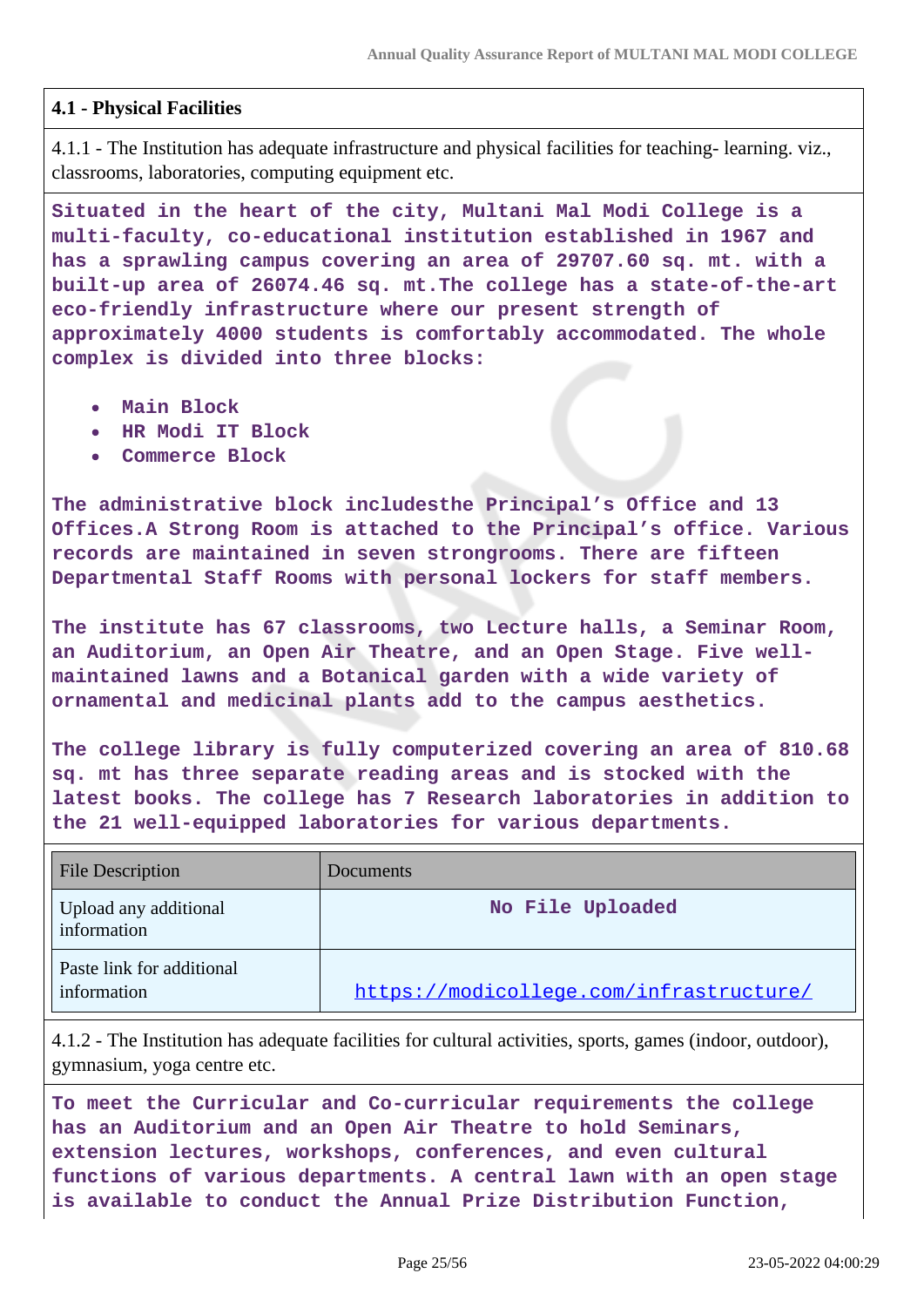**Convocation, Talent Hunt Competition, etc. We have a walled ground with anopen stage which is used by the college as well as by the local community with the permission of the college for larger gatherings.**

**The college has MOUs with the National Institute of Sports (N.I.S.), Punjab Sports Department, and Punjabi University. Our players use their facilities of free boarding and lodging in the sports hostel, Special Diet money, and coaching by expert coaches to polish their sporting skills.**

**Facilities like expert coaching wherever required to students for various cultural activities are provided in addition to special diets and TA-DAto students during performance days. Rehearsals for various cultural events are carried out on the college campus at the convenience of the students after study hours.**

| <b>File Description</b>                  | Documents  |
|------------------------------------------|------------|
| Upload any additional<br>information     | View File  |
| Paste link for additional<br>information | <b>Nil</b> |

## **4.1.3 - Number of classrooms and seminar halls with ICT- enabled facilities such as smart class, LMS, etc.**

**67**

| <b>File Description</b>                                                                                   | Documents                                                                   |
|-----------------------------------------------------------------------------------------------------------|-----------------------------------------------------------------------------|
| Upload any additional<br>information                                                                      | No File Uploaded                                                            |
| Paste link for additional<br>information                                                                  | https://modicollege.com/classrooms-and-<br>seminar-halls-with-ict-facility/ |
| <b>Upload Number of classrooms</b><br>and seminar halls with ICT<br>enabled facilities (Data<br>Template) | View File                                                                   |

**4.1.4 - Expenditure, excluding salary for infrastructure augmentation during the year (INR in Lakhs)**

**4.1.4.1 - Expenditure for infrastructure augmentation, excluding salary during the year (INR in lakhs)**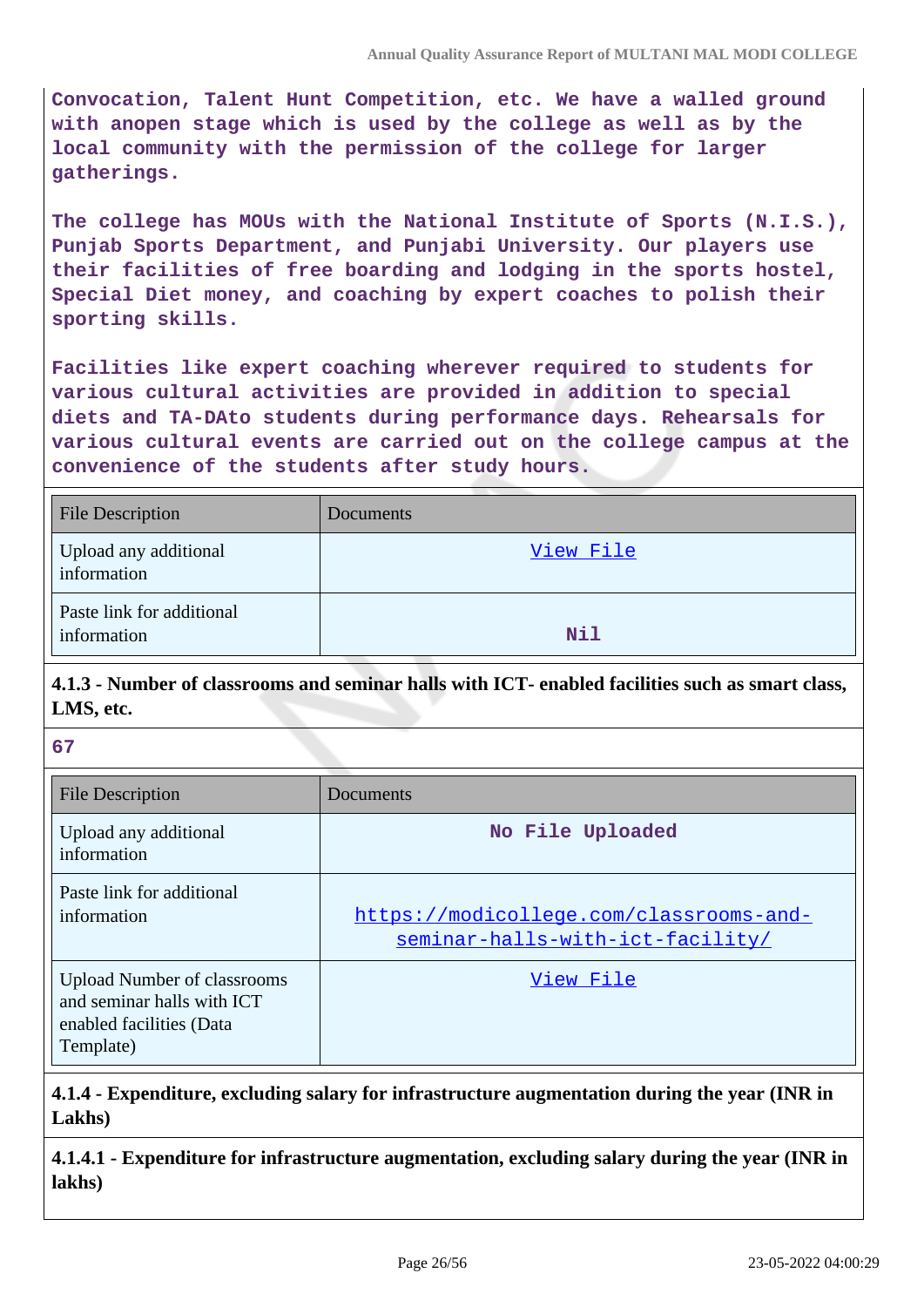| 8.35                                                                                               |                  |
|----------------------------------------------------------------------------------------------------|------------------|
| <b>File Description</b>                                                                            | Documents        |
| Upload any additional<br>information                                                               | No File Uploaded |
| Upload audited utilization<br>statements                                                           | View File        |
| <b>Upload Details of budget</b><br>allocation, excluding salary<br>during the year (Data Template) | View File        |

### **4.2 - Library as a Learning Resource**

4.2.1 - Library is automated using Integrated Library Management System (ILMS)

**The library covers an area of 810.68 sq. mt. including Reading Area, Stack Area, and Other Service Area. The library can accommodate more than 300 readers at a time. The library operations and services are fully computerized using LIBSYS software with a bar-coding system, OPAC/web OPAC and stock verification. The Library has a rich collection of 63098 books on various subjects. 23 newspapers, 56 Journals/Magazines, and N-LIST, INFLIBNET connection have been subscribed. A repository pool of approximately 1650 e-resources in the form of PPTs, PDFs, recorded lectures, Weblinks, and e-books is available on college LMS https://lms.modicollege.com/. A Photostat facility is provided to the students in the library. Two printers, six bar-code scanners, and a bar code printer is available. Dedicated lease line internet connection of 100 Mbps through LAN and WiFi. To manage the working of the library, the library Advisory Committeeis headed by the Principal and7 members are constituted. The library staff is student-friendly and remains available in the library from 8:30 am to 4:30 pm. The HODs of various departments in consultation with the staff members and students prepare lists of books and journals required for their respective departments.**

| File Description                                                                                                                | Documents                    |                       |  |  |
|---------------------------------------------------------------------------------------------------------------------------------|------------------------------|-----------------------|--|--|
| Upload any additional<br>information                                                                                            | No File Uploaded             |                       |  |  |
| Paste link for Additional<br>Information                                                                                        | https://lms.modicollege.com/ |                       |  |  |
| 4.2.2 - The institution has subscription for the<br>following e-resources e-journals e-<br>ShodhSindhu Shodhganga Membership e- |                              | D. Any 1 of the above |  |  |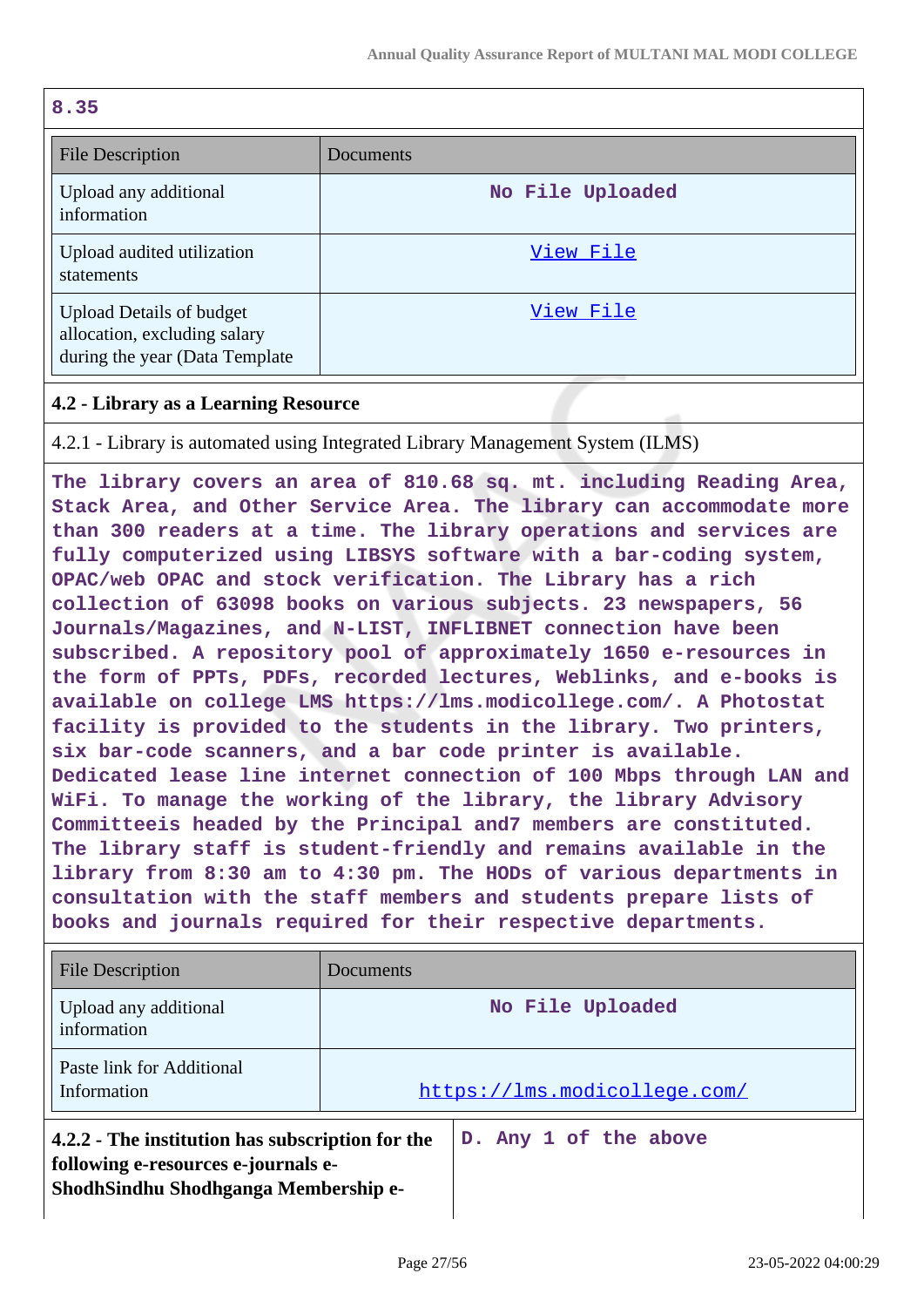### **books Databases Remote access toe-resources**

| <b>File Description</b>                                                                                     | <b>Documents</b> |
|-------------------------------------------------------------------------------------------------------------|------------------|
| Upload any additional<br>information                                                                        | View File        |
| Details of subscriptions like e-<br>journals,e-ShodhSindhu,<br>Shodhganga Membership etc<br>(Data Template) | View File        |

## **4.2.3 - Expenditure for purchase of books/e-books and subscription to journals/e- journals during the year (INR in Lakhs)**

## **4.2.3.1 - Annual expenditure of purchase of books/e-books and subscription to journals/ejournals during the year (INR in Lakhs)**

#### **187415.00**

| <b>File Description</b>                                                                                                       | Documents        |
|-------------------------------------------------------------------------------------------------------------------------------|------------------|
| Any additional information                                                                                                    | View File        |
| Audited statements of accounts                                                                                                | No File Uploaded |
| Details of annual expenditure for<br>purchase of books/e-books and<br>journals/e- journals during the<br>year (Data Template) | View File        |

## **4.2.4 - Number per day usage of library by teachers and students ( foot falls and login data for online access) (Data for the latest completed academic year)**

### **4.2.4.1 - Number of teachers and students using library per day over last one year**

**155**

| <b>File Description</b>                              | Documents        |
|------------------------------------------------------|------------------|
| Any additional information                           | No File Uploaded |
| Details of library usage by<br>teachers and students | View File        |

## **4.3 - IT Infrastructure**

4.3.1 - Institution frequently updates its IT facilities including Wi-Fi

**The college has a dedicated 100 Mbps lease line that connects all the classrooms and laboratories. LAN connection is available in the Main Library and is further connected with the Library in the HR**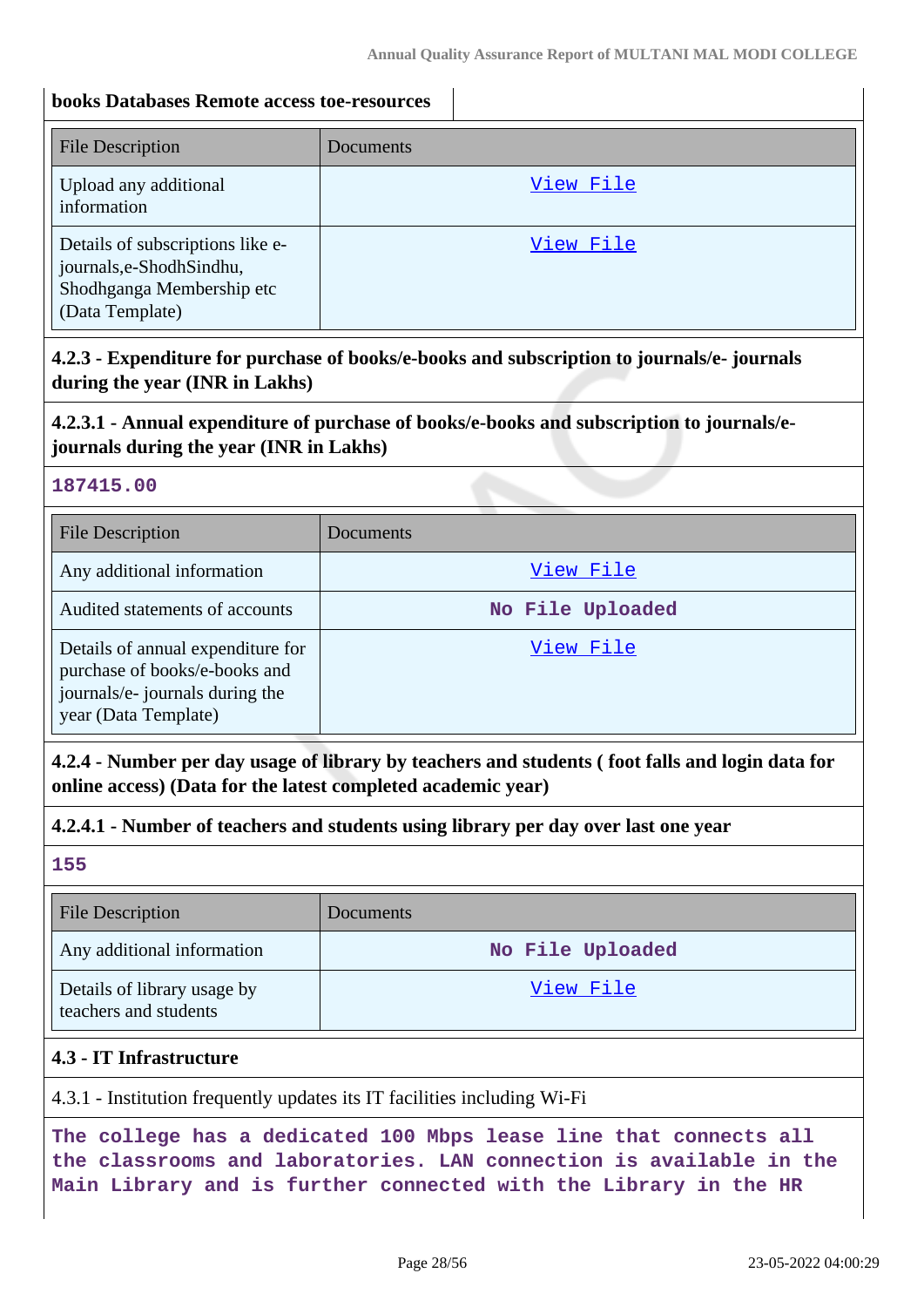**Modi IT Block. Different offices in the college i.e. Principal's office, General office, Steno office, Supt. Office, Registrar's office, and Accounts and Establishment offices are also connected by LAN. Wi-Fi facility is available in almost all the areas of the campus. The plans and strategies adopted by the college in connection with IT infrastructure can be broadly divided into two parts:**

**1. We have a clearly defined policy for replacing outmoded equipment and also for installing new equipment with the latest configurations.**

**2. IT infrastructure which is regularly upgraded should be used for enhancing the quality and efficiency of delivery in the classroom as well as outside the classroom.**

| <b>File Description</b>                  | <b>Documents</b> |
|------------------------------------------|------------------|
| Upload any additional<br>information     | No File Uploaded |
| Paste link for additional<br>information | <b>Nil</b>       |

## **4.3.2 - Number of Computers**

**203**

| <b>File Description</b>              | Documents |
|--------------------------------------|-----------|
| Upload any additional<br>information | View File |
| List of Computers                    | View File |

| 4.3.3 - Bandwidth of internet connection in the $ A.$ ? 50MBPS |  |  |
|----------------------------------------------------------------|--|--|
| <b>Institution</b>                                             |  |  |

| <b>File Description</b>                                                        | Documents        |
|--------------------------------------------------------------------------------|------------------|
| Upload any additional<br>Information                                           | No File Uploaded |
| Details of available bandwidth of<br>internet connection in the<br>Institution | View File        |

### **4.4 - Maintenance of Campus Infrastructure**

**4.4.1 - Expenditure incurred on maintenance of infrastructure (physical and academic support**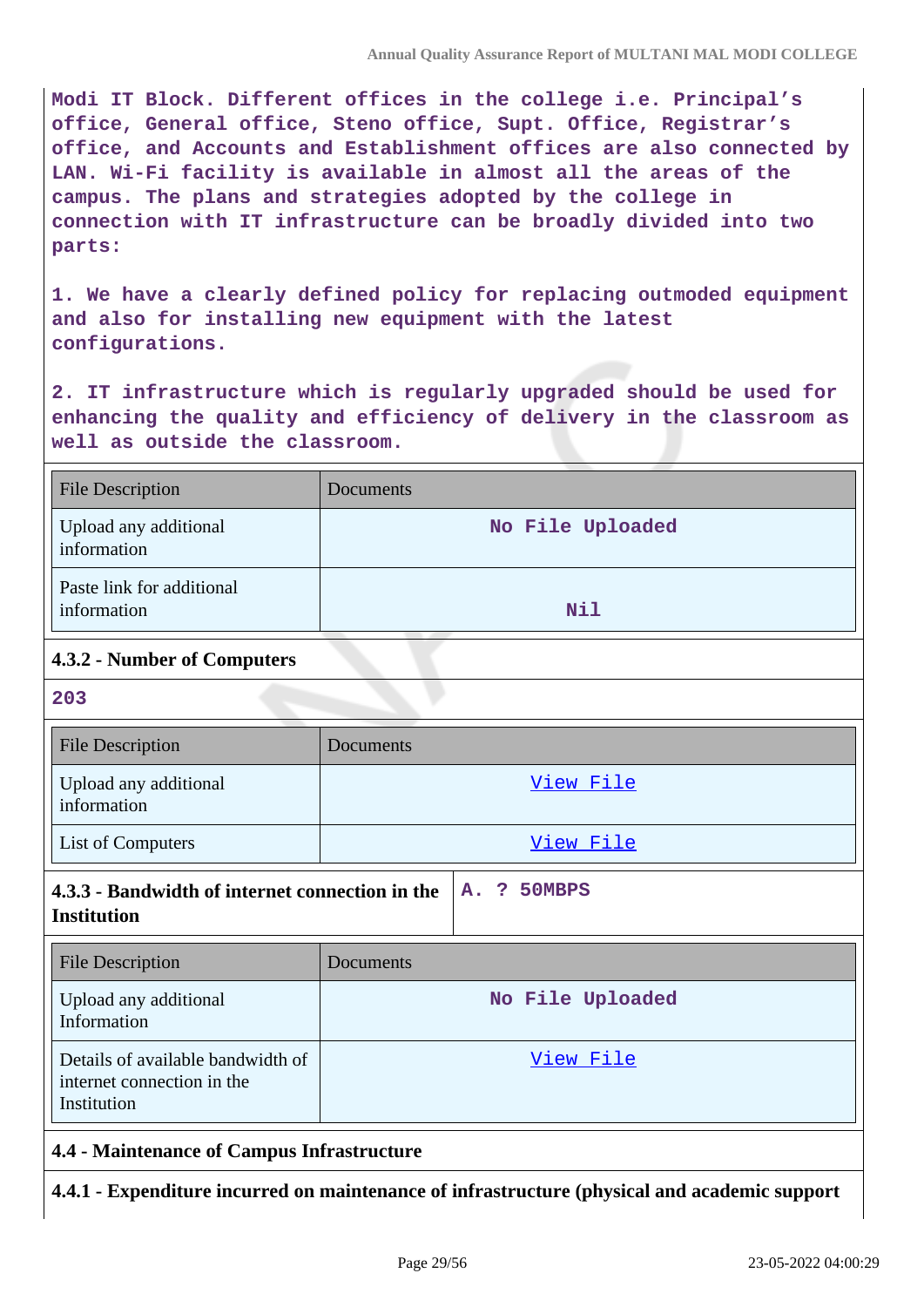### **facilities) excluding salary component during the year (INR in Lakhs)**

## **4.4.1.1 - Expenditure incurred on maintenance of infrastructure (physical facilities and academic support facilities) excluding salary component during the year (INR in lakhs)**

#### **30.30**

| File Description                                                                                                               | Documents        |
|--------------------------------------------------------------------------------------------------------------------------------|------------------|
| Upload any additional<br>information                                                                                           | No File Uploaded |
| Audited statements of accounts                                                                                                 | View File        |
| Details about assigned budget<br>and expenditure on physical<br>facilities and academic support<br>facilities (Data Templates) | View File        |

4.4.2 - There are established systems and procedures for maintaining and utilizing physical, academic and support facilities - laboratory, library, sports complex, computers, classrooms etc.

**One Assets Supervisor, eight sweepers, and four gardeners are appointed for campus maintenance. The college has appointed Security Guards to keep a constant vigil and ensure perfect discipline on the campus. An electrician has been appointed for theupkeep of electric fittings and appliances. Various committees have been constituted for the maintenance of college infrastructure. These committees recommend measures to be taken for the required maintenance on regular basis. Residential Watch and Ward staff ensure the safety, security, and cleanliness of the campus at all hours. We have experienced and qualified technical staff to take care of the equipment and instruments. Three Generator Sets are installed on the campus to provide an uninterrupted power supply to the entire college. Stabilizers are also provided wherever necessary to check voltage fluctuations. For the upkeep and maintenance of sophisticated instruments, seven UPSs are installed to ensure uninterrupted supply in computer labs.To ensure effective utilization and proper maintenance of computer labs, a teacher-incharge for each lab is assigned. For his assistance SLAs, JLAs, and the Lab Attendants are appointed. Fire Extinguishers, Water Coolers, Filters, photocopiers, Generator Sets, Stabilizers, Air Conditioners, etc. get serviced annually.**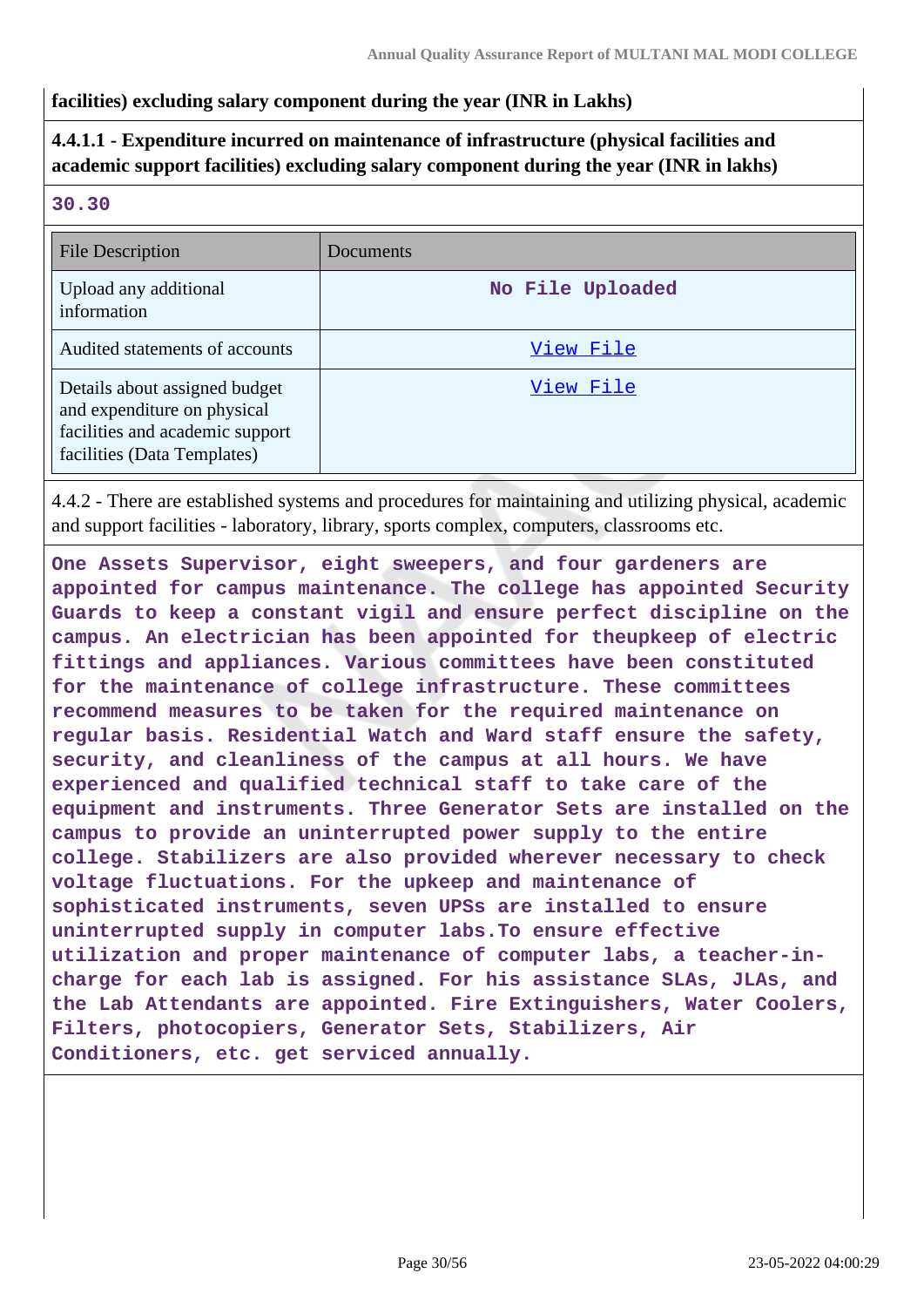| <b>File Description</b>                                                                                                                                | Documents                                                                             |  |  |  |  |
|--------------------------------------------------------------------------------------------------------------------------------------------------------|---------------------------------------------------------------------------------------|--|--|--|--|
| Upload any additional<br>information                                                                                                                   | No File Uploaded                                                                      |  |  |  |  |
| Paste link for additional<br>information                                                                                                               | Nil                                                                                   |  |  |  |  |
| <b>STUDENT SUPPORT AND PROGRESSION</b>                                                                                                                 |                                                                                       |  |  |  |  |
| 5.1 - Student Support                                                                                                                                  |                                                                                       |  |  |  |  |
| 5.1.1 - Number of students benefited by scholarships and free ships provided by the<br>Government during the year                                      |                                                                                       |  |  |  |  |
| Government during the year                                                                                                                             | 5.1.1.1 - Number of students benefited by scholarships and free ships provided by the |  |  |  |  |
| 307                                                                                                                                                    |                                                                                       |  |  |  |  |
| <b>File Description</b>                                                                                                                                | Documents                                                                             |  |  |  |  |
| Upload self attested letter with<br>the list of students sanctioned<br>scholarship                                                                     | View File                                                                             |  |  |  |  |
| Upload any additional<br>information                                                                                                                   | No File Uploaded                                                                      |  |  |  |  |
| Number of students benefited by<br>scholarships and free ships<br>provided by the Government<br>during the year (Data Template)                        | View File                                                                             |  |  |  |  |
| 5.1.2 - Number of students benefitted by scholarships, free ships etc. provided by the institution /<br>non-government agencies during the year        |                                                                                       |  |  |  |  |
| 5.1.2.1 - Total number of students benefited by scholarships, free ships, etc provided by the<br>institution / non-government agencies during the year |                                                                                       |  |  |  |  |
| 685                                                                                                                                                    |                                                                                       |  |  |  |  |
| <b>File Description</b>                                                                                                                                | Documents                                                                             |  |  |  |  |
| Upload any additional<br>information                                                                                                                   | <u>View File</u>                                                                      |  |  |  |  |
| Number of students benefited by                                                                                                                        | <u>View File</u>                                                                      |  |  |  |  |

scholarships and free ships institution / non- government agencies in last 5 years (Date

Template)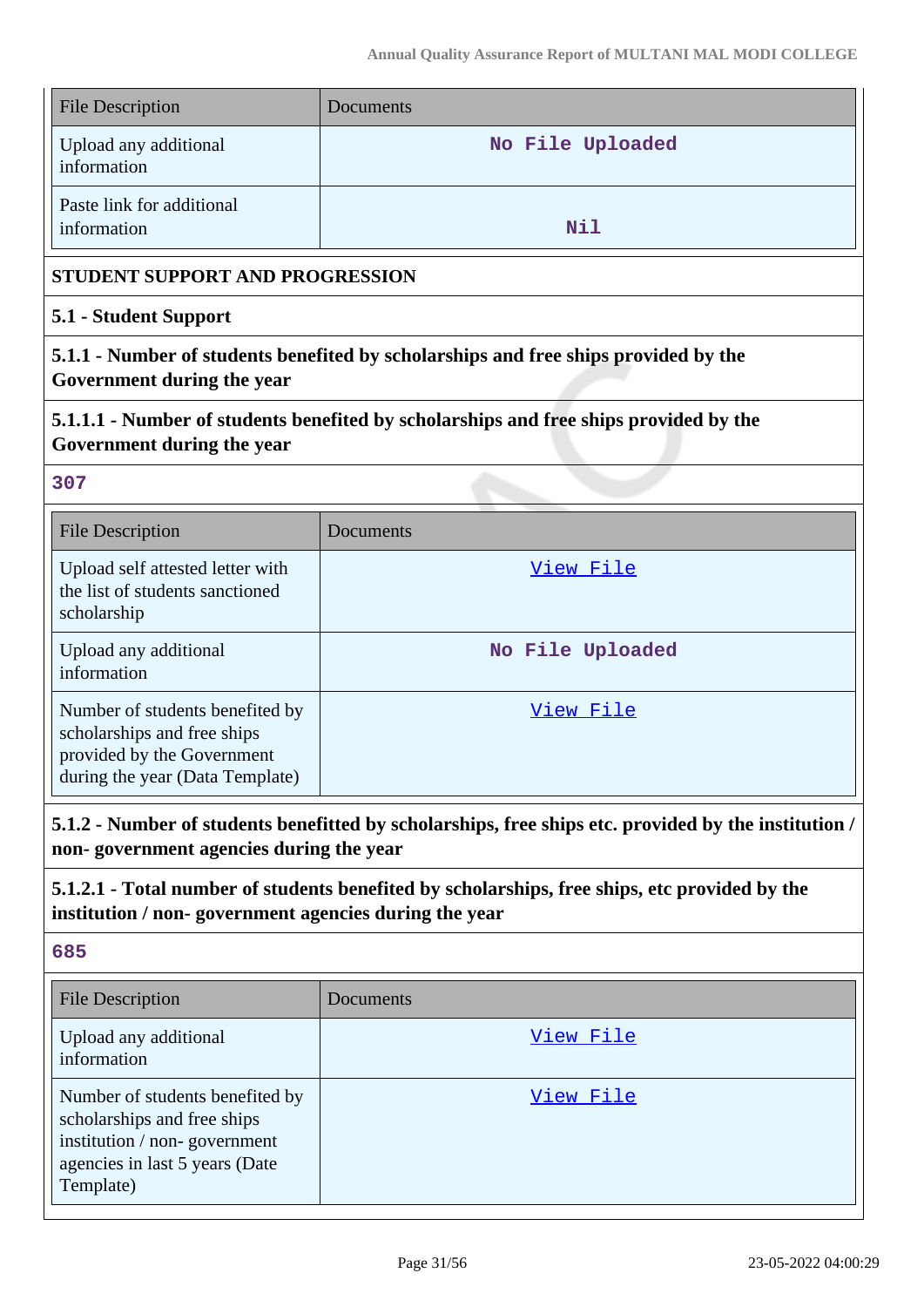| 5.1.3 - Capacity building and skills           |  |  | A. All of the above |
|------------------------------------------------|--|--|---------------------|
| enhancement initiatives taken by the           |  |  |                     |
| institution include the following: Soft skills |  |  |                     |
| Language and communication skills Life skills  |  |  |                     |
| (Yoga, physical fitness, health and hygiene)   |  |  |                     |
| <b>ICT/computing skills</b>                    |  |  |                     |

| <b>File Description</b>                                                                 | Documents |
|-----------------------------------------------------------------------------------------|-----------|
| Link to Institutional website                                                           | Nil       |
| Any additional information                                                              | View File |
| Details of capability building and<br>skills enhancement initiatives<br>(Data Template) | View File |

## **5.1.4 - Number of students benefitted by guidance for competitive examinations and career counseling offered by the institution during the year**

#### **958**

**5.1.4.1 - Number of students benefitted by guidance for competitive examinations and career counseling offered by the institution during the year**

#### **958**

| <b>File Description</b>                                                                                                                 | Documents        |
|-----------------------------------------------------------------------------------------------------------------------------------------|------------------|
| Any additional information                                                                                                              | No File Uploaded |
| Number of students benefited by<br>guidance for competitive<br>examinations and career<br>counseling during the year (Data<br>Template) | View File        |

**5.1.5 - The Institution has a transparent mechanism for timely redressal of student grievances including sexual harassment and ragging cases Implementation of guidelines of statutory/regulatory bodies Organization wide awareness and undertakings on policies with zero tolerance Mechanisms for submission of online/offline students' grievances Timely redressal of the grievances through appropriate committees**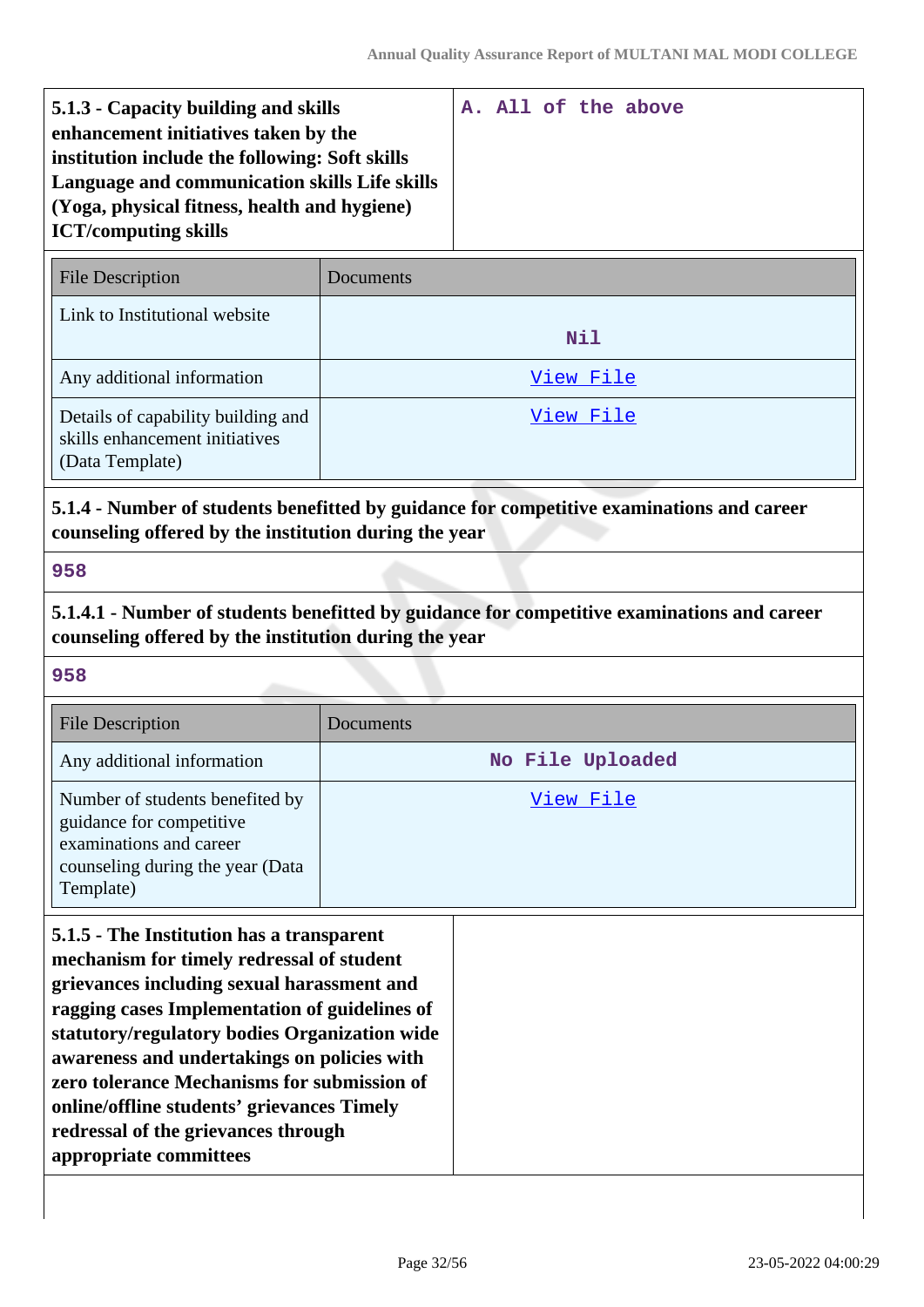| <b>File Description</b>                                                                                                                  | Documents                                                                                        |  |
|------------------------------------------------------------------------------------------------------------------------------------------|--------------------------------------------------------------------------------------------------|--|
| Minutes of the meetings of<br>student redressal committee,<br>prevention of sexual harassment<br>committee and Anti Ragging<br>committee | No File Uploaded                                                                                 |  |
| Upload any additional<br>information                                                                                                     | No File Uploaded                                                                                 |  |
| Details of student grievances<br>including sexual harassment and<br>ragging cases                                                        | No File Uploaded                                                                                 |  |
| <b>5.2 - Student Progression</b>                                                                                                         |                                                                                                  |  |
| 5.2.1 - Number of placement of outgoing students during the year                                                                         |                                                                                                  |  |
| 5.2.1.1 - Number of outgoing students placed during the year                                                                             |                                                                                                  |  |
| 65                                                                                                                                       |                                                                                                  |  |
| <b>File Description</b>                                                                                                                  | Documents                                                                                        |  |
| Self-attested list of students<br>placed                                                                                                 | View File                                                                                        |  |
| Upload any additional<br>information                                                                                                     | No File Uploaded                                                                                 |  |
| Details of student placement<br>during the year (Data Template)                                                                          | View File                                                                                        |  |
|                                                                                                                                          | 5.2.2 - Number of students progressing to higher education during the year                       |  |
|                                                                                                                                          | 5.2.2.1 - Number of outgoing student progression to higher education                             |  |
| 209                                                                                                                                      |                                                                                                  |  |
| <b>File Description</b>                                                                                                                  | Documents                                                                                        |  |
| Upload supporting data for<br>student/alumni                                                                                             | No File Uploaded                                                                                 |  |
| Any additional information                                                                                                               | No File Uploaded                                                                                 |  |
| Details of student progression to<br>higher education                                                                                    | <u>View File</u>                                                                                 |  |
|                                                                                                                                          | 5.2.3 - Number of students qualifying in state/national/ international level examinations during |  |

## **5.2.3 - Number of students qualifying in state/national/ international level examinations during the year (eg: JAM/CLAT/GATE/ GMAT/CAT/GRE/ TOEFL/ Civil Services/State government examinations)**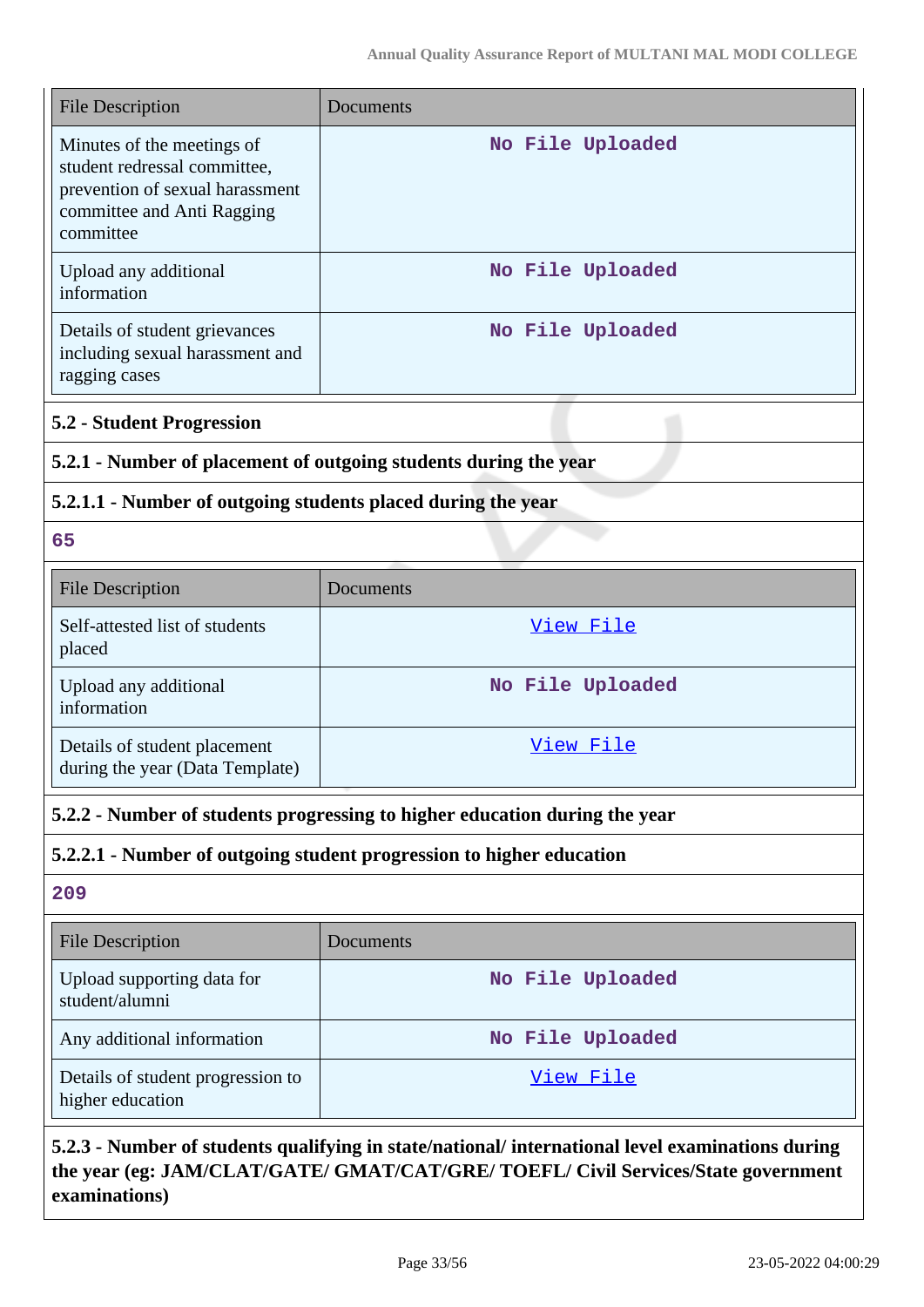## **5.2.3.1 - Number of students qualifying in state/ national/ international level examinations (eg: JAM/CLAT/NET/ SLET/ GATE/ GMAT/CAT/GRE/ TOEFL/ Civil Services/ State government examinations) during the year**

#### **6**

| <b>File Description</b>                                                                                                   | Documents        |
|---------------------------------------------------------------------------------------------------------------------------|------------------|
| Upload supporting data for the<br>same                                                                                    | View File        |
| Any additional information                                                                                                | No File Uploaded |
| Number of students qualifying in<br>state/national/international level<br>examinations during the year<br>(Data Template) | View File        |

#### **5.3 - Student Participation and Activities**

**5.3.1 - Number of awards/medals for outstanding performance in sports/cultural activities at university/state/national / international level (award for a team event should be counted as one) during the year**

**5.3.1.1 - Number of awards/medals for outstanding performance in sports/cultural activities at university/state/ national / international level (award for a team event should be counted as one) during the year.**

#### **79**

| <b>File Description</b>                                                                                                                                                              | Documents        |
|--------------------------------------------------------------------------------------------------------------------------------------------------------------------------------------|------------------|
| e-copies of award letters and<br>certificates                                                                                                                                        | View File        |
| Any additional information                                                                                                                                                           | No File Uploaded |
| Number of awards/medals for<br>outstanding performance in<br>sports/cultural activities at univer<br>sity/state/national/international<br>level (During the year) (Data<br>Template) | View File        |

5.3.2 - Institution facilitates students' representation and engagement in various administrative, cocurricular and extracurricular activities (student council/ students representation on various bodies as per established processes and norms )

**As per Punjab State Government policy, the election of a student's Council or similar body has been banned as a measure of law and order. However, the college has designed its own mechanism of having**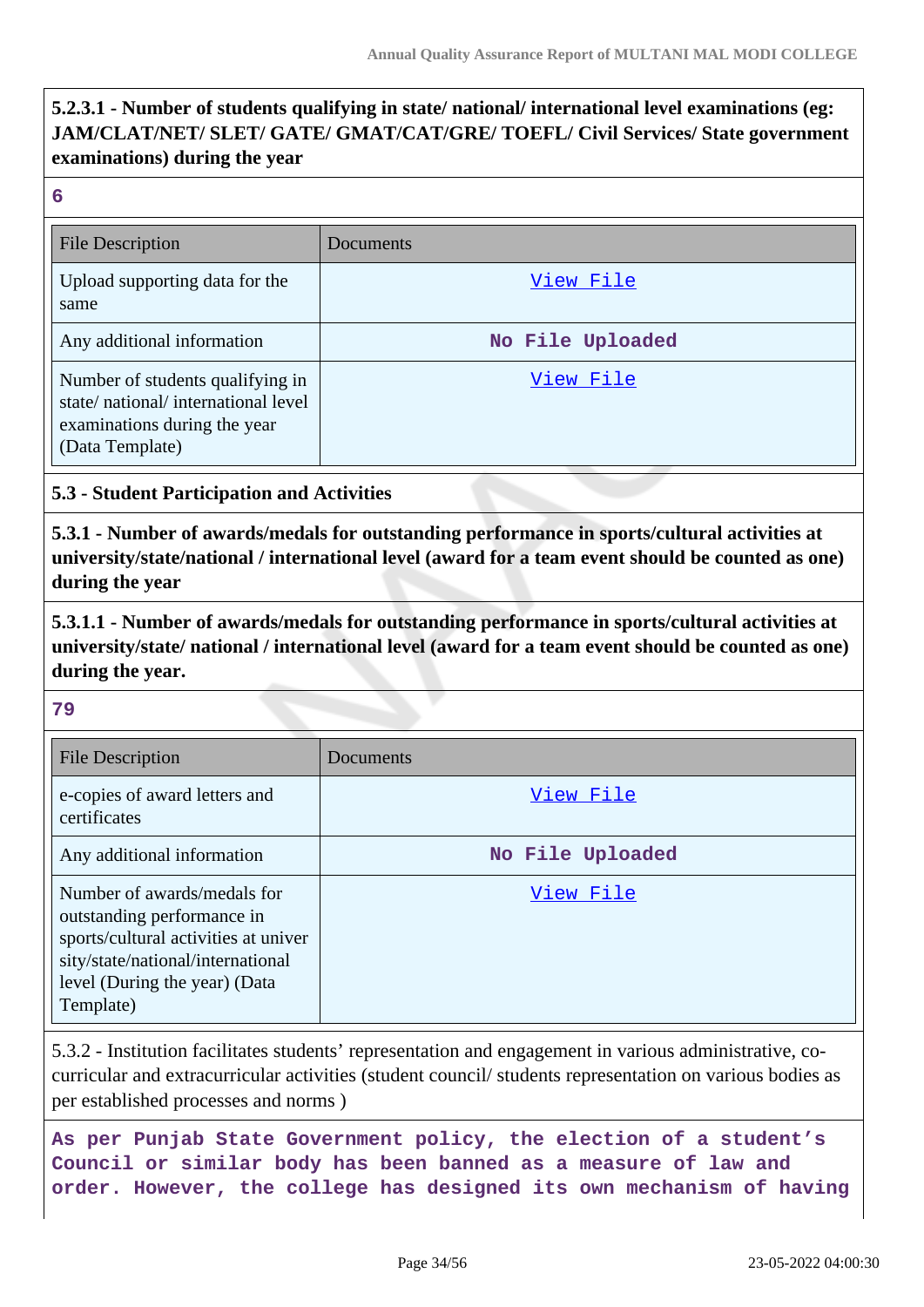**student representation in various Departmental Societies, IQAC, and clubs to ensure student participation in the functioning of the college. The college has 20 Departmental Societies and Clubs and central bodies where students of respective departments actively participate.**

**Many activities like the Buddy programme require the division of students into smaller functional groups called Buddy Groups where there is an opportunity for students to develop teamwork and leadership through interaction within the peer group.**

**Students are also appointed as student editors who play an integral role in the Editorial board of the annual college magazine 'Luminary' and also contribute actively to the display of the Departmental Wall Magazines.**

**Students actively participate in the designing and execution of planned programmes of IQAC for the enhancement of quality.**

**Sports is the finest arena for students to polish their leadership and teamwork abilities. The sportspersons of the college have proved their abilitywith their exemplary accomplishments.**

| <b>File Description</b>                  | <b>Documents</b>                                     |
|------------------------------------------|------------------------------------------------------|
| Paste link for additional<br>information | https://modicollege.com/clubs-and-<br>$societies/$ . |
| Upload any additional<br>information     | No File Uploaded                                     |

**5.3.3 - Number of sports and cultural events/competitions in which students of the Institution participated during the year (organized by the institution/other institutions)**

**5.3.3.1 - Number of sports and cultural events/competitions in which students of the Institution participated during the year**

**152**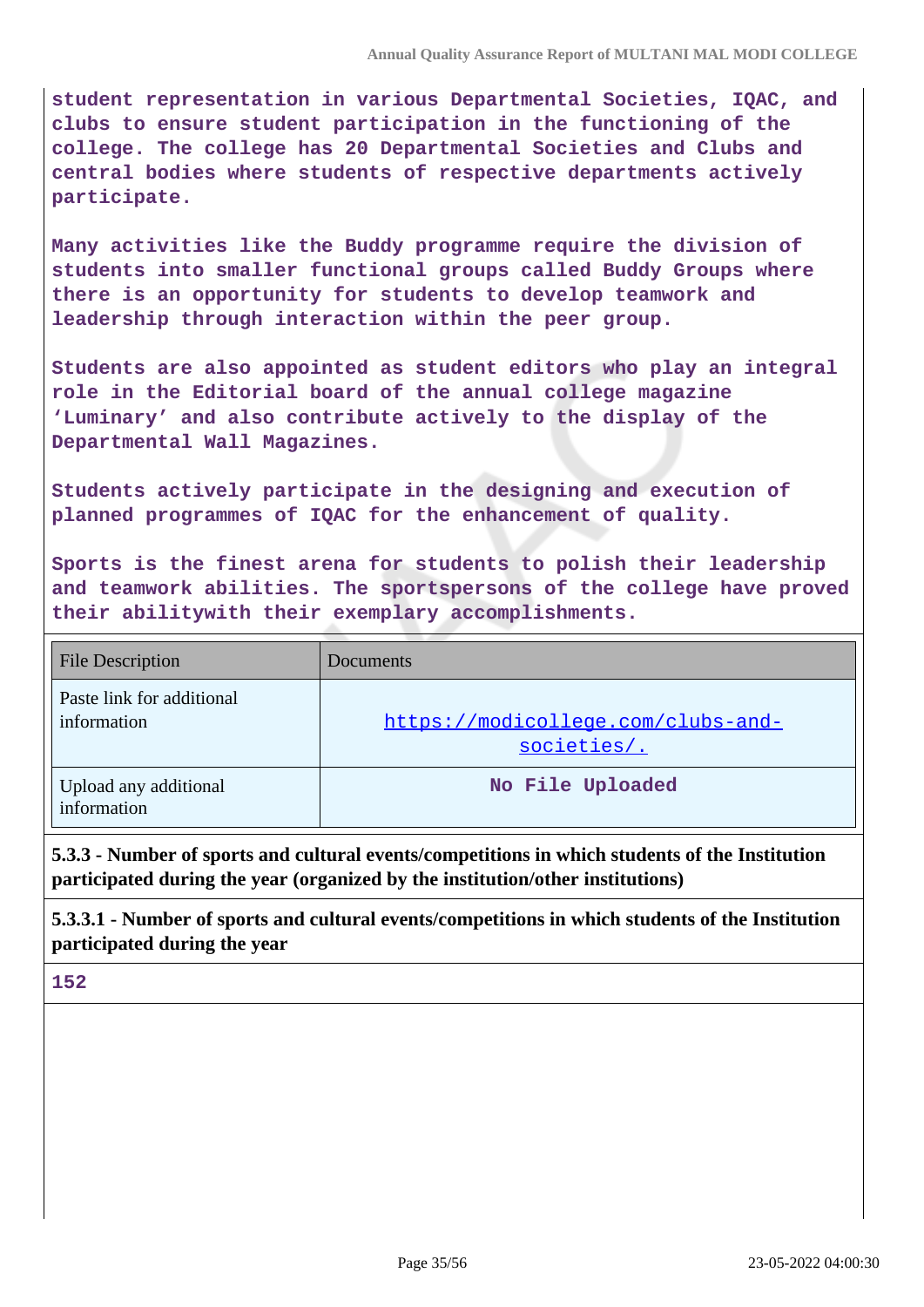| <b>File Description</b>                                                                                                                                                                                | Documents        |
|--------------------------------------------------------------------------------------------------------------------------------------------------------------------------------------------------------|------------------|
| Report of the event                                                                                                                                                                                    | View File        |
| Upload any additional<br>information                                                                                                                                                                   | No File Uploaded |
| Number of sports and cultural<br>events/competitions in which<br>students of the Institution<br>participated during the year<br>(organized by the<br>institution/other institutions<br>(Data Template) | View File        |

#### **5.4 - Alumni Engagement**

5.4.1 - There is a registered Alumni Association that contributes significantly to the development of the institution through financial and/or other support services

**The institution interacts and collaborates with the Alumni and former faculty of the institution through meetings and functions:**

- $\bullet$ **Regular meeting of the Alumni Association is held.**
- **Alumni are invited to all the important college functions.**
- **Former faculty members are also invited to these functions.**
- **Publications of the college are provided to the former faculty**  $\bullet$ **as well as Alumni.**
- **Retired staff members are allowed to remain members of the**  $\bullet$ **library and they can borrow books and magazines from the college library.**

**These are some of the activities which keep its alumni and retired staff members in touch with the college.**

| <b>File Description</b>                                       | Documents |                  |
|---------------------------------------------------------------|-----------|------------------|
| Paste link for additional<br>information                      |           | <b>Nil</b>       |
| Upload any additional<br>information                          |           | No File Uploaded |
| 5.4.2 - Alumni contribution during the year<br>(INR in Lakhs) |           | E. <1Lakhs       |
| File Description                                              | Documents |                  |
| Upload any additional<br>information                          |           | No File Uploaded |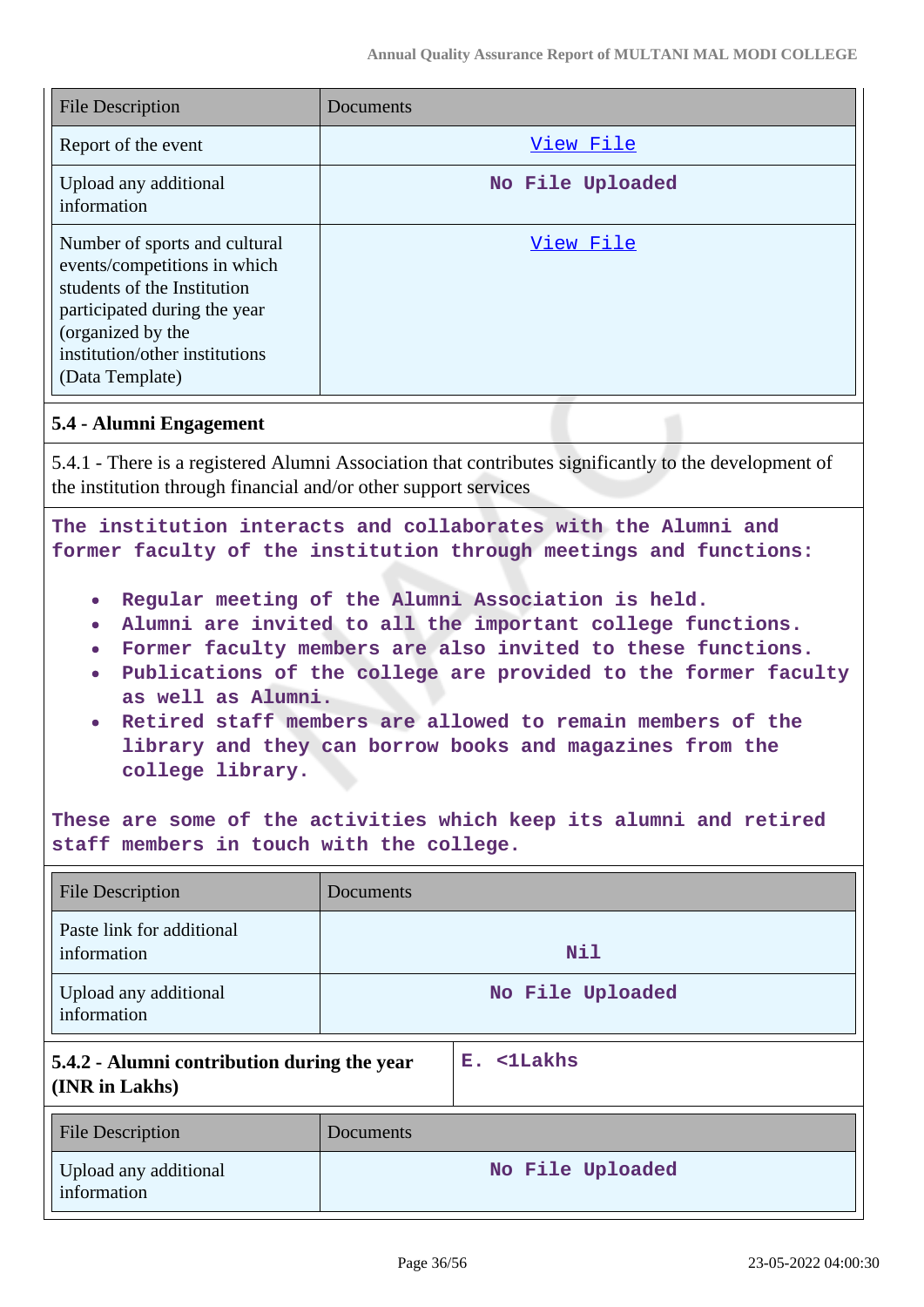## **GOVERNANCE, LEADERSHIP AND MANAGEMENT**

#### **6.1 - Institutional Vision and Leadership**

6.1.1 - The governance of the institution is reflective of and in tune with the vision and mission of the institution

**Broad guidelines for framing policies, strategies, and plans as laid down by the Modi Education Society are implemented under the guidance of the Principal. He is assisted by the Academic Council, Registrar, and Bursar of the College. The principal has a dual role in our organizational structure. He is an Ex-Officio member of the Modi Education Society hence, he plays an important role while framing policies, strategies, and plans. When it comes to the execution of the policies the heads of all the committees provide the required inputs to keep the committees focused on the vision of the governing body. The registrar of the College provides necessary input in the academic council meetings where all the important decisions regarding the academic and co-curricular activities are taken. Academic Council comprises heads of various Departments, Deans, In-charges, and the Registrar. Academic Council plays an advisory role in taking correct and timely decisions. At the end of the session, this council reviews the performance, finds out the deficiencies and suggests the corrective measures which are duly taken care of while planning for the next session. The internal Quality Assurance Cell (IQAC) is an important organ of the planning and execution structure.**

| <b>File Description</b>                  | Documents        |
|------------------------------------------|------------------|
| Paste link for additional<br>information | Nil              |
| Upload any additional<br>information     | No File Uploaded |

6.1.2 - The effective leadership is visible in various institutional practices such as decentralization and participative management.

**Our college has divided all the important activities/functions into various groups which are allocated to the committees constituted for the specific purpose.**

**Two important offices of the college i.e. Registrar's Office and Bursar's Office are assisting the Principal continuously throughout the session.**

**The Bursar of the college assists the Principal in the management of**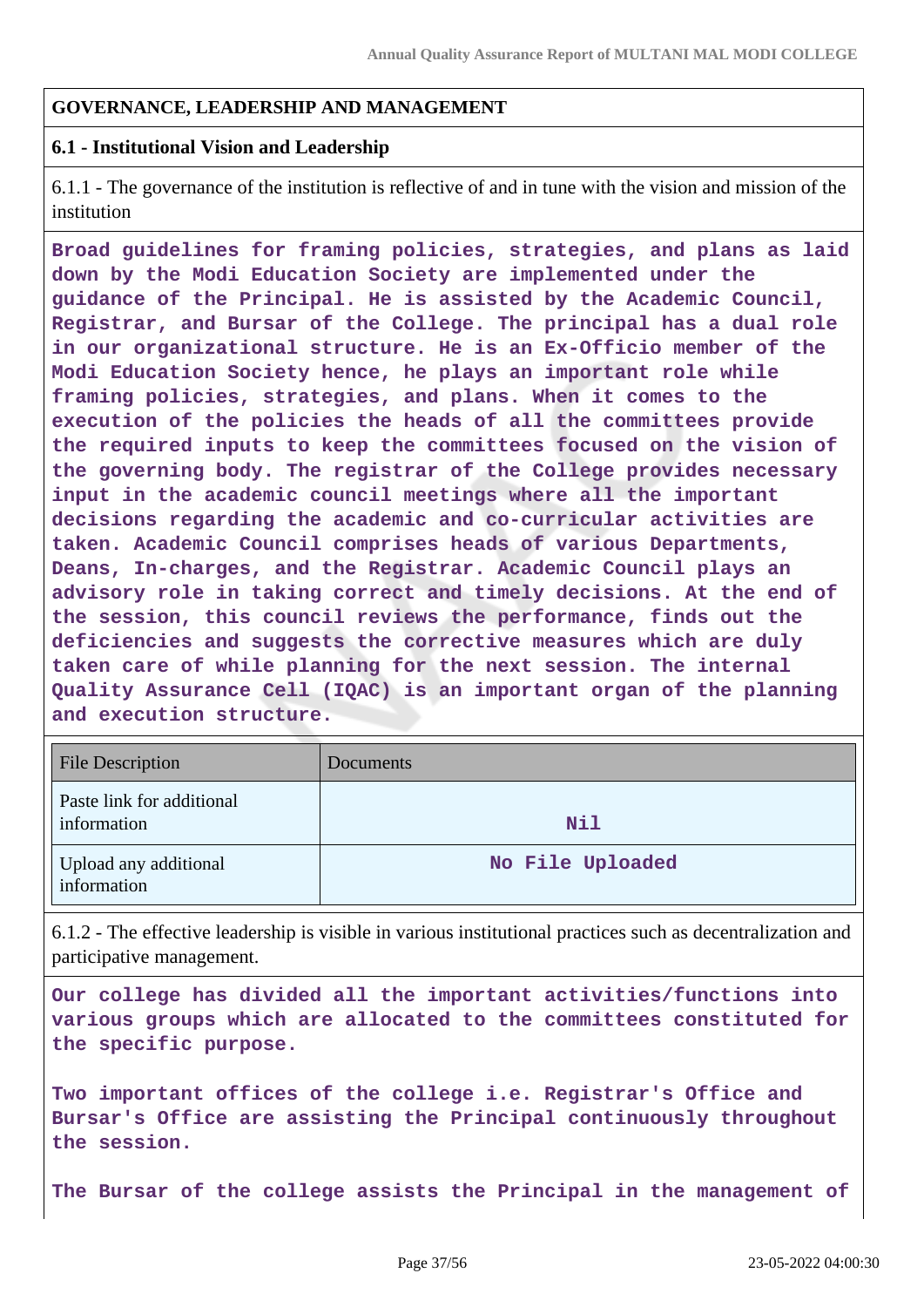**the resources of the college.**

**All typesof payments are first of all sanctioned by the Bursar and then by the Principal. Once the expenditure is incurred, the Accounts Office verifies all the documents and it is again checked by the Bursar and final payment is authorized by the Principal.**

**Academic Council holds its meetings at the beginning of the session to formulate broad guidelines necessary for the execution of the visionof the college.**

**The Internal Quality Assurance Cell (IQAC) is an important organ of the planning and execution structure. This Cell formulates policies and plans for both academic and infrastructural development.**

**Issues related to new courses to be introduced, augmentation of infrastructure, and faculty development programmesare discussed by the members of IQAC before the submission of their recommendations to the Academic Council.**

| <b>File Description</b>                  | Documents        |
|------------------------------------------|------------------|
| Paste link for additional<br>information | Nil              |
| Upload any additional<br>information     | No File Uploaded |

#### **6.2 - Strategy Development and Deployment**

6.2.1 - The institutional Strategic/ perspective plan is effectively deployed

**Institutional Governance Model(https://www.modicollege.com/wpcontent/uploads/2020/11/d3.pdf) given here divides the entire exercise of monitoring, evaluation, formulation, and execution of plans, policies, and strategies into four parts:**

**1. Brain Storming Exercise involves understanding the past, present, and future trends. This prepares the management for the next step.**

**2. Getting Ready to Go involves the formulation of policies and plans where the future course of action is provided, both in quantitative and qualitative terms. Management prepares plans for immediate concerns as well as long-term plans keeping in view the vision of the founding fathers.**

**3. Tasting the Truth means actual execution of plans and policies or encountering the ground realities.**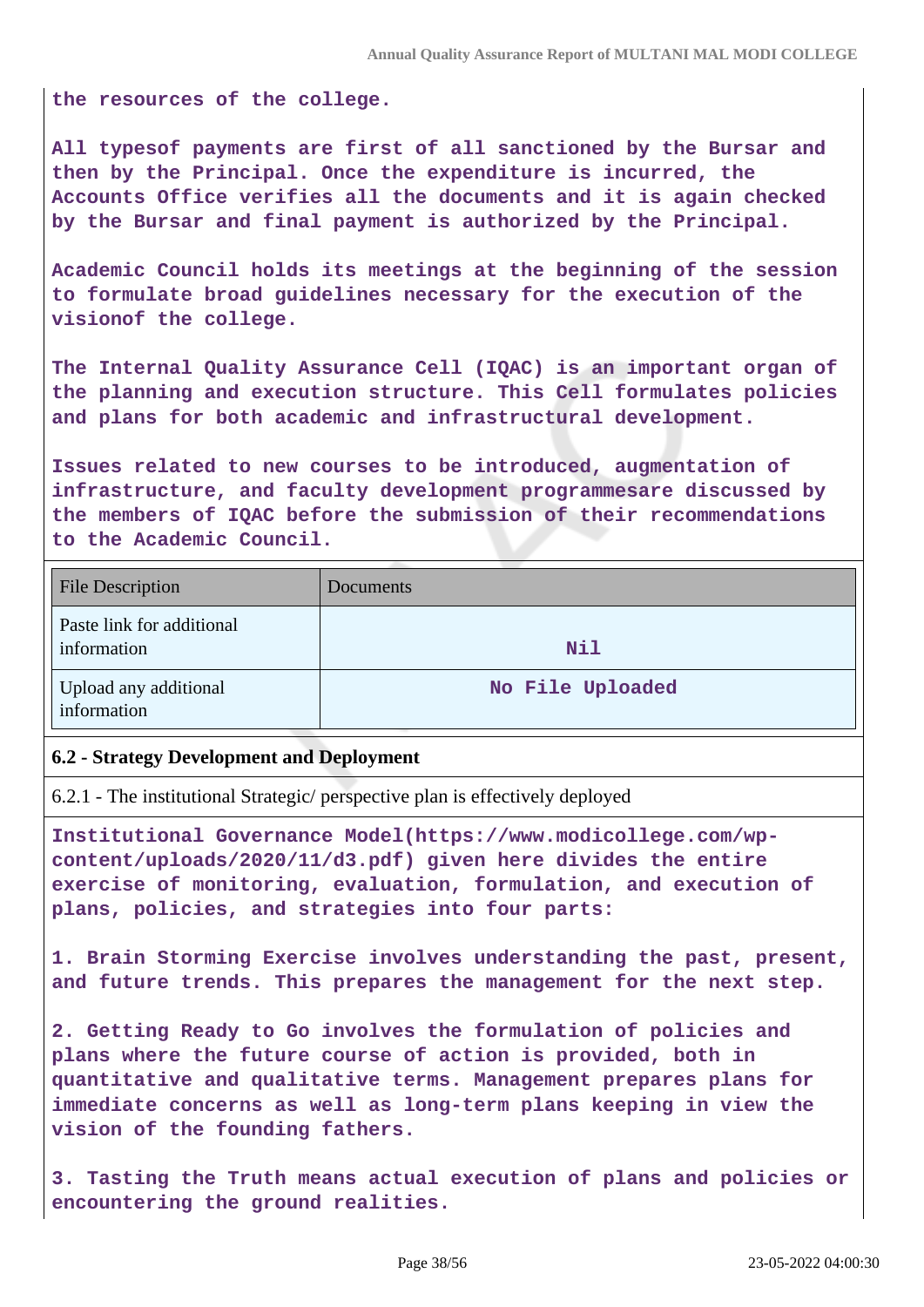**4. Input Generation based on the feedback, evaluation, and analysis of the past performance. This becomes a basis for the Brain Storming Exercise.**

| <b>File Description</b>                                   | Documents                                                         |
|-----------------------------------------------------------|-------------------------------------------------------------------|
| Strategic Plan and deployment<br>documents on the website | No File Uploaded                                                  |
| Paste link for additional<br>information                  | https://www.modicollege.com/wp-<br>content/uploads/2020/11/d3.pdf |
| Upload any additional<br>information                      | No File Uploaded                                                  |

6.2.2 - The functioning of the institutional bodies is effective and efficient as visible from policies, administrative setup, appointment and service rules, procedures, etc.

**All the policies are framed keeping in view the norms laid down by UGC/ DPI Punjab Govt, and Punjabi University, Patiala.**

**The employees are governed by the service rules of the University calendar/ UGC/ State Govt Civil Service rules.**

**The salary of the employees is disbursed regularly before the 7th of every month despite the delay in salary grant by the state Govt.**

**The retirement benefits that include gratuity, provident fund, and leave encashment are given to employees as per Punjab Governmentnorms.**

**It is evident from the facts that the posts sanctioned by the Govt of Punjab under the 95% deficit grant-in-aid scheme are filled as and when the sanction is given by the State Govt. Only 61 posts are sanctioned by the state Govt whereas the remaining posts are sanctioned by the management. 17 posts have been sanctioned permanently along with the sanction of additional posts on the annual contract basis as per the need. All the appointments are done purely on the basis of merit as per the qualification norms of UGC.**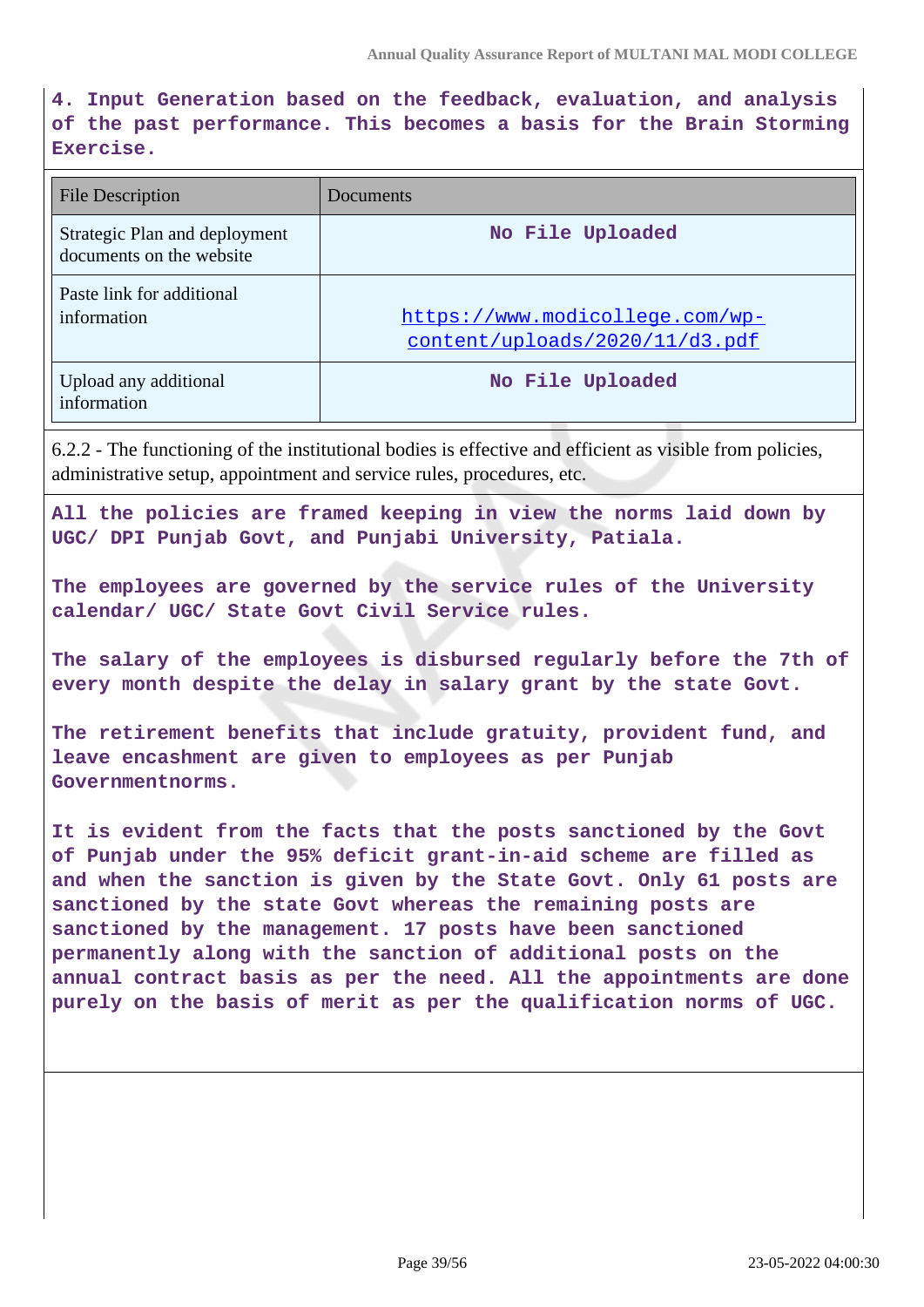| <b>File Description</b>                                                                                                                                           | Documents                                                         |  |
|-------------------------------------------------------------------------------------------------------------------------------------------------------------------|-------------------------------------------------------------------|--|
| Paste link for additional<br>information                                                                                                                          | Nil                                                               |  |
| Link to Organogram of the<br>institution webpage                                                                                                                  | https://www.modicollege.com/wp-<br>content/uploads/2020/11/d1.pdf |  |
| Upload any additional<br>information                                                                                                                              | View File                                                         |  |
| 6.2.3 - Implementation of e-governance in<br>areas of operation Administration Finance and<br><b>Accounts Student Admission and Support</b><br><b>Examination</b> | A. All of the above                                               |  |
| <b>File Description</b>                                                                                                                                           | Documents                                                         |  |
| <b>ERP</b> (Enterprise Resource<br>Planning)Document                                                                                                              | No File Uploaded                                                  |  |
| Screen shots of user inter faces                                                                                                                                  | View File                                                         |  |
| Any additional information                                                                                                                                        | View File                                                         |  |
| Details of implementation of e-<br>governance in areas of operation,<br>Administration etc(Data<br>Template)                                                      | View File                                                         |  |
| <b>6.3 - Faculty Empowerment Strategies</b>                                                                                                                       |                                                                   |  |
| 6.3.1 - The institution has effective welfare measures for teaching and non-teaching staff                                                                        |                                                                   |  |
|                                                                                                                                                                   | Other welfare activities undertaken by the college are:           |  |
| 1. Winter and Summer Uniformsfor the class IV employees.                                                                                                          |                                                                   |  |
| 2. ESI and Maternity Leave to teaching and non-teaching staff                                                                                                     |                                                                   |  |
| 3. Fee concession for the wards of staff members.                                                                                                                 |                                                                   |  |
| 4. Promotion for non-teaching staff wherever possibleto keep them<br>committed and motivated.                                                                     |                                                                   |  |
| 5. Loans are sanctioned from PF of employees as per request and<br>eligibility of the concerned employee.                                                         |                                                                   |  |
| 6. In case of death of an employee suitable employment opportunity                                                                                                |                                                                   |  |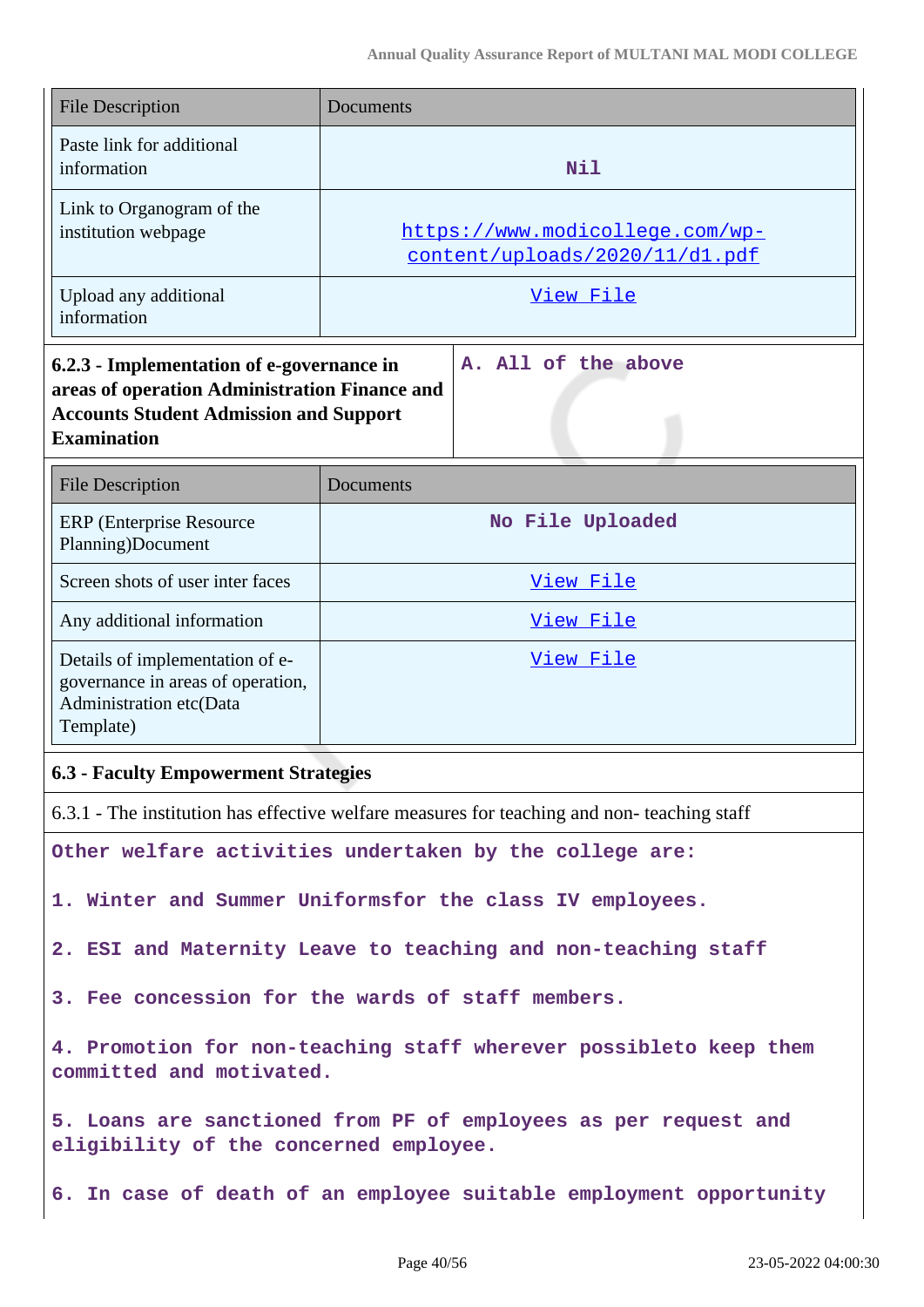**is provided to the family member of the deceased employeeon compassionate grounds depending upon his/her qualification and experience.**

#### **7. College provides accommodation for Watch and Ward Staff**

**8. The temporary staff gets a respectable salary from the college and increments based on their performance are also given regularly**

| <b>File Description</b>                  | Documents        |
|------------------------------------------|------------------|
| Paste link for additional<br>information | Nil              |
| Upload any additional<br>information     | No File Uploaded |

**6.3.2 - Number of teachers provided with financial support to attend conferences/ workshops and towards membership fee of professional bodies during the year**

**6.3.2.1 - Number of teachers provided with financial support to attend conferences/workshops and towards membership fee of professional bodies during the year**

**0**

| <b>File Description</b>                                                                                                          | <b>Documents</b> |
|----------------------------------------------------------------------------------------------------------------------------------|------------------|
| Upload any additional<br>information                                                                                             | No File Uploaded |
| Details of teachers provided with<br>financial support to attend<br>conference, workshops etc during<br>the year (Data Template) | No File Uploaded |

## **6.3.3 - Number of professional development /administrative training programs organized by the institution for teaching and non-teaching staff during the year**

**6.3.3.1 - Total number of professional development /administrative training Programmes organized by the institution for teaching and non teaching staff during the year**

**4**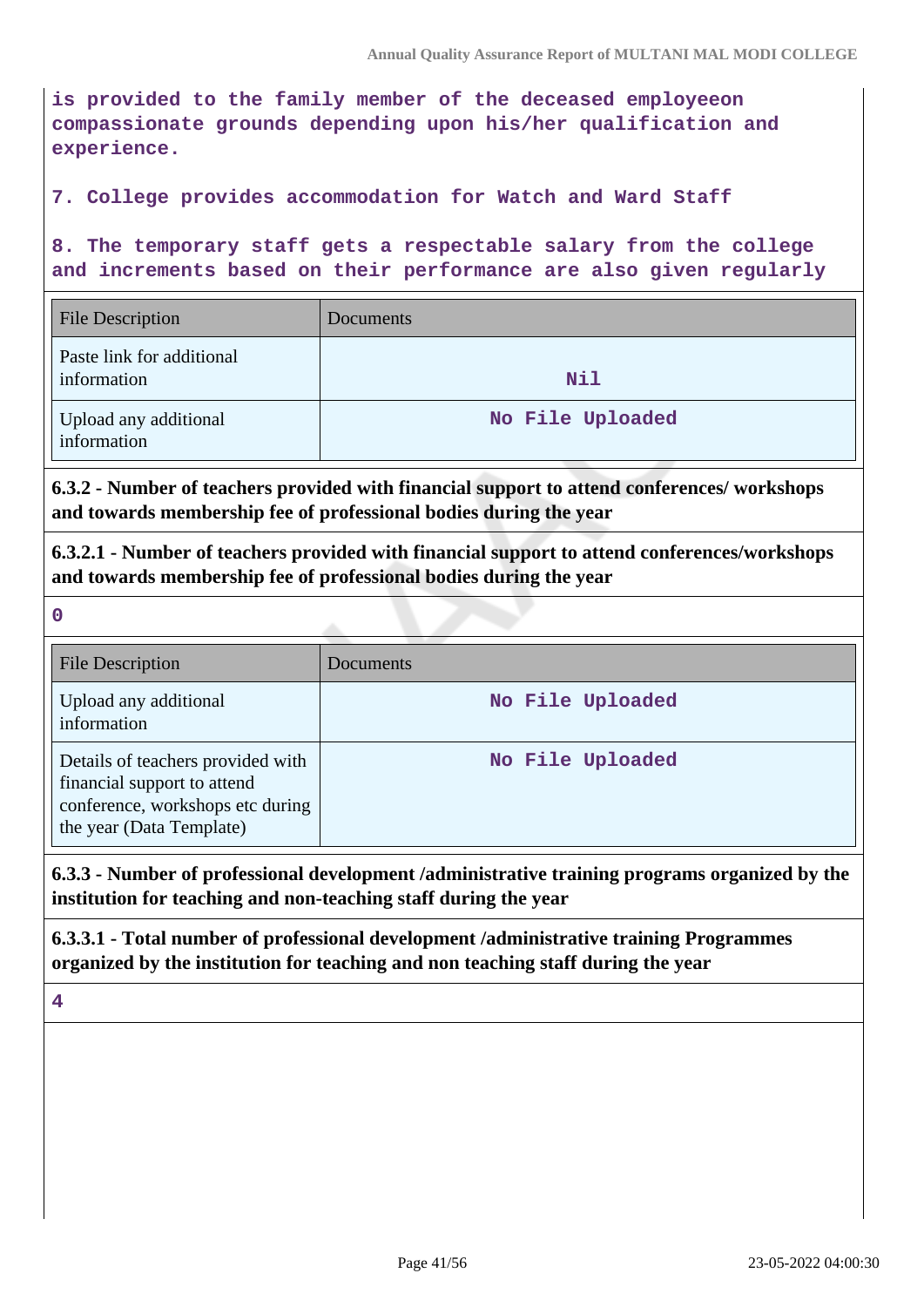| <b>File Description</b>                                                                                                                                                 | Documents        |
|-------------------------------------------------------------------------------------------------------------------------------------------------------------------------|------------------|
| Reports of the Human Resource<br>Development Centres (UGCASC<br>or other relevant centres).                                                                             | View File        |
| <b>Reports of Academic Staff</b><br>College or similar centers                                                                                                          | No File Uploaded |
| Upload any additional<br>information                                                                                                                                    | View File        |
| Details of professional<br>development / administrative<br>training Programmes organized<br>by the University for teaching<br>and non teaching staff (Data<br>Template) | View File        |

**6.3.4 - Number of teachers undergoing online/face-to-face Faculty development Programmes (FDP) during the year (Professional Development Programmes, Orientation / Induction Programmes, Refresher Course, Short Term Course etc.)**

**6.3.4.1 - Total number of teachers attending professional development Programmes viz., Orientation / Induction Programme, Refresher Course, Short Term Course during the year**

**309**

| <b>File Description</b>                                                                                    | Documents        |
|------------------------------------------------------------------------------------------------------------|------------------|
| <b>IQAC</b> report summary                                                                                 | No File Uploaded |
| Reports of the Human Resource<br>Development Centres (UGCASC<br>or other relevant centers)                 | No File Uploaded |
| Upload any additional<br>information                                                                       | View File        |
| Details of teachers attending<br>professional development<br>programmes during the year<br>(Data Template) | View File        |

6.3.5 - Institutions Performance Appraisal System for teaching and non- teaching staff

**The college follows the appraisal system of Punjabi University, DPI Punjab Government, and UGC. For annual appraisal and promotion to a higher scale, the required information about the employee is collected through**

**1. Self Appraisal Proforma provided by the Punjab Education**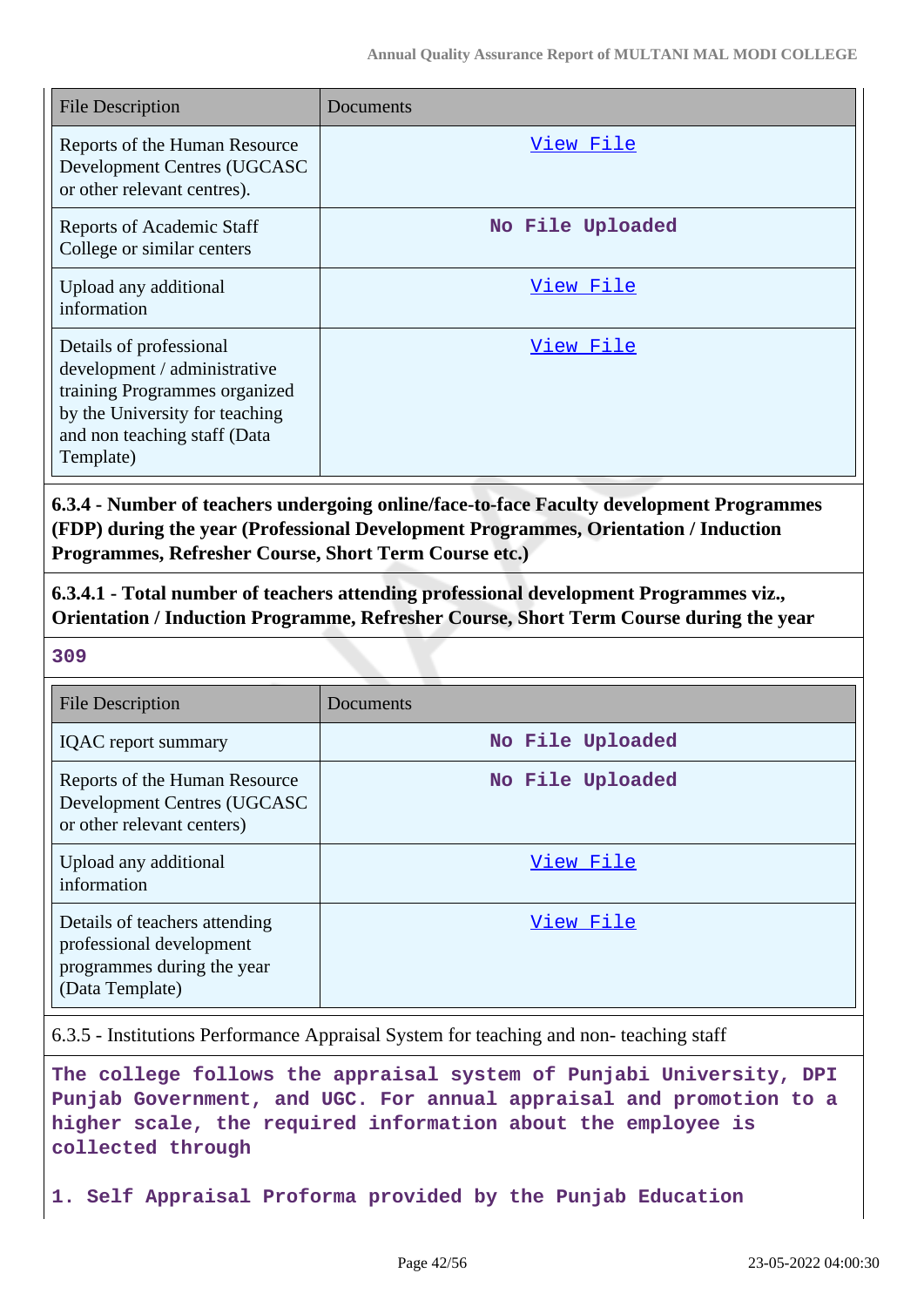**Department.**

#### **2. Self Appraisal Proforma designed by the college itself.**

**The information gathered through these sources is an important basis for performance appraisal of the staff and is used by the college for promotion tohigher scales. This is also useful for the preparation of Annual Reports, Prospectus, Brochures, and the College Magazine. This information is of great value at the time of promotion to a higher scale or even at the time of giving annual increments. Promotions in teaching are done by UGC-CAS norms whereas, for non-teaching staff, Punjab Govt. rules are followed. A letter authorized by the management for promotion toa higher scale or for granting an annual increment is delivered to the staff member for information. Thisprocess of gathering information and communicating to appropriate stakeholders is very efficient and transparent.**

| <b>File Description</b>                  | Documents        |
|------------------------------------------|------------------|
| Paste link for additional<br>information | Nil              |
| Upload any additional<br>information     | No File Uploaded |

#### **6.4 - Financial Management and Resource Mobilization**

6.4.1 - Institution conducts internal and external financial audits regularly Enumerate the various internal and external financial audits carried out during the year with the mechanism for settling audit objections within a maximum of 200 words

**The external audit is carried out by the representatives of (1) Auditor General, Punjab, and (2) Finance Dept. Punjab. This audit is done periodically and auditors' reports containing various objections are maintained by the College. The Accountant General (Punjab) also sends a copy of the Audit Report to DPI (Colleges), Punjab. We take steps to comply with the rules to ensure that no deficiency is reported in the audit.**

**Internal audit is done by a qualified Chartered Accountant duly appointed by the College for this purpose. All payments through cheque or online method, for capital or revenue expenditure, are duly entered into the cashbook by the Accountant and these are countersigned by the Bursar and the Principal. The comparison of the cash book with the Bills is an in-built check to avoid any unauthorized payment. The internal auditor audits the account books and prepares the audited reports. Auditor also helps in the**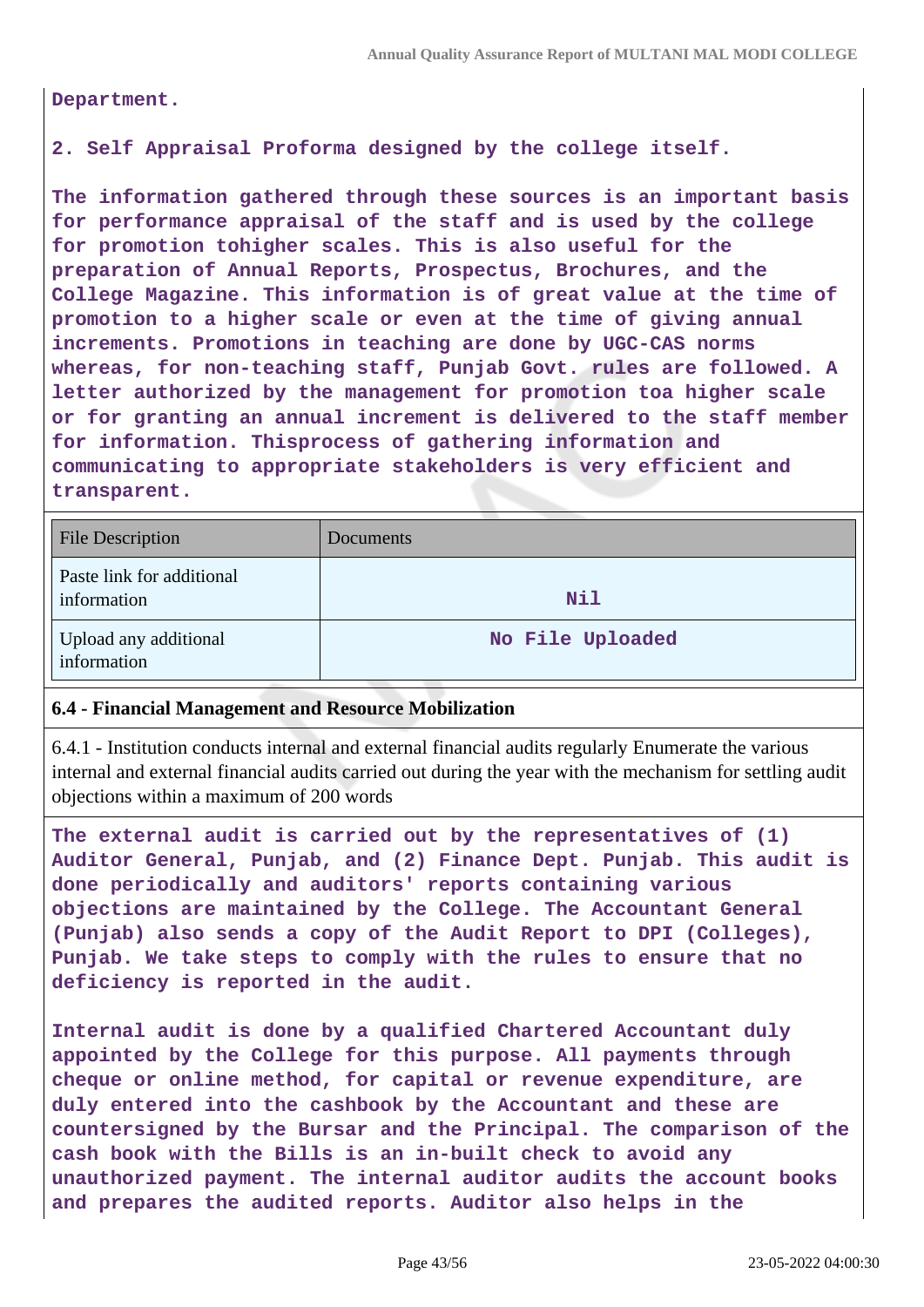#### **management of payment of tax deducted at source (TDS)**

| File Description                         | Documents        |
|------------------------------------------|------------------|
| Paste link for additional<br>information | Nil              |
| Upload any additional<br>information     | No File Uploaded |

## **6.4.2 - Funds / Grants received from non-government bodies, individuals, philanthropers during the year (not covered in Criterion III)**

**6.4.2.1 - Total Grants received from non-government bodies, individuals, Philanthropers during the year (INR in Lakhs)**

#### **15.31**

| <b>File Description</b>                                                                                                                        | Documents        |
|------------------------------------------------------------------------------------------------------------------------------------------------|------------------|
| Annual statements of accounts                                                                                                                  | View File        |
| Any additional information                                                                                                                     | No File Uploaded |
| Details of Funds / Grants<br>received from of the non-<br>government bodies, individuals,<br>Philanthropers during the year<br>(Data Template) | View File        |

6.4.3 - Institutional strategies for mobilization of funds and the optimal utilization of resources

**Financial Management is broadly divided into two parts:**

**1. Management and Generation of Resources: There are five sources from where funds are generated:**

**Grants are received from Govt. of Punjab against the aided posts.**

**Building/Ground rent from Cricket Academy, Tennis Academy, Institute of Cost Accountants of India (ICAI), Patiala Chapter, and Institute of Company Secretariesof India (ICSI), Patiala Chapter.**

**Student scholarships by NGO Sarbat Da Bhalla Charitable Trust to the meritorious and needy students @ Rs 10000 annually.**

**UGC grants are received under various plans for the specific needs of the college.**

**Contribution by the managing committee fund to cover deficit as well**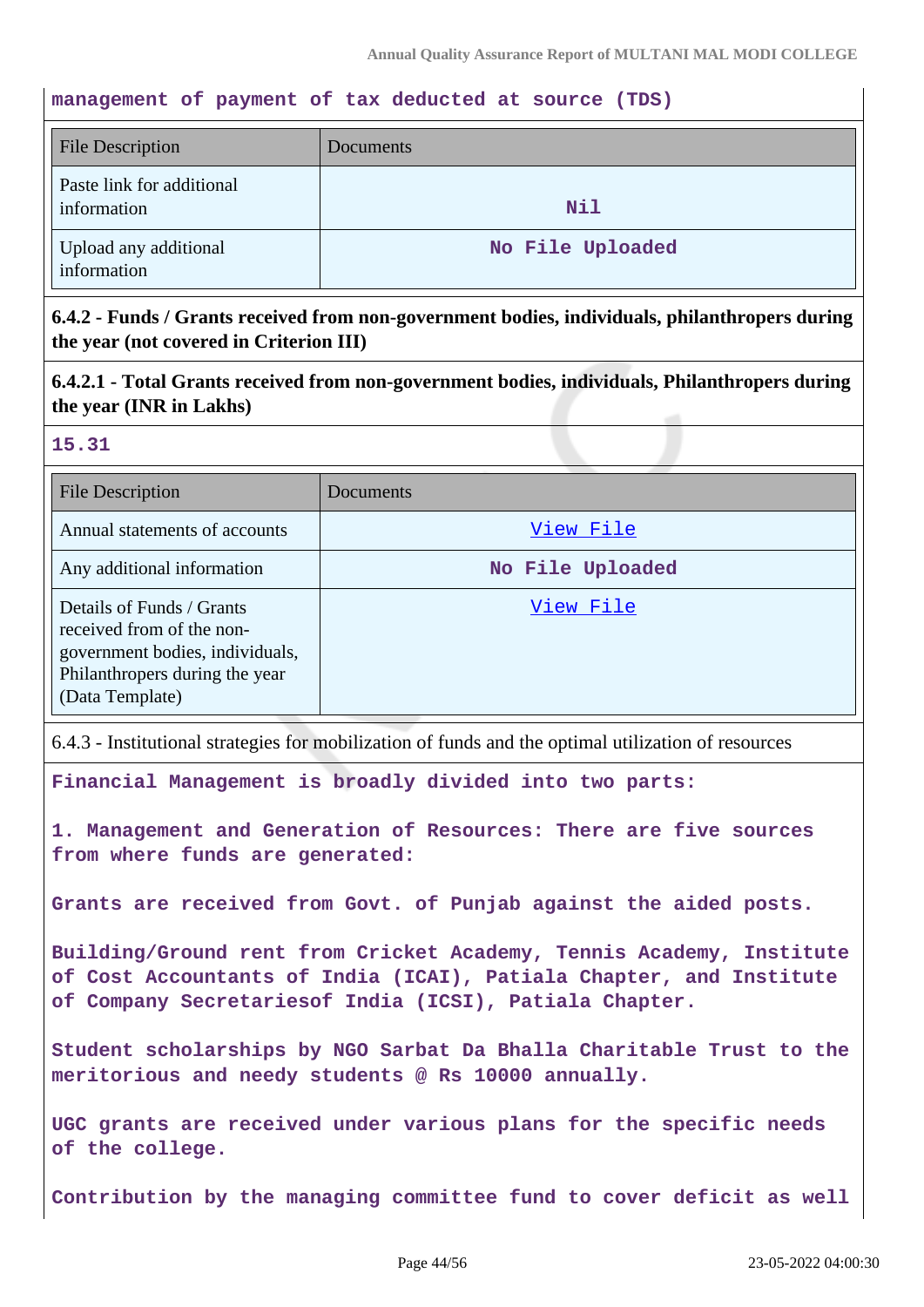**as other needs of the college.**

**2. The second source of funding is the fee and funds collected from the students as per the guidelines issued by Punjabi University, Patiala, and Punjab Government in this regard.**

**Management of Expenditure: This segment is also divided into two parts:**

**1. Capital Expenditure: Capital Expenditure involves the acquisition and/or expansion of assets.**

**2. Revenue Expenditure: This head comprises expenditures related to salary, repair and maintenance of infrastructure, payment of electricity bills, telephone bills, and other routine expenditures.**

| <b>File Description</b>                  | Documents        |
|------------------------------------------|------------------|
| Paste link for additional<br>information | Nil              |
| Upload any additional<br>information     | No File Uploaded |

#### **6.5 - Internal Quality Assurance System**

6.5.1 - Internal Quality Assurance Cell (IQAC) has contributed significantly for institutionalizing the quality assurance strategies and processes

**Our college constituted an Internal Quality Assurance Cell on 5th Oct 2011. The IQAC is responsible for the planning and monitoring of the quality initiatives taken by the institute for outcome-based education.**

**IQAC encourages and supports the adoption of ICT at all levels of teaching and learning in order to provide a more effective learning environment.**

**The college has launched its own LMS, Google classrooms for all the classes, and YouTube Channel in order to provide the audio-visual lectures by the faculty.**

**The organization of Faculty Development Programmes (FDP), regularly**

**The organization of extension lectures on IPR, and Research Methodology.**

**IQAC has made an extensive effort in enriching the research culture.**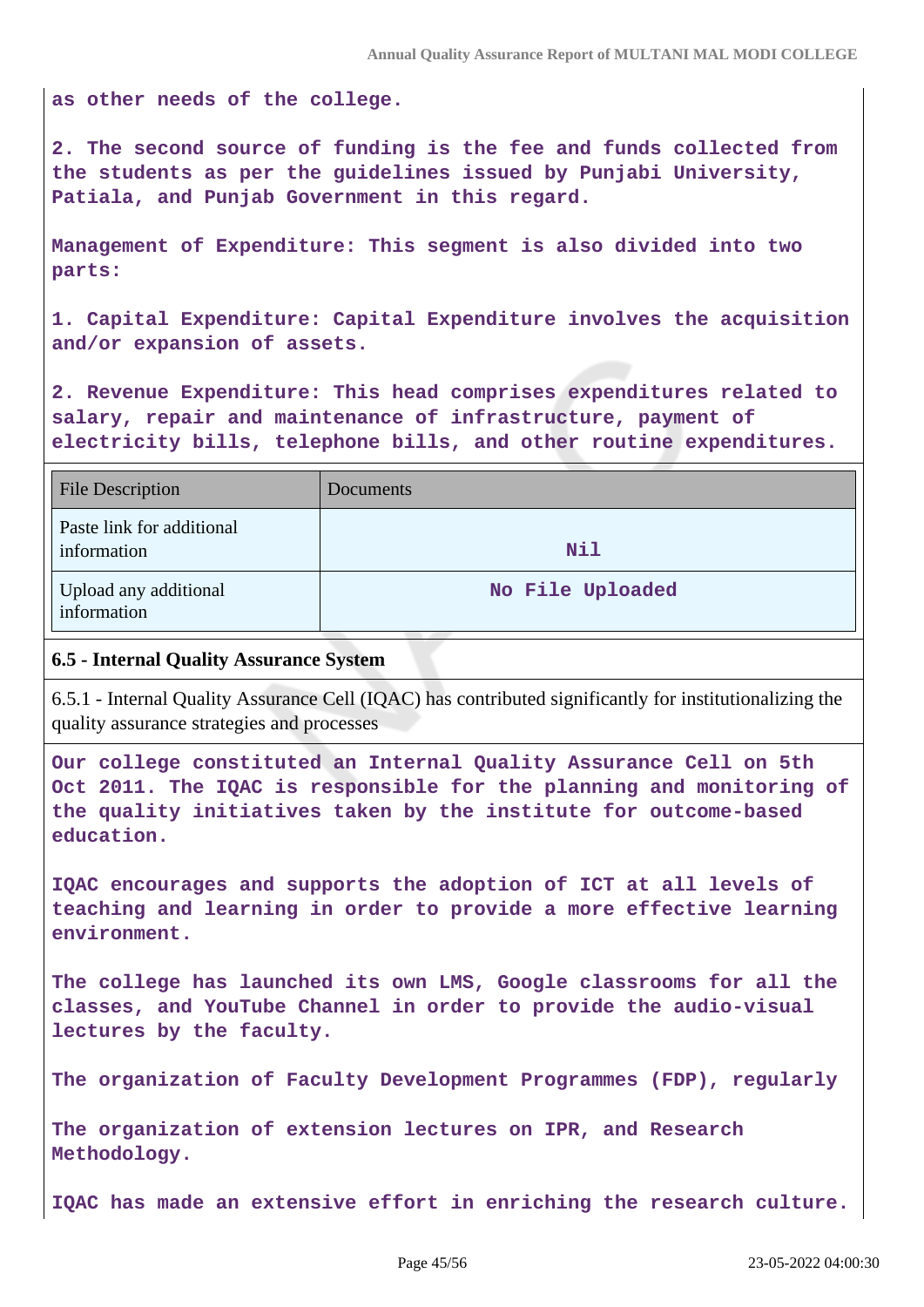**College provides extensive support for providing facilities for research on emerging areas and has a state-of-the-art Central Instrumentation Lab with sophisticated instruments.**

| <b>File Description</b>                  | Documents        |
|------------------------------------------|------------------|
| Paste link for additional<br>information | Nil              |
| Upload any additional<br>information     | No File Uploaded |

6.5.2 - The institution reviews its teaching learning process, structures & methodologies of operations and learning outcomes at periodic intervals through IQAC set up as per norms and recorded the incremental improvement in various activities

**The planning of IQAC begins with enlisting various plans for the session and ends with the comparison of actual work done with the planned one. Normally, unfinished tasks at the end of the session, if any, are taken up for the next plan.**

**The college has designed an inclusive feedback mechanism through well-structured questionnaires from all the stakeholders viz. students, teachers, parents, and alumni for assessing the teachinglearning process.**

**All the staff members of each department participate in the analysis and evaluation of their departmental performance as well as the formulation of plans under the guidance of respective Heads of the Departments**

**The IQAC assesses academic activities and identifies the limitations and suggests remedial measures. Some practices started, as a result, are: specific hands-on practice programmes to learn recent advancements and working of sophisticated instruments for the outgoing classes, a communication lab for improving the communication skills of students, and add on courses in Spoken English, Journalism and Mass Communication and Computerized Accounting have been introduced for improving their skills.**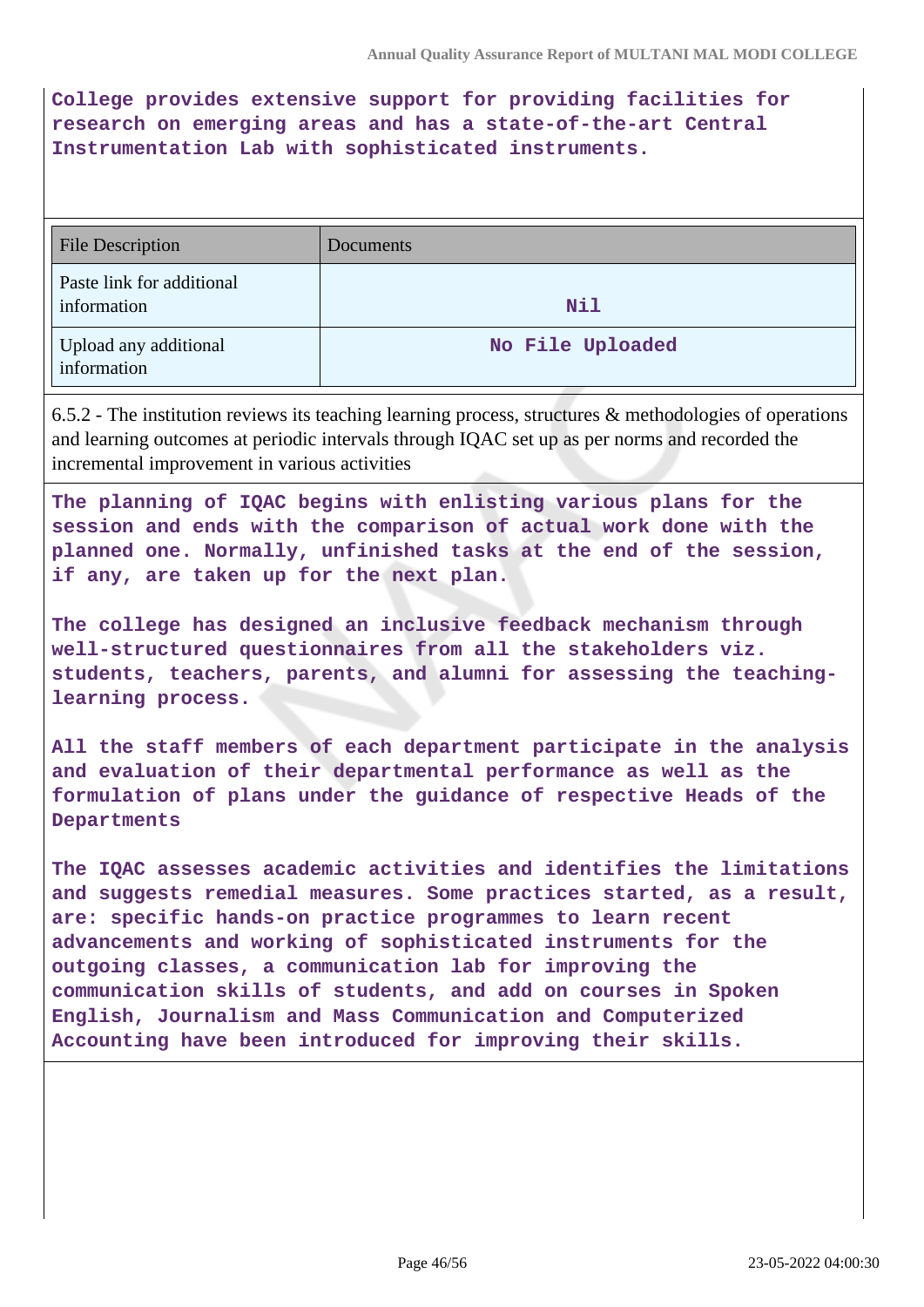| <b>File Description</b>                      | Documents             |  |  |  |  |
|----------------------------------------------|-----------------------|--|--|--|--|
| Paste link for additional<br>information     | Nil                   |  |  |  |  |
| Upload any additional<br>information         | No File Uploaded      |  |  |  |  |
| 6.5.3 - Quality assurance initiatives of the | C. Any 2 of the above |  |  |  |  |

**institution include: Regular meeting of Internal Quality Assurance Cell (IQAC); Feedback collected, analyzed and used for improvements Collaborative quality initiatives with other institution(s) Participation in NIRF any other quality audit recognized by state, national or international agencies (ISO Certification, NBA)**

| <b>File Description</b>                                                                         | Documents        |
|-------------------------------------------------------------------------------------------------|------------------|
| Paste web link of Annual reports<br>of Institution                                              | Nil              |
| Upload e-copies of the<br>accreditations and certifications                                     | No File Uploaded |
| Upload any additional<br>information                                                            | No File Uploaded |
| <b>Upload details of Quality</b><br>assurance initiatives of the<br>institution (Data Template) | View File        |

### **INSTITUTIONAL VALUES AND BEST PRACTICES**

#### **7.1 - Institutional Values and Social Responsibilities**

7.1.1 - Measures initiated by the Institution for the promotion of gender equity during the year

- **The college has initiated various measures to promote gender**  $\bullet$ **equity. Programmes like Save the Girl Child, Beti Bachao Beti Padhao, Dhiaan di Lohri, etc are regularly organized. The college observes International Women's Day every year by organizing seminars/debates/group discussions on gender issues.**
- **The girl students have separate washrooms on each floor and a separate canteen.**
- **Girls have a separate common room and dispensary with a visiting doctor.**
- **The institute ensures the safety and security of girl students**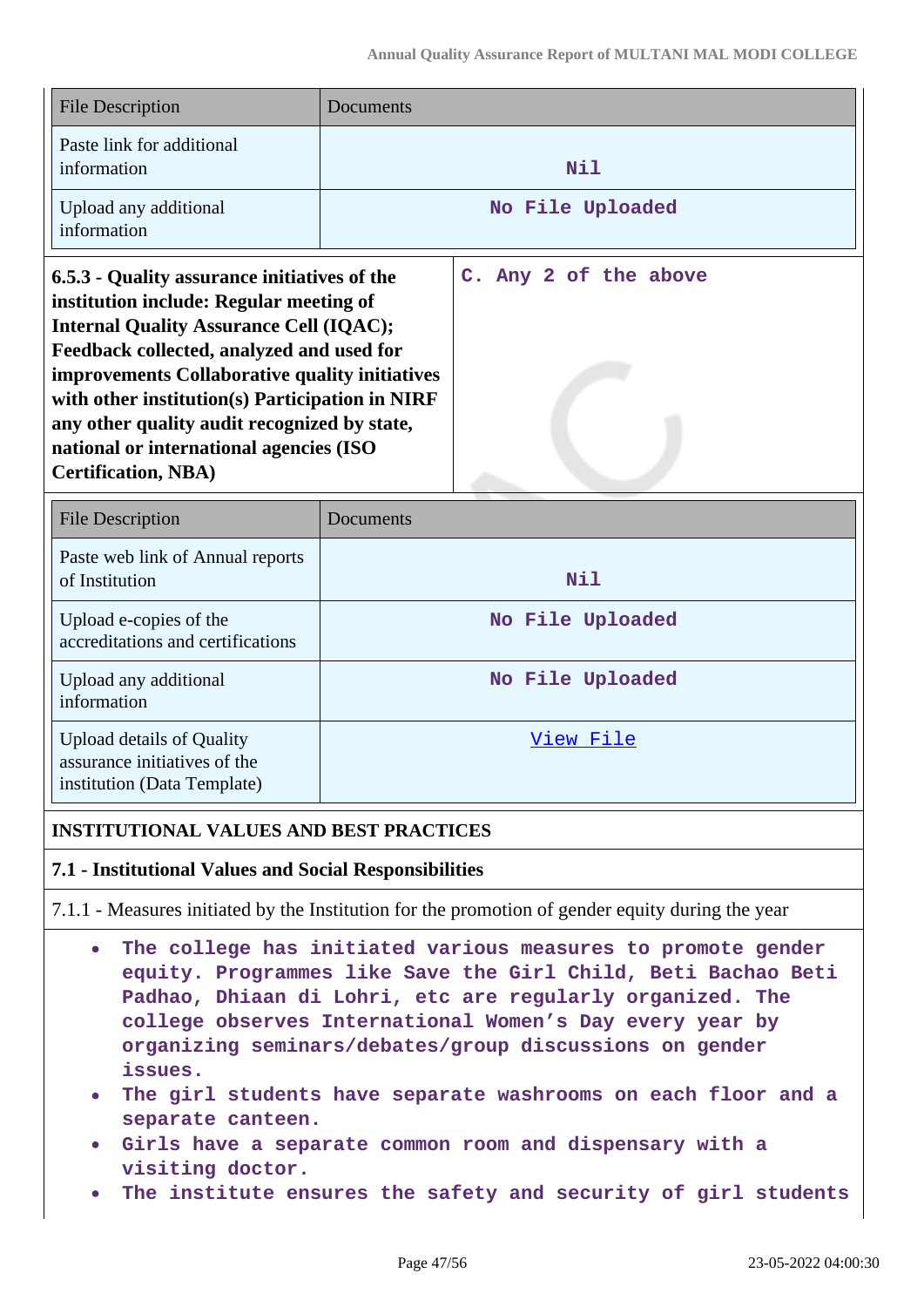**by providing them adequate support services like Dean (Girls), Women Grievances Redressal Committee, security staff, etc.**

- **Girls are not allowed to leave the campus before time. They are allowedonly with the written permission of their mentors who enquire about the same from their parents.**
- **The institute also has well-connected CCTVs installed in offices, libraries, and at strategic locations on the different floors of the buildings.**
- **The college has the provision of 180 days' maternity leave for the female staff.**

| <b>File Description</b>                                                                                                                                                                        | Documents                                                                                |
|------------------------------------------------------------------------------------------------------------------------------------------------------------------------------------------------|------------------------------------------------------------------------------------------|
| Annual gender sensitization<br>action plan                                                                                                                                                     | https://www.modicollege.com/wp-content/uploa<br>ds/2020/12/Gender-Sensitization-Plan.pdf |
| Specific facilities provided for<br>women in terms of:a. Safety and<br>security b. Counseling c.<br>Common Rooms d. Day care<br>center for young children e. Any<br>other relevant information | https://modicollege.com/gender-equality-<br>measures/                                    |

| 7.1.2 - The Institution has facilities for  |  |  | D. Any 1 of the above |
|---------------------------------------------|--|--|-----------------------|
| alternate sources of energy and energy      |  |  |                       |
| conservation measures Solar energy          |  |  |                       |
| Biogas plant Wheeling to the Grid Sensor-   |  |  |                       |
| based energy conservation Use of LED bulbs/ |  |  |                       |
| power efficient equipment                   |  |  |                       |

| <b>File Description</b>        | <b>Documents</b> |
|--------------------------------|------------------|
| Geo tagged Photographs         | View File        |
| Any other relevant information | No File Uploaded |

7.1.3 - Describe the facilities in the Institution for the management of the following types of degradable and non-degradable waste (within 200 words) Solid waste management Liquid waste management Biomedical waste management E-waste management Waste recycling system Hazardous chemicals and radioactive waste management

**The college has taken a number of initiatives under Solid Waste Management. A separate area has been set up on the campus for the segregation of solid waste like plastic bottles, wrappers, cardboard, broken glasses, e-waste, etc. College has constructed compost pits for making compost from the garden waste such as leaves and grass. Five pits have been**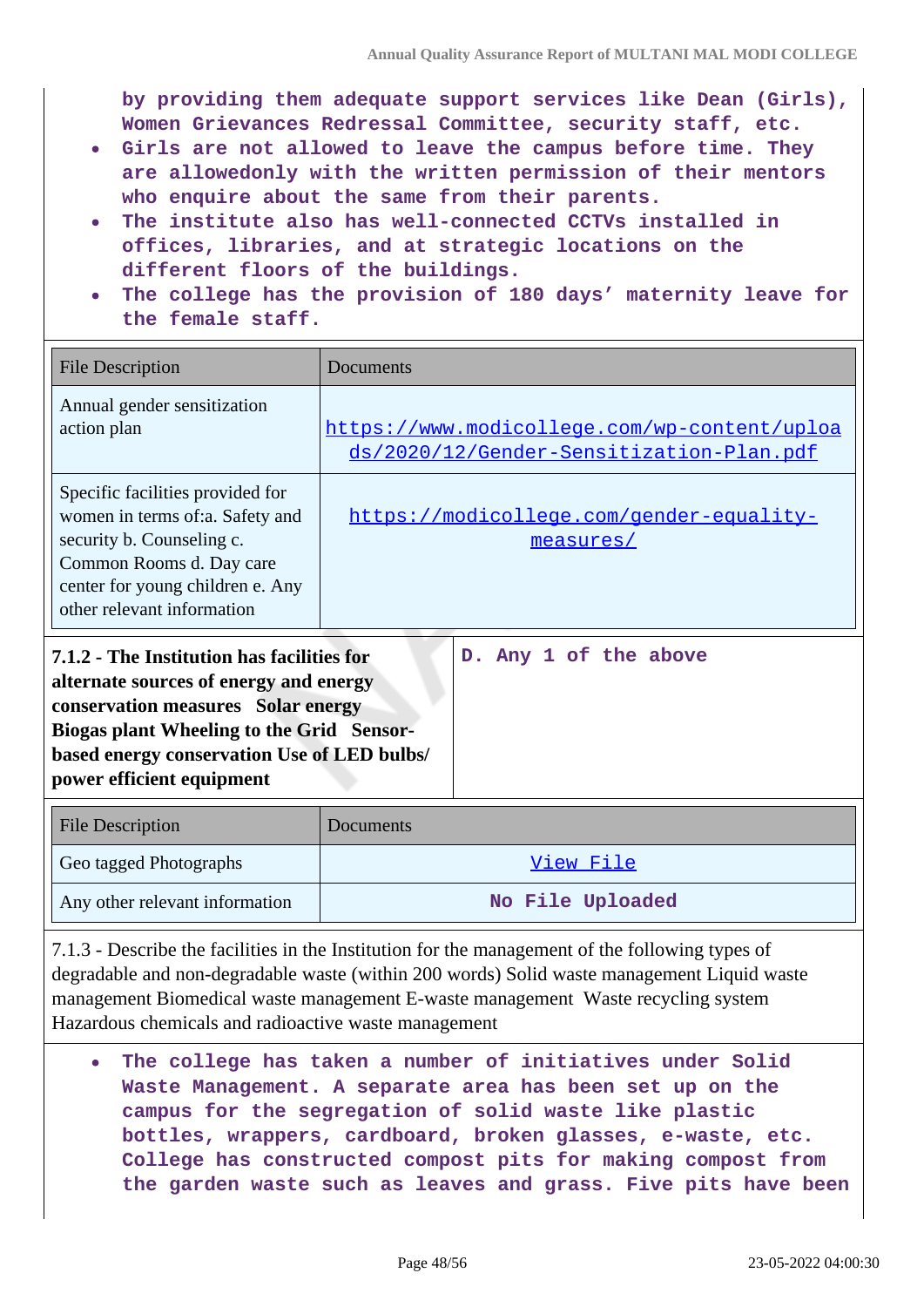**constructed; two honeycomb type (above ground surface) and three below the ground surface.**

- **Biomedical waste Management: To reduce the misuse of used waste sharps it is properly chemically sterilized and broken before disposal. Used soiled wastes are discarded after proper autoclaving.**
- **E-Waste Management: To reduce e-waste, old computer systems are sold to those dealers who upgrade them and sell them again in the market.**
- **Waste Recycling System: College has hired a governmentauthorized Rag or waste picker who usually collects recyclable and nonrecyclable waste once a week.**
- **Hazardous Chemicals and Radioactive Waste Management: Waste of biological origin is converted into manure through composting and it is being used in place of chemical fertilizers in the Botanical garden. Spent media and used cultures are discarded after proper autoclaving.**

| <b>File Description</b>                                                                                                                                                                                                                                        | Documents        |                              |  |  |  |  |
|----------------------------------------------------------------------------------------------------------------------------------------------------------------------------------------------------------------------------------------------------------------|------------------|------------------------------|--|--|--|--|
| Relevant documents like<br>agreements / MoUs with<br>Government and other approved<br>agencies                                                                                                                                                                 | View File        |                              |  |  |  |  |
| Geo tagged photographs of the<br>facilities                                                                                                                                                                                                                    | View File        |                              |  |  |  |  |
| 7.1.4 - Water conservation facilities available<br>in the Institution: Rain water harvesting Bore<br>well /Open well recharge Construction of tanks<br>and bunds Waste water recycling Maintenance<br>of water bodies and distribution system in the<br>campus |                  | D. Any 1 of the above        |  |  |  |  |
| <b>File Description</b>                                                                                                                                                                                                                                        | Documents        |                              |  |  |  |  |
| Geo tagged photographs / videos<br>of the facilities                                                                                                                                                                                                           | View File        |                              |  |  |  |  |
| Any other relevant information                                                                                                                                                                                                                                 | No File Uploaded |                              |  |  |  |  |
| 7.1.5 - Green campus initiatives include                                                                                                                                                                                                                       |                  |                              |  |  |  |  |
| 7.1.5.1 - The institutional initiatives for<br>greening the campus are as follows:                                                                                                                                                                             |                  | A. Any 4 or All of the above |  |  |  |  |
| <b>1. Restricted entry of automobiles</b><br>2. Use of bicycles/ Battery-powered                                                                                                                                                                               |                  |                              |  |  |  |  |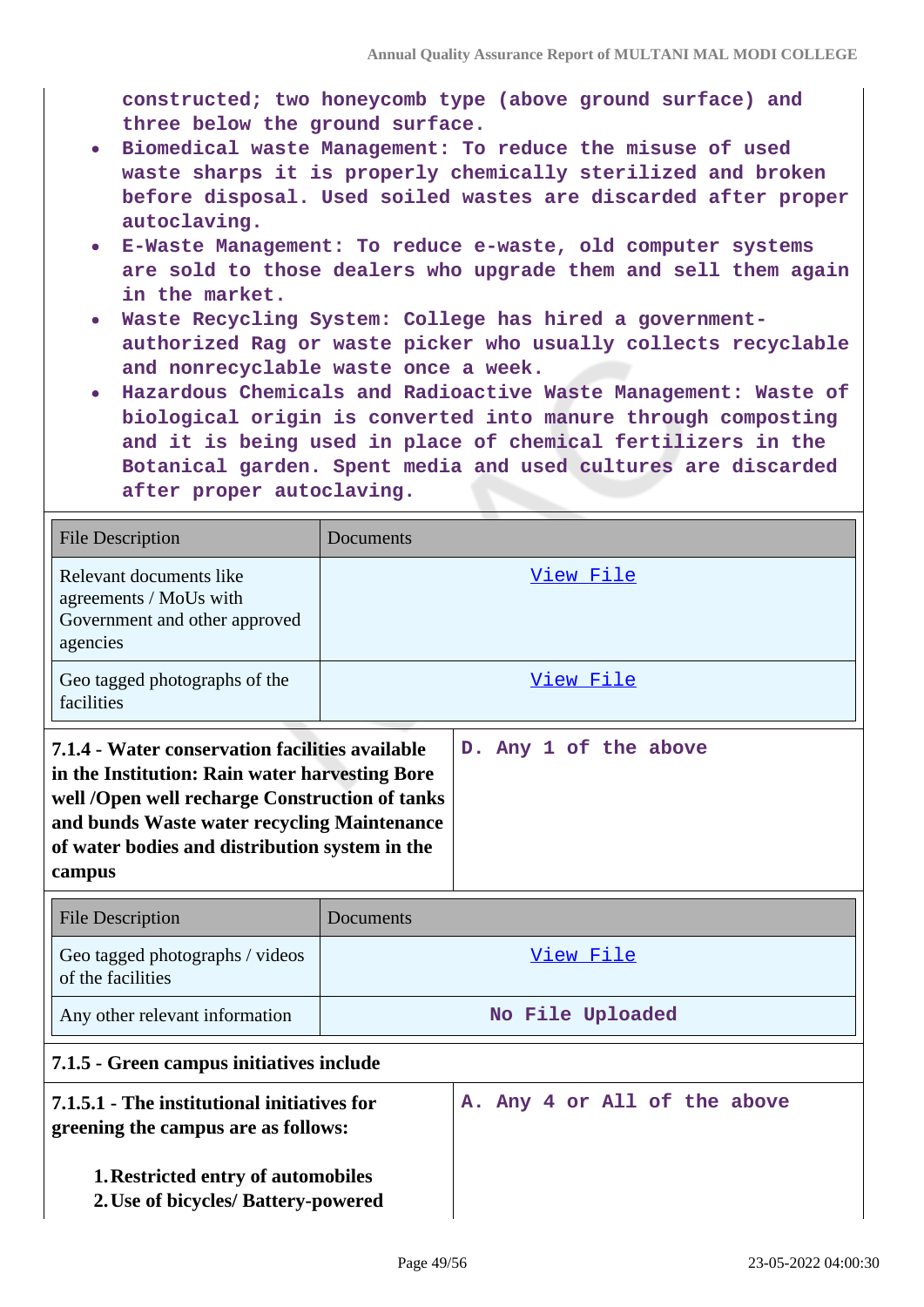## **vehicles**

- **3.Pedestrian-friendly pathways**
- **4.Ban on use of plastic**
- **5.Landscaping**

| <b>File Description</b>                                                  | Documents        |
|--------------------------------------------------------------------------|------------------|
| Geo tagged photos / videos of the<br>facilities                          | View File        |
| Various policy documents /<br>decisions circulated for<br>implementation | View File        |
| Any other relevant documents                                             | No File Uploaded |

**7.1.6 - Quality audits on environment and energy are regularly undertaken by the institution**

| 7.1.6.1 - The institutional environment and  |  |  |  | A. Any 4 or all of the above |
|----------------------------------------------|--|--|--|------------------------------|
| energy initiatives are confirmed through the |  |  |  |                              |
| following 1. Green audit 2. Energy audit     |  |  |  |                              |
| 3. Environment audit 4. Clean and green      |  |  |  |                              |
| campus recognitions/awards 5. Beyond the     |  |  |  |                              |
| campus environmental promotional activities  |  |  |  |                              |
|                                              |  |  |  |                              |

| File Description                                                                | Documents |
|---------------------------------------------------------------------------------|-----------|
| Reports on environment and<br>energy audits submitted by the<br>auditing agency | View File |
| Certification by the auditing<br>agency                                         | View File |
| Certificates of the awards<br>received                                          | View File |
| Any other relevant information                                                  | View File |

| 7.1.7 - The Institution has disabled-friendly,    |  |  |  | A. Any 4 or all of the above |
|---------------------------------------------------|--|--|--|------------------------------|
| <b>barrier free environment Built environment</b> |  |  |  |                              |
| with ramps/lifts for easy access to classrooms.   |  |  |  |                              |
| <b>Disabled-friendly washrooms Signage</b>        |  |  |  |                              |
| including tactile path, lights, display boards    |  |  |  |                              |
| and signposts Assistive technology and            |  |  |  |                              |
| facilities for persons with disabilities          |  |  |  |                              |
| (Divyangjan) accessible website, screen-          |  |  |  |                              |
| reading software, mechanized equipment<br>5.      |  |  |  |                              |
| Provision for enquiry and information :           |  |  |  |                              |
| Human assistance, reader, scribe, soft copies of  |  |  |  |                              |
|                                                   |  |  |  |                              |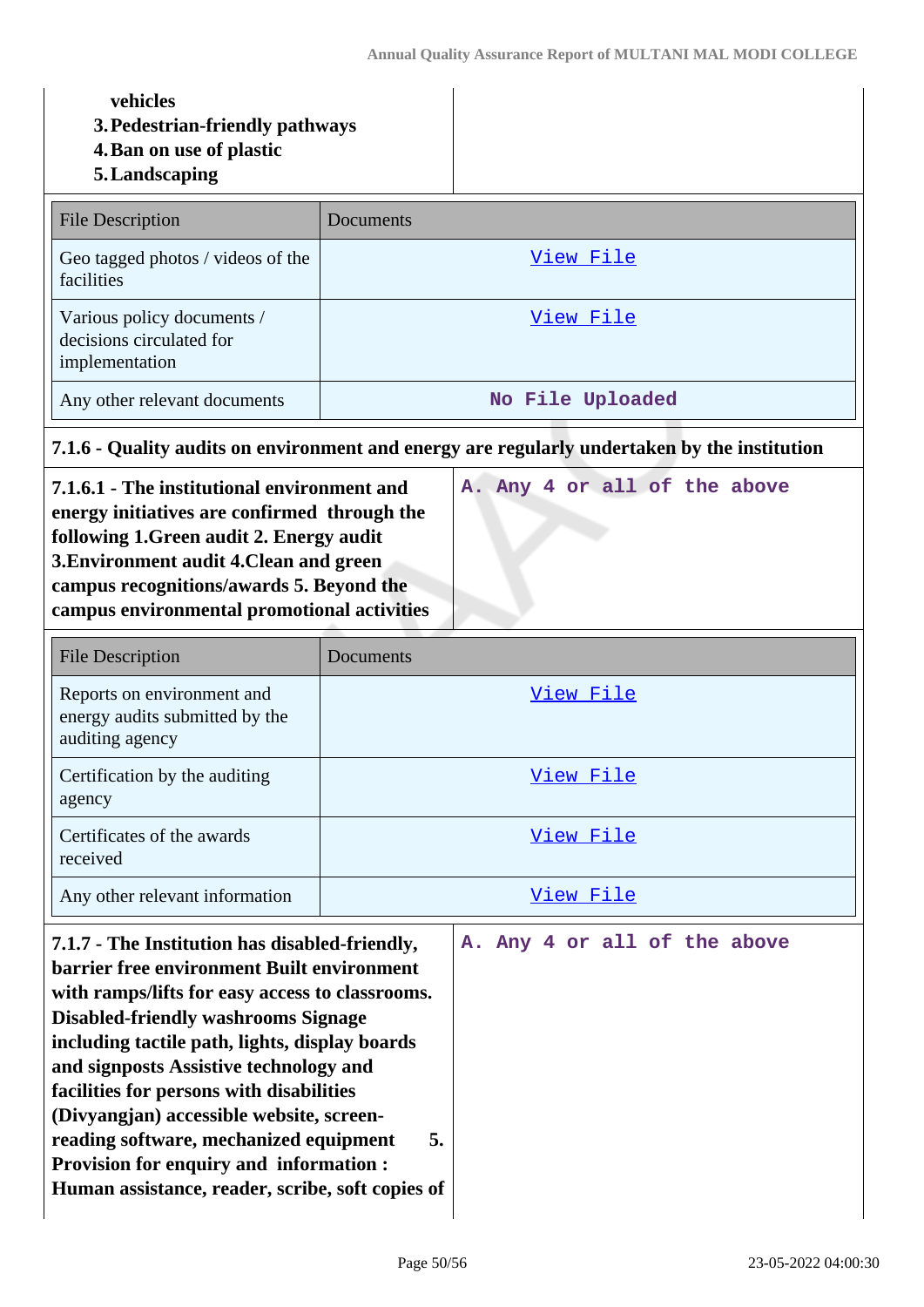| reading material, screen                                                                                      | reading                                                                                                                                                                                                                                                                                                                                                                                                                                                                                                                                                                                                                                                                                                                                                                                                                                                                                                                                                                                                                                                                                                                                               |
|---------------------------------------------------------------------------------------------------------------|-------------------------------------------------------------------------------------------------------------------------------------------------------------------------------------------------------------------------------------------------------------------------------------------------------------------------------------------------------------------------------------------------------------------------------------------------------------------------------------------------------------------------------------------------------------------------------------------------------------------------------------------------------------------------------------------------------------------------------------------------------------------------------------------------------------------------------------------------------------------------------------------------------------------------------------------------------------------------------------------------------------------------------------------------------------------------------------------------------------------------------------------------------|
| <b>File Description</b>                                                                                       | Documents                                                                                                                                                                                                                                                                                                                                                                                                                                                                                                                                                                                                                                                                                                                                                                                                                                                                                                                                                                                                                                                                                                                                             |
| Geo tagged photographs / videos<br>of the facilities                                                          | View File                                                                                                                                                                                                                                                                                                                                                                                                                                                                                                                                                                                                                                                                                                                                                                                                                                                                                                                                                                                                                                                                                                                                             |
| Policy documents and<br>information brochures on the<br>support to be provided                                | View File                                                                                                                                                                                                                                                                                                                                                                                                                                                                                                                                                                                                                                                                                                                                                                                                                                                                                                                                                                                                                                                                                                                                             |
| Details of the Software procured<br>for providing the assistance                                              | No File Uploaded                                                                                                                                                                                                                                                                                                                                                                                                                                                                                                                                                                                                                                                                                                                                                                                                                                                                                                                                                                                                                                                                                                                                      |
| Any other relevant information                                                                                | No File Uploaded                                                                                                                                                                                                                                                                                                                                                                                                                                                                                                                                                                                                                                                                                                                                                                                                                                                                                                                                                                                                                                                                                                                                      |
| diversities (within 200 words).                                                                               | 7.1.8 - Describe the Institutional efforts/initiatives in providing an inclusive environment i.e.,<br>tolerance and harmony towards cultural, regional, linguistic, communal socioeconomic and other                                                                                                                                                                                                                                                                                                                                                                                                                                                                                                                                                                                                                                                                                                                                                                                                                                                                                                                                                  |
| inclusiveness                                                                                                 | The college plays a significant role in inculcating the spirit of                                                                                                                                                                                                                                                                                                                                                                                                                                                                                                                                                                                                                                                                                                                                                                                                                                                                                                                                                                                                                                                                                     |
| $\bullet$<br>etc.<br>$\bullet$<br>regularly.<br>$\bullet$<br>$\bullet$<br>$\bullet$<br>$\bullet$<br>$\bullet$ | in its students by imparting values of tolerance, compassion,<br>and harmony to the students who belong to diverse regional,<br>linguistic, communal, and socioeconomic categories. It<br>celebrates commemorative days like National Unity Day,<br>Teachers' Day, National Youth Day, Gandhi Jayanti, Yoga day<br>To promote linguistic harmony in the institute, a celebration<br>of the Hindi Diwas and Punjabi Mat-Bhasha Diwas.<br>To make students aware of social evils like child labour,<br>abuse of tobacco, etc awareness drives are organized<br>To understand the social and ecological responsibility<br>activities like Blood donation camps, plantation drives, and<br>rallies against stubble-burning, are being organized.<br>The observance of World Environment day makes students<br>understand their social and ecological responsibilities.<br>Online Quiz competition to commemorate the 400th birth<br>anniversary of Guru Teg Bahadur Ji on July 07, 2020.<br>The foundation day of the college i.e. Modi Jayanti is<br>celebrated every year on 21 October.<br>The institute offers as well as facilitates scholarships to |
|                                                                                                               | meritorious students with weak financial backgrounds.                                                                                                                                                                                                                                                                                                                                                                                                                                                                                                                                                                                                                                                                                                                                                                                                                                                                                                                                                                                                                                                                                                 |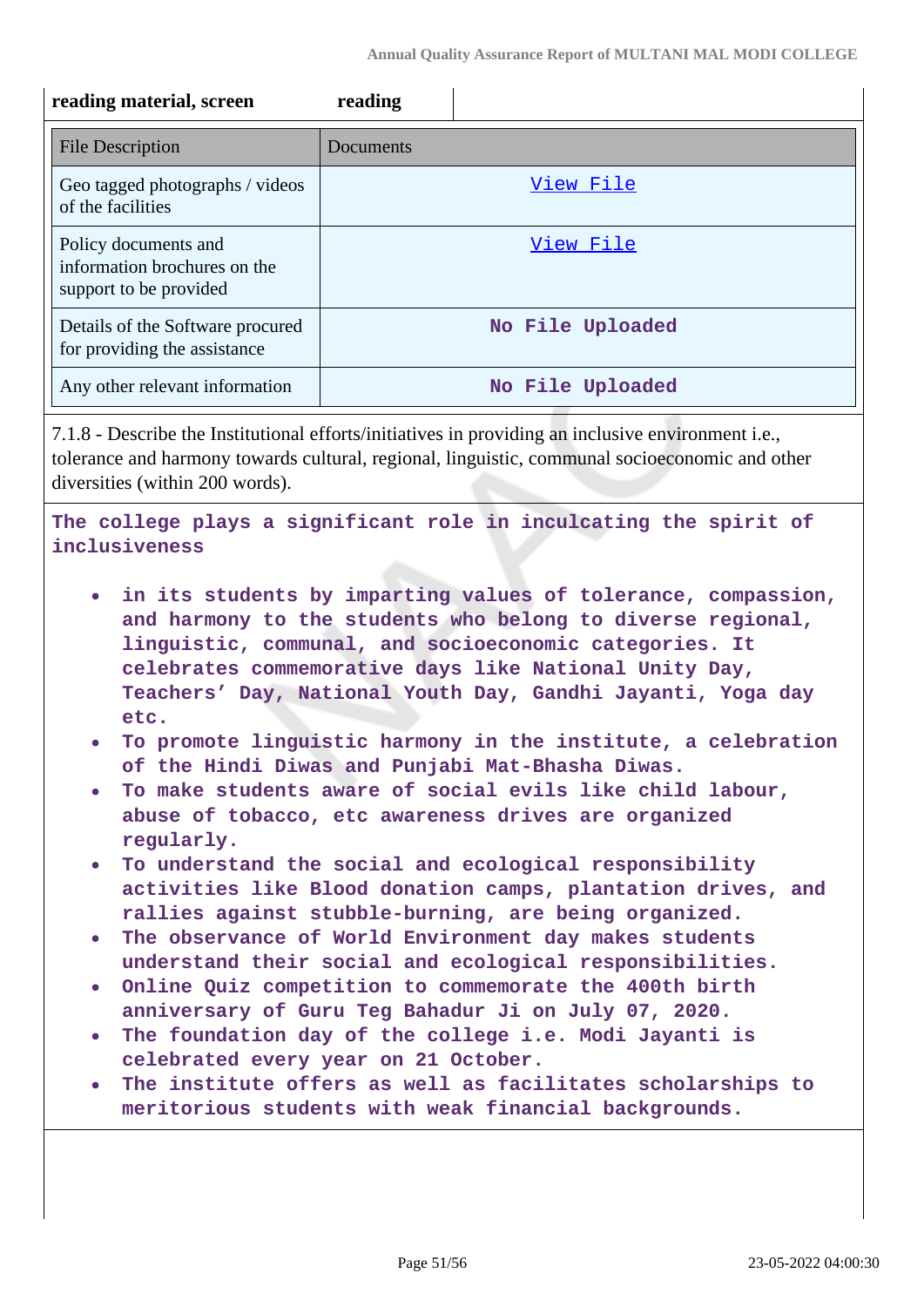| <b>File Description</b>                                                                                                                      | Documents        |
|----------------------------------------------------------------------------------------------------------------------------------------------|------------------|
| Supporting documents on the<br>information provided (as<br>reflected in the administrative<br>and academic activities of the<br>Institution) | View File        |
| Any other relevant information                                                                                                               | No File Uploaded |

7.1.9 - Sensitization of students and employees of the Institution to the constitutional obligations: values, rights, duties and responsibilities of citizens

- **The vision of the college is a commitmentto providequality education and makethe students humane as well as conscious of contemporary societal concerns. To translate the vision statement to action we organizevarious activities to nurture responsible citizens who are aware of their rights and duties.**
- **The annual observance of Republic day and Independence day is**  $\bullet$ **aimed at arousing patriotic fervor and national unity.**
- **The institute upholds the principles of service and social responsibility by organizing events like Blood donation camp, plantation drive 'Hariyaval Muhim', Traffic Awareness campaign, Awareness drive against Dengue, Drug Abuse, etc.**

**NSS volunteers visit Old Age Homes and distribute clothes and fruits there. Declamation contests on topics like 'Patriotism are organized along with various programmes to makethe students aware of performing their duties and to inculcate values like brotherhood, composite culture, environment, and scientific temper, protection of the environment etc.**

- **The Bharat Scouts and Guides units Rangers and Rovers were established in the college to make the students responsible towards their society and country and provide them with special training so that they can play a constructive role in the society.**
- **Voter Awareness Campaign and Voter Pledge Programmes are organized to teach the students about the fundamentals of democracy.**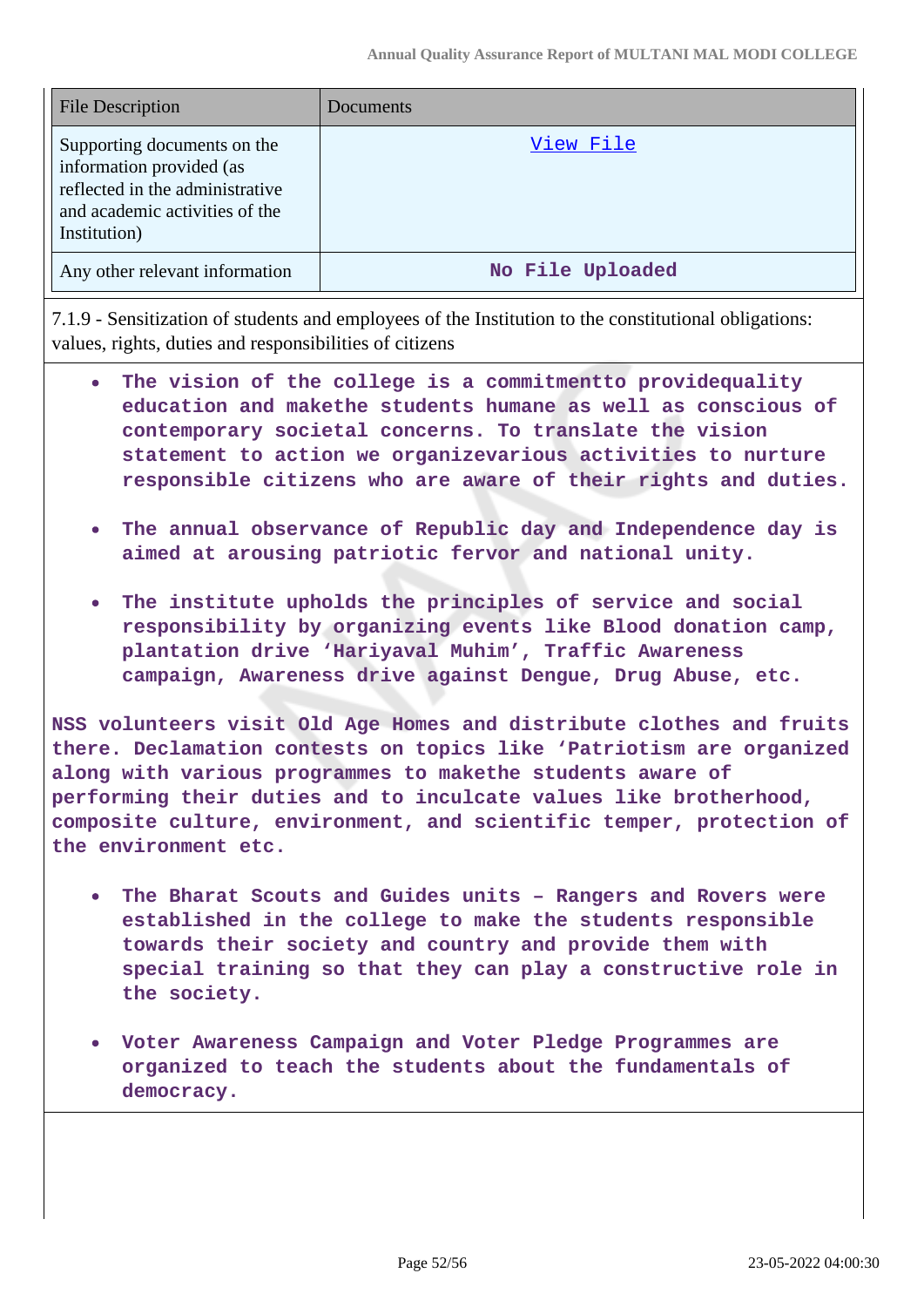| <b>File Description</b>                                                                                                                                                                                                                                                                                                                                                                                                                                                                          | Documents                 |  |  |  |  |  |
|--------------------------------------------------------------------------------------------------------------------------------------------------------------------------------------------------------------------------------------------------------------------------------------------------------------------------------------------------------------------------------------------------------------------------------------------------------------------------------------------------|---------------------------|--|--|--|--|--|
| Details of activities that inculcate<br>values; necessary to render<br>students in to responsible citizens                                                                                                                                                                                                                                                                                                                                                                                       | Nil                       |  |  |  |  |  |
| Any other relevant information                                                                                                                                                                                                                                                                                                                                                                                                                                                                   | Nil                       |  |  |  |  |  |
| 7.1.10 - The Institution has a prescribed code<br>of conduct for students, teachers,<br>administrators and other staff and conducts<br>periodic programmes in this regard. The Code<br>of Conduct is displayed on the website There is<br>a committee to monitor adherence to the Code<br>of Conduct Institution organizes professional<br>ethics programmes for students,<br>teachers, administrators and other staff<br>Annual awareness programmes on Code of<br><b>Conduct are organized</b> | A. All of the above<br>4. |  |  |  |  |  |
| <b>File Description</b>                                                                                                                                                                                                                                                                                                                                                                                                                                                                          | Documents                 |  |  |  |  |  |
| Code of ethics policy document                                                                                                                                                                                                                                                                                                                                                                                                                                                                   | View File                 |  |  |  |  |  |
| Details of the monitoring<br>committee composition and<br>minutes of the committee<br>meeting, number of programmes<br>organized, reports on the various                                                                                                                                                                                                                                                                                                                                         | No File Uploaded          |  |  |  |  |  |

Any other relevant information **No File Uploaded** 

programs etc., in support of the

claims

7.1.11 - Institution celebrates / organizes national and international commemorative days, events and festivals

- **The objective of celebratingNational days is to connect the**  $\sim$ **students, teaching, and non-teaching staff of the institution to the culture and heritage of India. International days are also celebrated to acquaint them with the global historical aspects.**
- **National Voters Day is observed to create awareness of the need to maximize the enrolment of new voters.**
- **Republic Day and Independence Day are celebrated withflag hoisting by the NCC cadets.**
- **International Mother Language Day is observed to promote the**  $\circ$ **significance of mother languageamong the students.**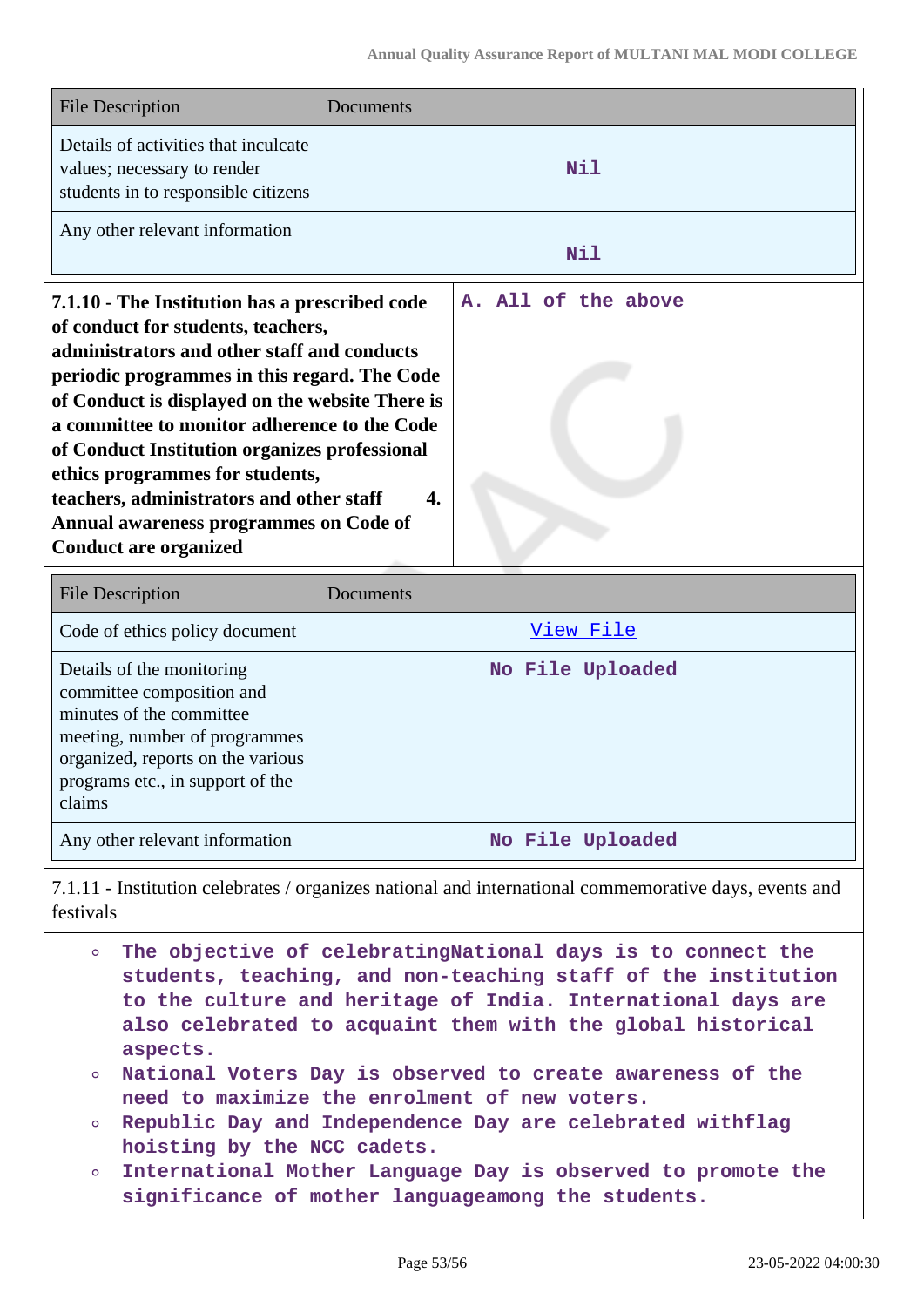- **National Science Day is celebrated in the memory of Dr. C.V. Raman.**
- **International Day for Biological Diversity is celebrated to**  $\circ$ **spread awareness of our local biodiversity.**
- **World Environment Day is observed to create awareness among the students about the environment.**
- **International Day of Yoga is observed every year with an**  $\bullet$ **assembly of yoga enthusiasts in the college.**
- **Founder's Day (Modi Jayanti) is celebrated by organizing Havan**  $\circ$ **Yajna and various competitions to pay obeisance to the founder of the college.**
- **World No Tobacco Day is observed to spread awareness of the hazards of smoking and the harmful effects of consuming tobacco.**

| <b>File Description</b>                                                                         | Documents        |
|-------------------------------------------------------------------------------------------------|------------------|
| Annual report of the celebrations<br>and commemorative events for<br>the last (During the year) | No File Uploaded |
| Geo tagged photographs of some<br>of the events                                                 | No File Uploaded |
| Any other relevant information                                                                  | View File        |

#### **7.2 - Best Practices**

7.2.1 - Describe two best practices successfully implemented by the Institution as per NAAC format provided in the Manual.

**Best Practice-I**

**Financial support is provided to ensure equitable access to higher education for the students. The college has a mechanism to identify the needy students, facilitating them to avail of various Government and non-Government scholarships. The college has collaborated with NGOs for this purpose. The practice enabled about 25% of the admitted students to complete their studies and register remarkable achievements.**

#### **Best Practice-II**

**A finishing School Programme has been developed to bridge the gap in education and employability skills. It comprises Communication Skills, Personality Development, and Career Orientation. It aims at making the students aware of higher education and research**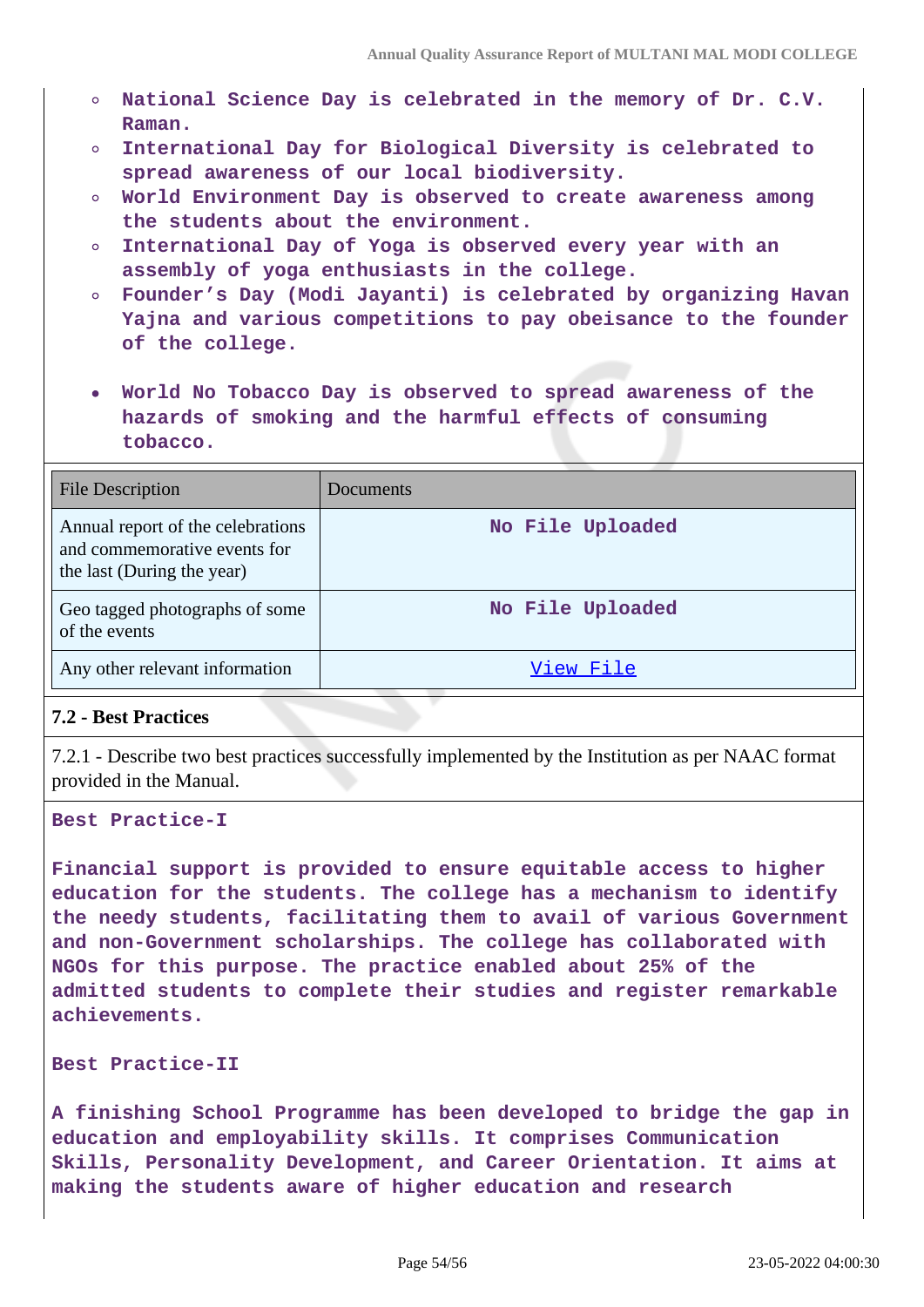**opportunities, research scholarships, and career opportunities. Over the years the programme ensured to make students industry-ready. The packed schedule of the semester system poses difficulty in implementing the programme. However, competent faculty and adequate resources make it possible for the college to conduct it successfully.**

| <b>File Description</b>                        | Documents                                                                            |
|------------------------------------------------|--------------------------------------------------------------------------------------|
| Best practices in the Institutional<br>website | https://modicollege.com/wp-content/uploads/2<br>022/05/7.2-Best-Practices2020-21.pdf |
| Any other relevant information                 | Nil                                                                                  |

## **7.3 - Institutional Distinctiveness**

7.3.1 - Portray the performance of the Institution in one area distinctive to its priority and thrust within 200 words

#### **Distinctiveness**

**The distinctive feature of the college is its focused initiatives to provide ample opportunities to our students for excelling in the field of sports. The college has retained its exemplary status in sports achievements over the years with an appreciable number of prizes/medals at the International and National levels. This is evident from the fact that the college won Maharaja Yadvindra Singh Trophy, Punjabi University General Sports Championship (Men) and Rajkumari Amrti Kaur Trophy, Punjabi University General Sports Championship (Women) for the session 2017-18 for winning the maximum number of Inter College Championships (Men) and its unmatchable contribution to MAKA Trophy. The college has been awarded the Men's Trophy a record seven times and Women's Trophy four times consecutively. The college is suitably allotted Sports Wings in various disciplines in each session with 25 disciplines in 2020-21. We encourage our students through adequate financial incentives including fee waivers and TA/DA We also provide competent coaching services and appropriate sports grounds facilities by collaborating with NIS and Sports Academies through MoUs. The talent and diligence of our sportspersons reflect in their placements in Army, Punjab Police, ITBP, Navy and other reputed job sectors.**